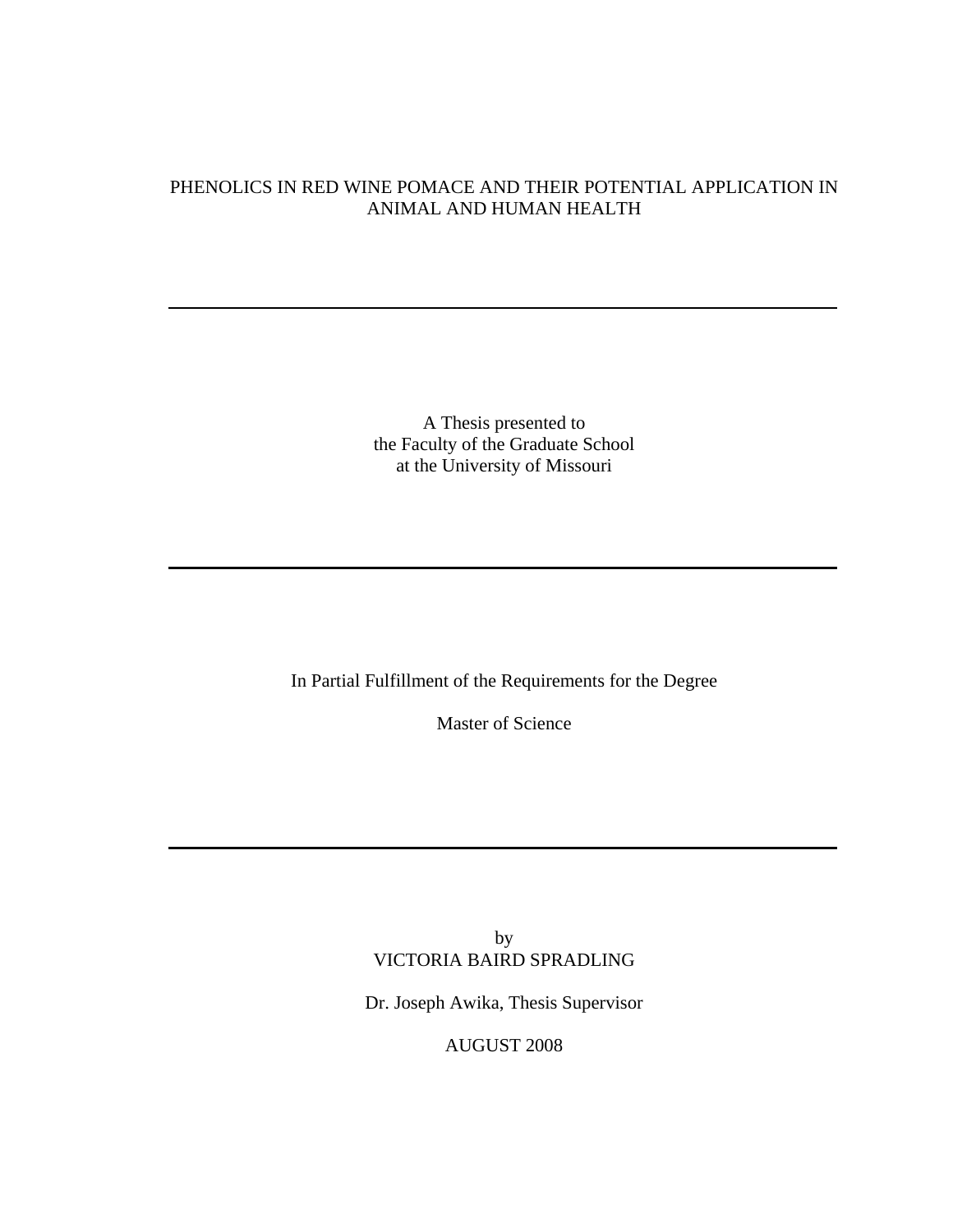The undersigned, appointed by the dean of the Graduate School, have examined the thesis entitled

# PHENOLICS IN RED WINE POMACE AND THEIR POTENTIAL APPLICATION IN ANIMAL AND HUMAN HEALTH

Presented by Victoria Baird Spradling A candidate for the degree of Master of Science, And hereby certify that in their opinion it is worthy of acceptance.

Joseph Awika, Ph.D., Department of Food Science

Ingolf Gruen, Ph.D., Department of Food Science

Mark Ellersieck, Ph.D., Department of Statistics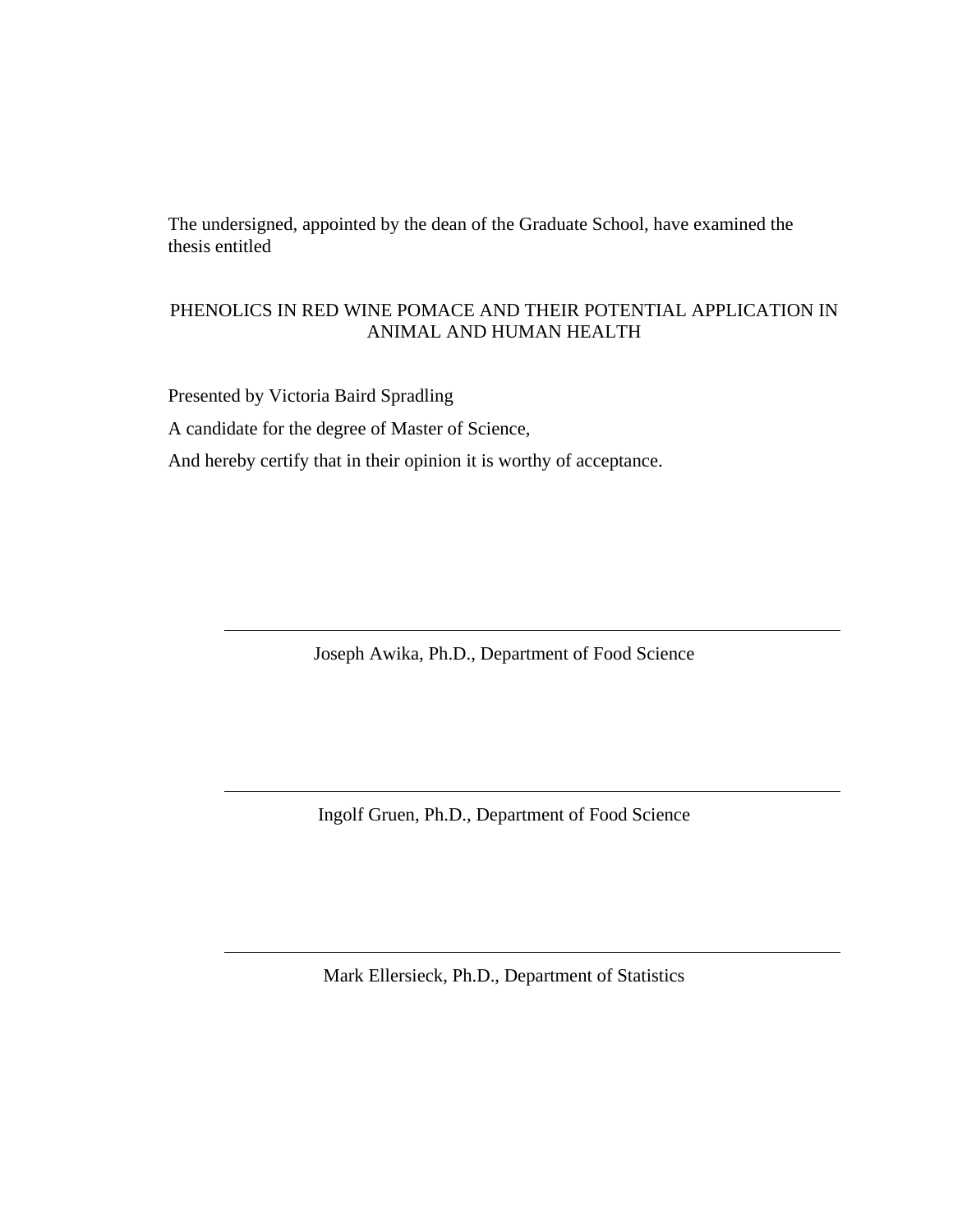# **DEDICATION**

 To my parents, Kevin and Rebecca Spradling. Thank you for always believing in me, encouraging me to follow my dreams, and giving me the confidence to accomplish this. Also, to my five amazing sisters who have always given me wonderful support and inspiration.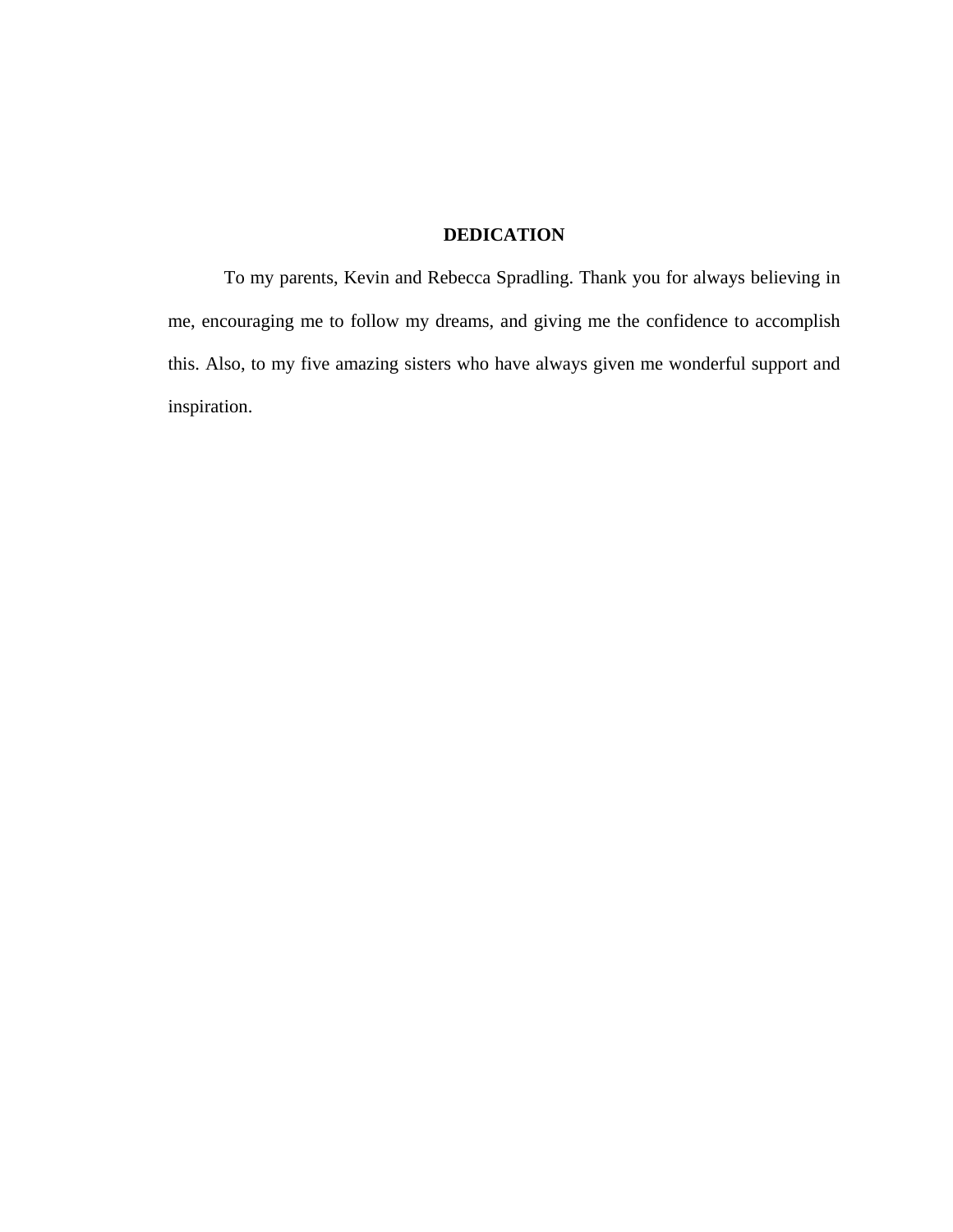### **ACKNOWLEDGEMENTS**

 I would like to extend my thanks to Dr. Joseph Awika for all of his dedication and support throughout this research. Through his encouragement and teaching he has made me a more confident scientist. Also, I would like to express my gratitude to Dr. Ingolf Gruen and Dr. Mark Ellersieck for giving me help, critiques, and guidance while completing this research.

 I will always be grateful to Dr. Ellen Dierenfeld who inspired me to conduct research that can benefit exotic zoo animals. Through her, I discovered another area of research I am truly passionate about.

 I appreciate all the hard work that JoAnn Lewis did to carefully edit and perfect my work; and to Elizabeth Melanson, Leonnard Ojwang, Liyi Yang, and Tom Jondiko of the Department of Food Science, for all of their encouragement and eagerness to lend a hand during the completion of my research.

 I would like to also acknowledge Stone Hill Winery in Hermann, Missouri for donating the grape pomace directly after the wine production. Their generosity made my research ideas become reality.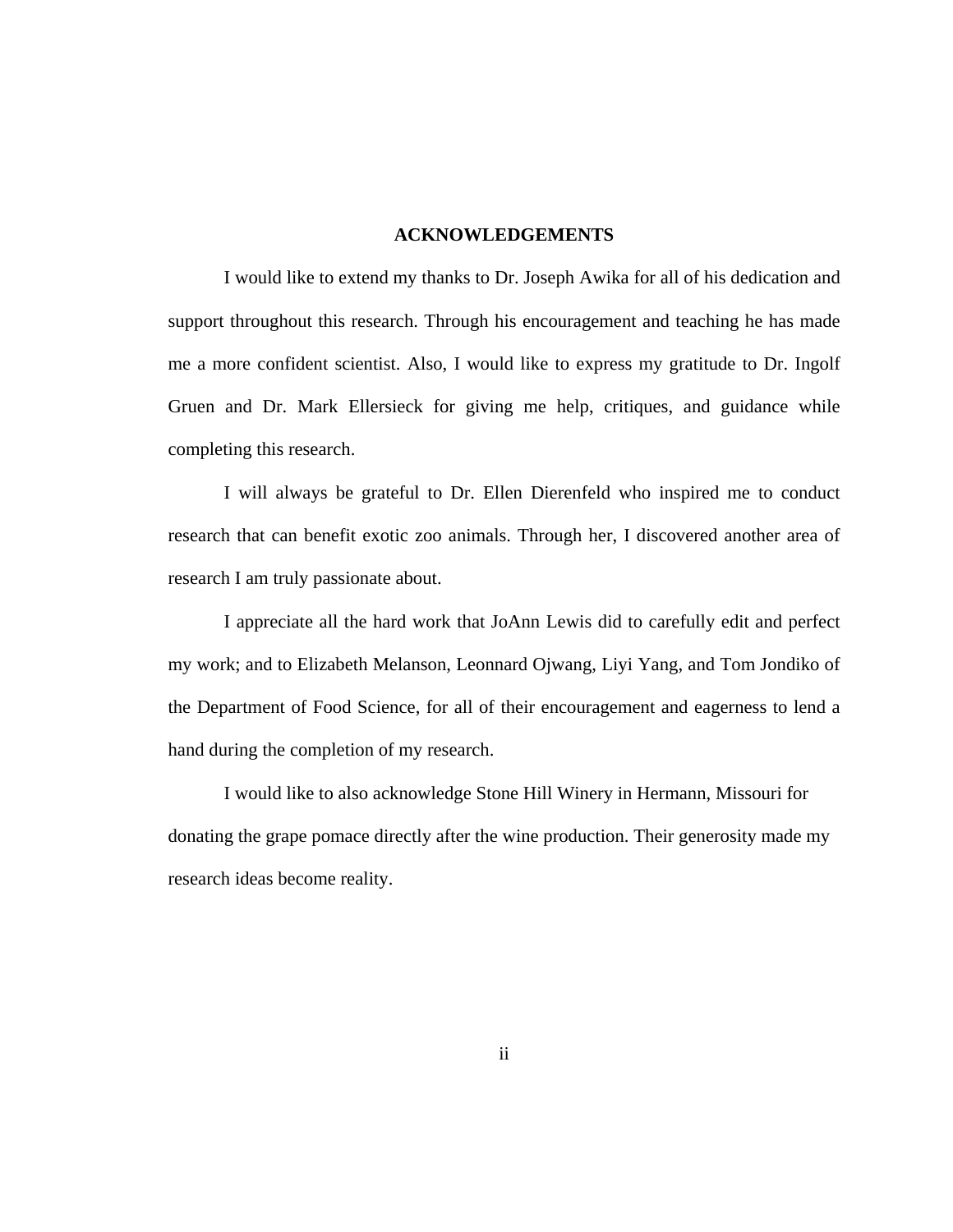# TABLE OF CONTENTS

| Chapter                                        |
|------------------------------------------------|
| 1. INTRODUCTION                                |
| <b>REVIEW OF LITERATURE</b><br>2.<br>2.1.3.    |
| <b>MATERIALS &amp; METHODS</b><br>3.<br>3.3.1. |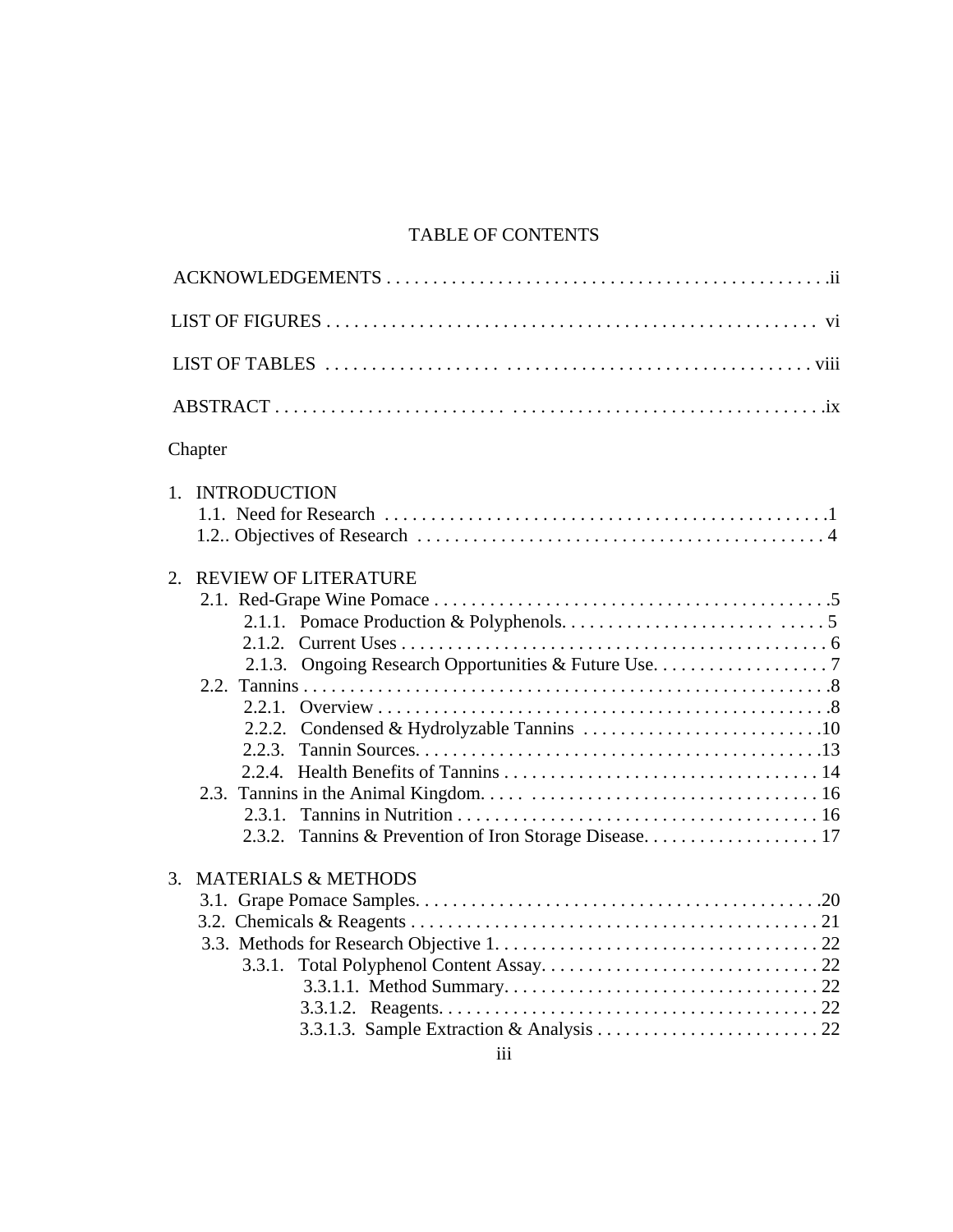|                  | 3.5.1. | Oxygen Radical Absorbance Capacity28 |  |
|------------------|--------|--------------------------------------|--|
|                  |        |                                      |  |
|                  |        |                                      |  |
|                  |        |                                      |  |
|                  |        |                                      |  |
|                  |        |                                      |  |
|                  |        |                                      |  |
|                  |        |                                      |  |
|                  |        |                                      |  |
|                  |        |                                      |  |
|                  |        |                                      |  |
| $\overline{4}$ . |        | <b>RESULTS &amp; DISCUSSION</b>      |  |
|                  |        |                                      |  |
|                  | 4.1.1. |                                      |  |
|                  | 4.1.2. |                                      |  |
|                  |        |                                      |  |
|                  |        |                                      |  |
|                  |        |                                      |  |
|                  |        |                                      |  |
|                  |        |                                      |  |
|                  |        |                                      |  |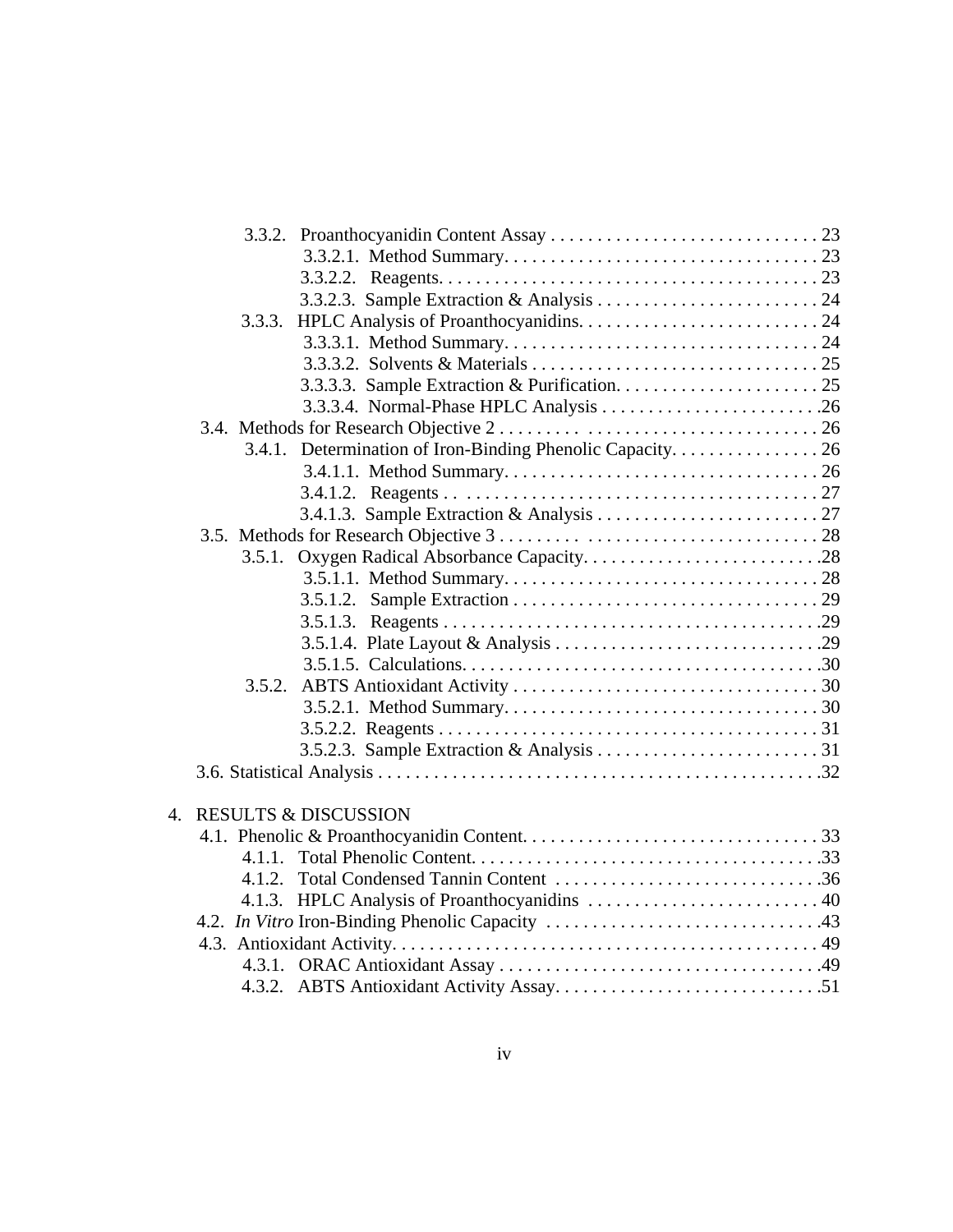| 5. CONCLUSION                                                                                                          |  |
|------------------------------------------------------------------------------------------------------------------------|--|
| 5.1. Summary & Conclusion $\ldots \ldots \ldots \ldots \ldots \ldots \ldots \ldots \ldots \ldots \ldots \ldots \ldots$ |  |
|                                                                                                                        |  |
|                                                                                                                        |  |
|                                                                                                                        |  |
|                                                                                                                        |  |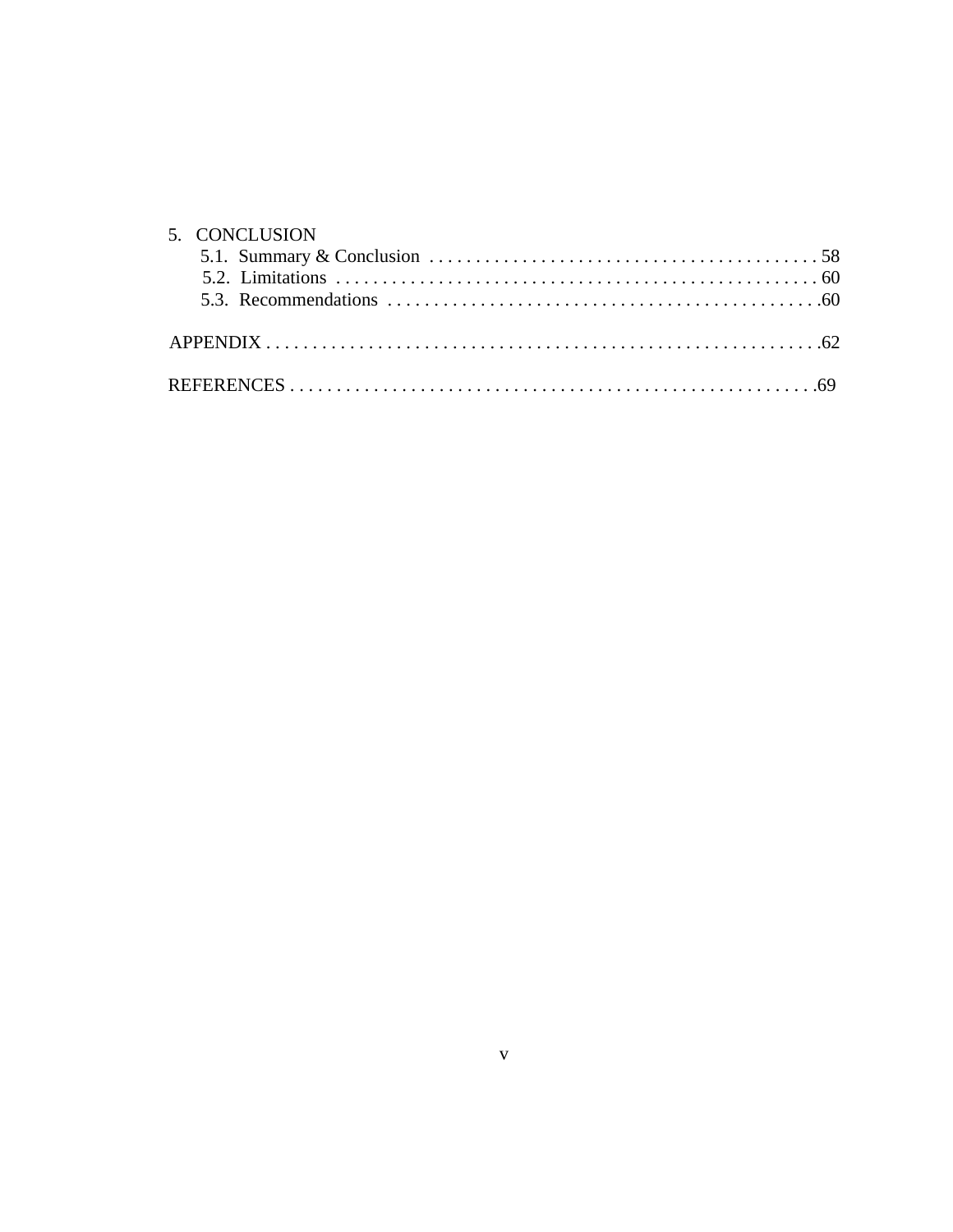# **LIST OF FIGURES**

|    | Figure                                                                                                                                                                                                                                                  |  |  |
|----|---------------------------------------------------------------------------------------------------------------------------------------------------------------------------------------------------------------------------------------------------------|--|--|
| 1. | Structures of the flavonoids. The basic structure consists of the fused A and<br>C rings, with the phenyl B ring attached though its 1' position to the 2-position                                                                                      |  |  |
| 2. | Structures of common condensed tannin monomers found in food 11                                                                                                                                                                                         |  |  |
| 3. |                                                                                                                                                                                                                                                         |  |  |
| 4. |                                                                                                                                                                                                                                                         |  |  |
| 5. | Structure of a condensed tannin monomer, catechin, binding to a ferric ion at the                                                                                                                                                                       |  |  |
| 6. | The Ferric ion, $Fe^{2+}$ , produced a hydroxyl radical and hydroxide ion by Single                                                                                                                                                                     |  |  |
| 7. | Total polyphenolic content of wine pomace samples and sorghum (dry basis)<br>determined by the Folin-Ciocalteu assay, (GAE is gallic acid equivalents).<br>Error bars represent $\pm$ standard deviations (n= 9). Coefficient of variability =          |  |  |
| 8. | Total condensed tannin content of wine pomace samples and sorghum (dry basis)<br>determined by the Vanillin-HCl assay; represented in catechin equivalents (CE).<br>Error bars represent $\pm$ standard deviations (n= 9). Coefficient of variability = |  |  |
| 9. | Correlation between the Folin-Ciocalteu (Gallic Acic Equivalents; GAE) and<br>Vanillin-HCl (Catechin Equivalents; CE) assays for the sorghum and grape                                                                                                  |  |  |
|    | 10. Normal-phase HPLC chromatograms of procyanidin extracts. A) sorghum; B)<br>Chambourcin; C) Grenache; D) Michigan; E) Norton; F) Vincent 41                                                                                                          |  |  |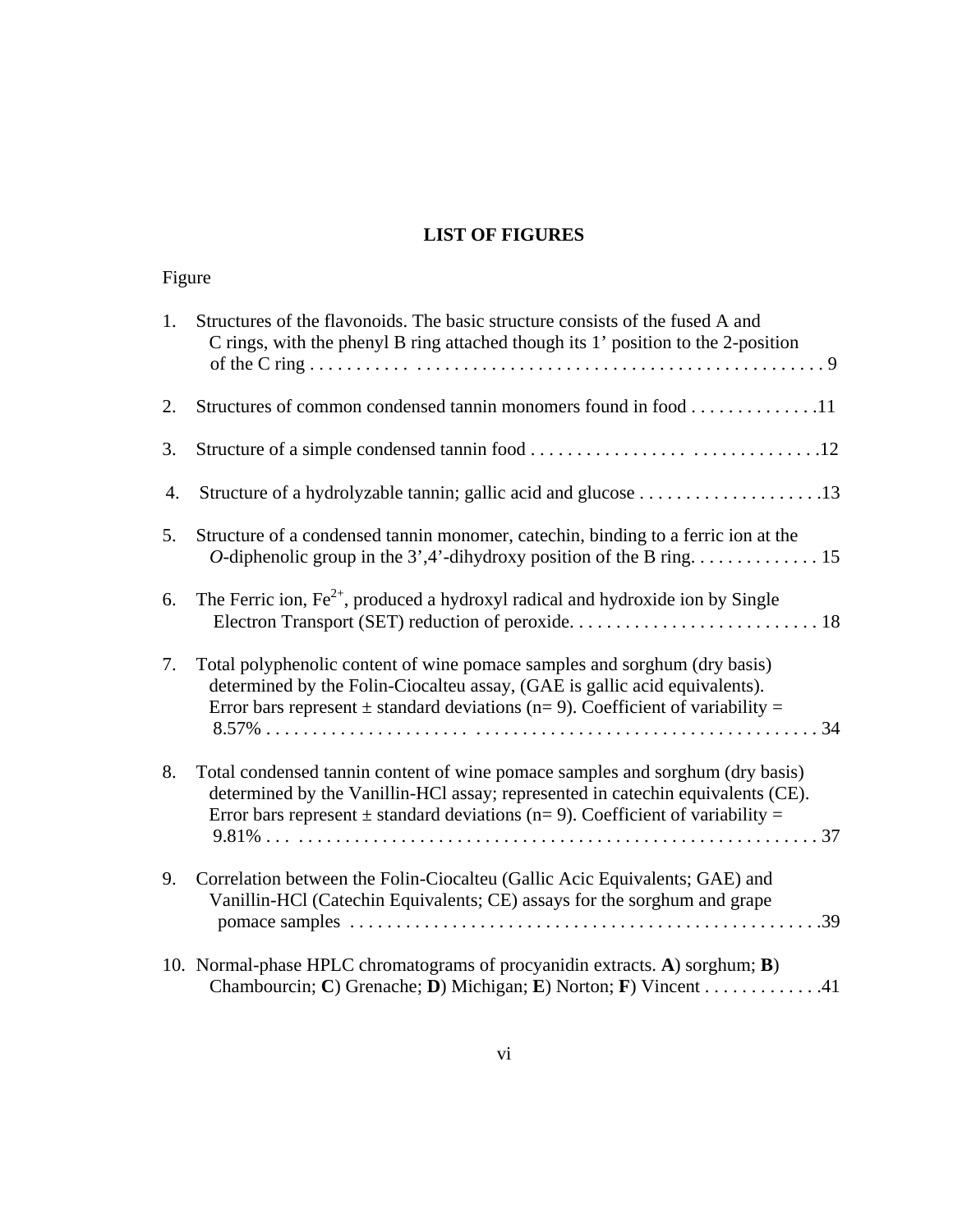| 11. Tannin iron-binding capacity of wine pomace samples and sorghum (dry basis),<br>determined by the Phenolic Iron-Binding assay. Error bars represent $\pm$ standard<br>deviations (n= 9). Coefficient of variability for TAE = 2.91% and for $CE =$ |
|--------------------------------------------------------------------------------------------------------------------------------------------------------------------------------------------------------------------------------------------------------|
| 12. Correlation between the Vanillin-HCl and iron-binding phenols catechin<br>equivalents (CE) assays for the sorghum and grape pomace samples. 47                                                                                                     |
| 13. Correlation between the Folin-Ciocalteu and Iron-binding phenolic assays. 48                                                                                                                                                                       |
| 14. Antioxidant capacity of wine pomace samples and sorghum (dry basis),<br>determined by the ORAC assay. Error bars represent $\pm$ standard deviations                                                                                               |
| 15. Antioxidant activity for wine pomace samples and sorghum (dry basis),<br>determined by the ABTS assay. Error bars represent $\pm$ standard deviations                                                                                              |
| 16. Correlation between ABTS and ORAC assays for the wine pomace and                                                                                                                                                                                   |
| 17. Correlation between Folin-Ciocalteu and antioxidant capacity assays for wine                                                                                                                                                                       |
| 18. Correlation between ABTS, Vanillin-HCl and iron-binding assays, for the                                                                                                                                                                            |
| 19. Correlation between ORAC, Vanillin-HCl, and iron-binding assays, for the wine                                                                                                                                                                      |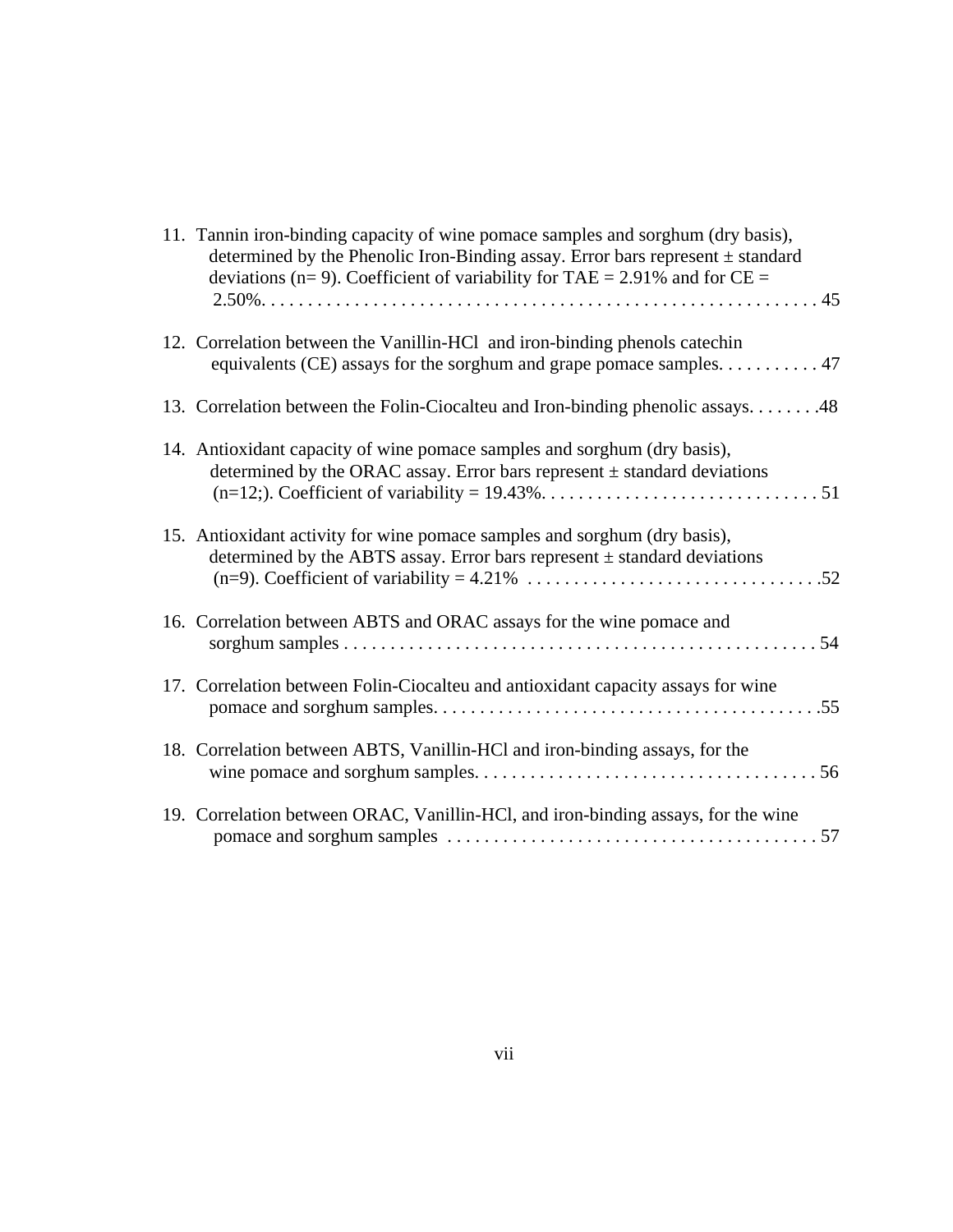# **LIST OF TABLES**

# Table

1. Comparison of the Vanillin-HCl assay and iron-binding phenolic assays for quantifying tannins. Results are presented on a dry basis. . . . . . . . . . . . . 46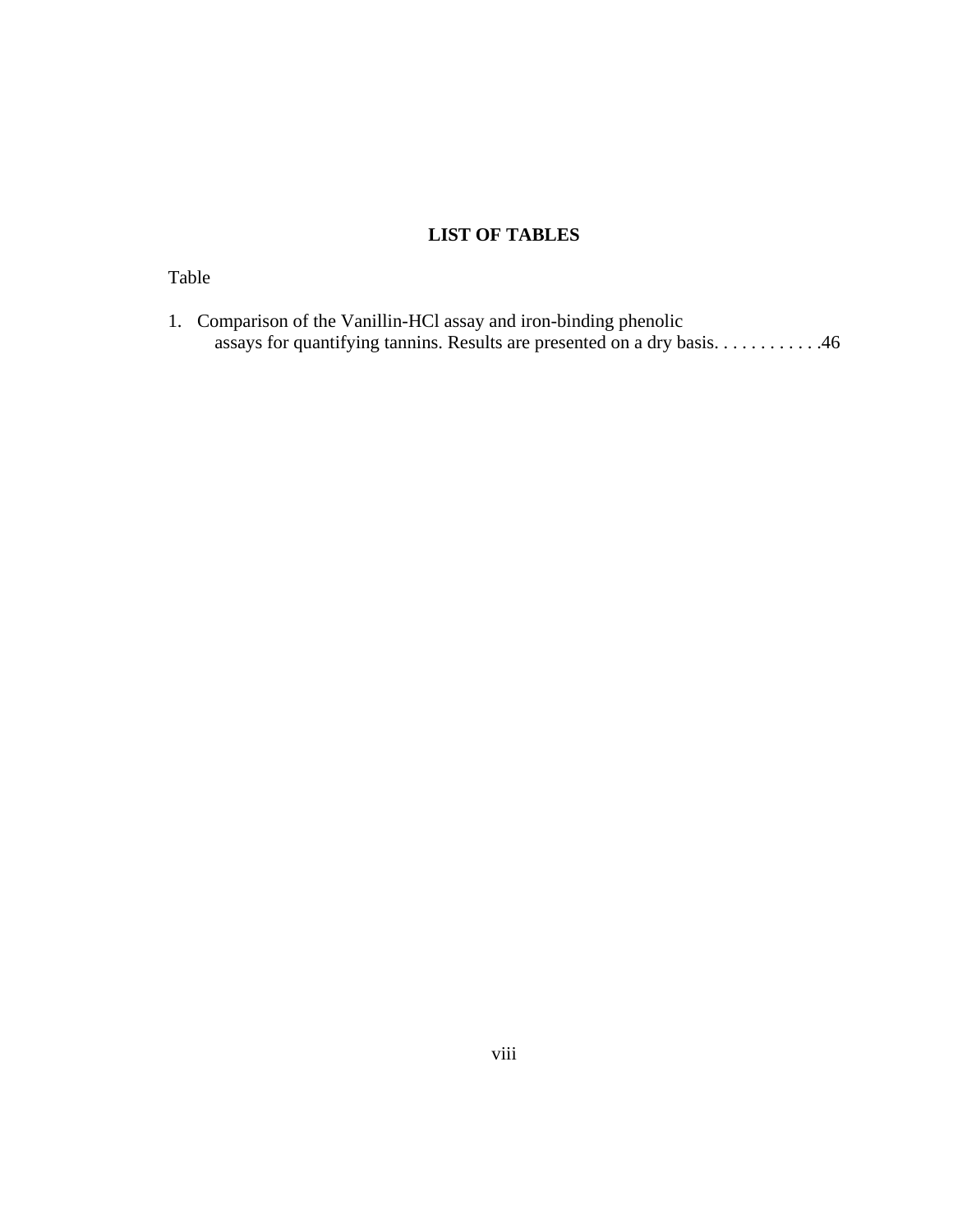# PHENOLICS IN RED WINE POMACE AND THEIR POTENTIAL APPLICATION IN ANIMAL AND HUMAN HEALTH

Victoria Baird Spradling

Dr. Joseph Awika, Thesis Supervisor

### **ABSTRACT**

 Grape pomace by-products, from wine-making, have some beneficial antioxidant compounds left in them after vinification and could be a cheap source of these compounds for value added products. One of the most common antioxidant groups found in grapes are the phenols. Grape pomace possesses a high amount of polyphenols, particularly flavonols. These antioxidants have the potential to reduce cardiovascular disease, prevent some cancers, have chemoprotective roles, reduce signs of skin aging, aid in glucose transport, and prevent other diseases such as iron storage disease (ISD).

 In this research, five Missouri red wine pomace samples were evaluated; Chambourcin, Grenache, Michigan, Norton and Vincent varieties. They were analyzed for total phenolic content using the Folin-Ciocalteu assay, total condensed tannin content using the Vanillin-HCl assay, procyanidin degree of polymerization using normal-phase HPLC, iron-binding potential using the iron-binding phenolic capacity assay, and antioxidant activity using the ABTS and ORAC assays.

 The results showed that the vinification method applied to the grape variety greatly affected the pomace properties and composition. The Vincent variety pomace,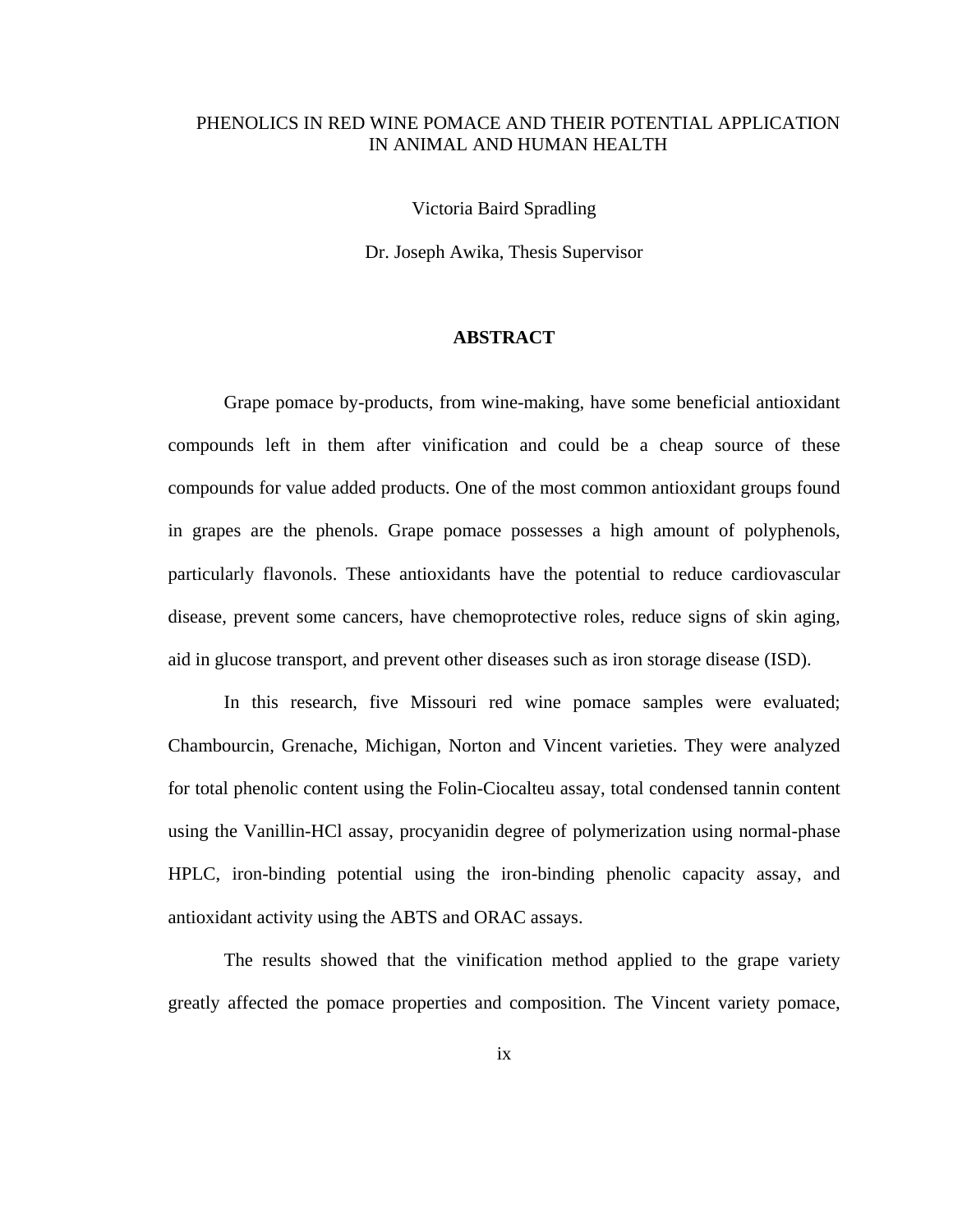which was lightly pressed during vinification, had the highest levels of total polyphenols  $(62.18 \pm 4.53 \text{ mg}$  gallic acid equivalents per gram), condensed tannins  $(120.24 \pm 2.64 \text{ mg})$ of catechin equivalents per gram), iron-binding phenolic capacity (120.23  $\pm$  0.25 mg catechin equivalents per gram), and the highest antioxidant activity (914.42  $\pm$  75.86  $\mu$ M trolox equivalents per gram for the ORAC assay and  $1605.52 \pm 102.97 \mu M$  trolox equivalents per gram for the ABTS assay).

 The Norton variety pomace, because it was heavily pressed during vinification, was found to have the lowest values in all assays. It had the lowest total polyphenols  $(25.12 \pm 1.34 \text{ mg}$  gallic acid equivalents per gram), condensed tannins  $(10.18 \pm 0.41 \text{ mg})$ of catechin equivalents per gram), iron-binding phenolic capacity (19.62  $\pm$  0.22 mg catechin equivalents per gram), and the lowest antioxidant activity (365.31  $\pm$  72.57  $\mu$ M trolox equivalents per gram for the ORAC assay and  $569.76 \pm 18.87 \mu M$  trolox equivalents per gram for the ABTS assay). The Chambourcin, Grenache, and Michigan varieties had values between the two extremes due to their moderate pressing during vinification.

Red wine pomace, produced from lightly pressed grapes, has higher phenolic and antioxidant activities. This type of pomace has the greatest potential for applications that will benefit animal and human health.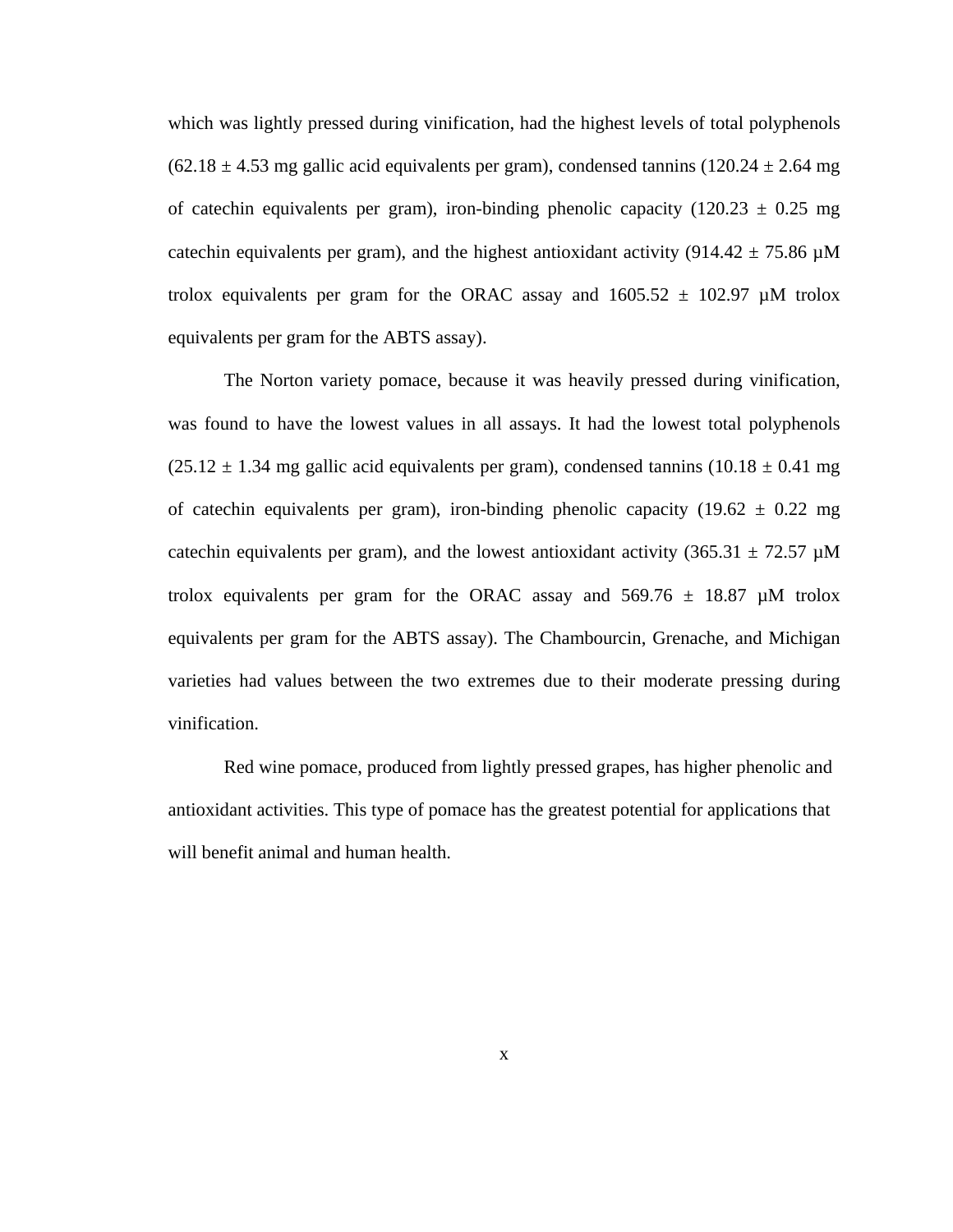### **CHAPTER 1**

# **INTRODUCTION**

### **1.1 Need for Research**

 Wine is one of the world's most popular alcoholic beverages. It has been produced and consumed throughout history for cultural, economical, social, religious, and, more recently, health reasons. Wine produced from grapes is constantly being investigated for its health benefits. The by-product of wine production is grape pomace, which includes grape skins, seeds, and sometimes stems and leaves. The pomace has the potential to be a rich source of the antioxidants that are becoming more and more popular in the food and health industries.

 The worldwide amount of grape pomace, from the wine and juice industries, averages about seven to nine million tons per year (Baumgartel and others 2005). These waste materials contain biodegradable organic matter; however, their disposal generates huge amounts of industrial waste and creates serious environmental problems. The waste loads at the processing plants could be significantly reduced through by-product usage. A variety of processes are being developed aimed at converting waste materials into biofuels, food ingredients, or other value added products. However, due to lack of appropriate feasibility studies on the exploitation of such wastes, their utilization is still in its infancy (Makris and others 2007).

 Often grape pomace is used as animal feed during the dry season but it is considered anti-nutritious due to its high polyphenolic content, therefore, its use in this area has much decreased. On the other hand, there are some captive animal species where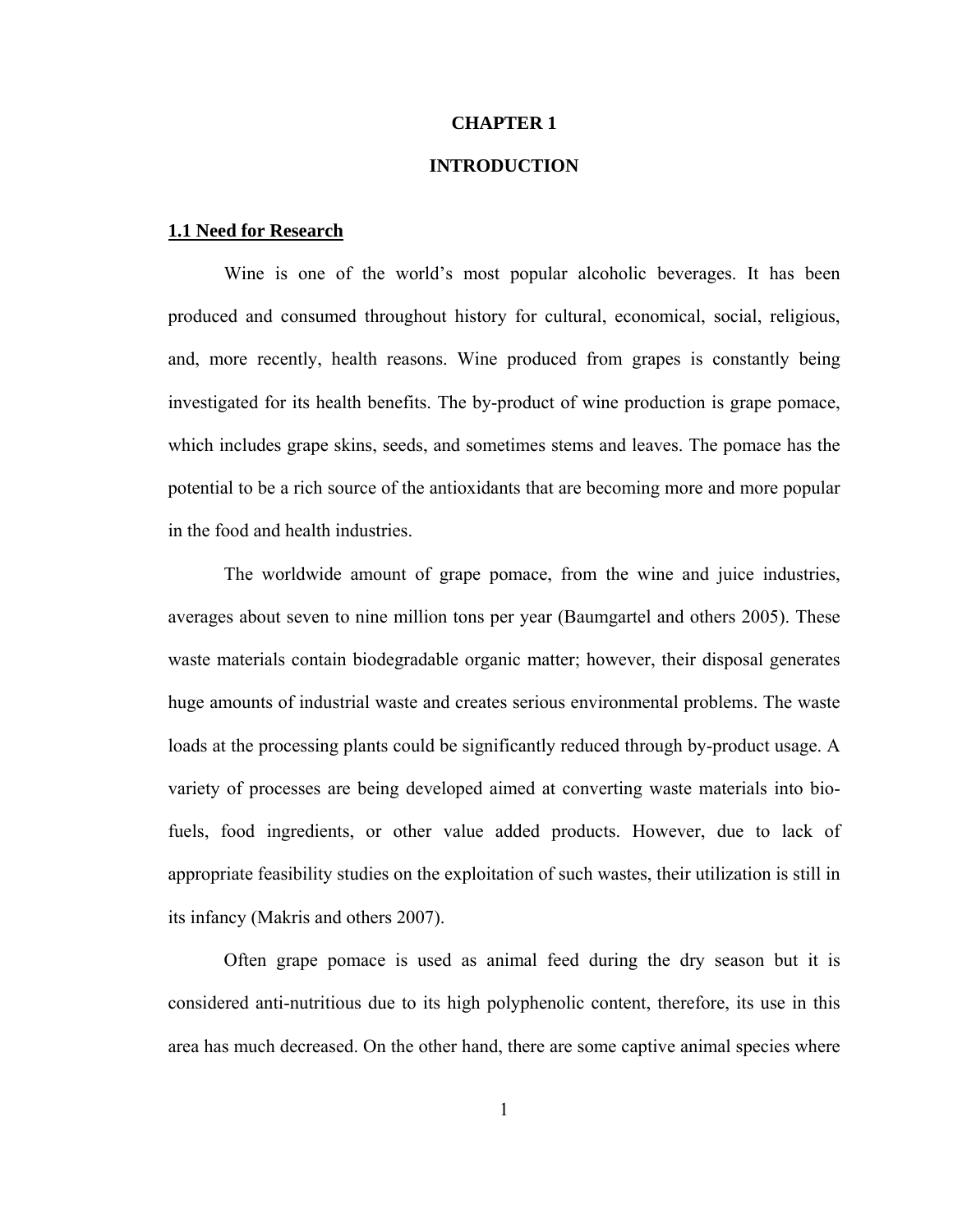high polyphenolic content diets may be therapeutic in some instances. In humans, polyphenols are known to contribute various health benefits.

Exotic, captive animals in zoos across the United States are one of the largest tourist attractions and learning experiences available. It is now clearly recognized that certain captive animals are prone to hemosiderosis (excessive iron accumulation in the body), which can lead to chronic iron storage disease (ISD), medically referred to as hemochromatosis (Wood and others 2003). ISD can be caused by excessive dietary iron intake, excessive iron uptake from the gastrointestinal tract, hemolysis, or inadequate excretion of iron (Lowenstine and Munson 1998). As serum iron levels increase, lysosomes release ionic iron, damaging membranes. Cells are damaged and replaced; tissues and organs can become fibrotic, leading to ISD (Sheppard and Dierenfeld 2002).

It is believed many wild species are genetically susceptible to excessive iron accumulation. Their natural diets may contain low levels of iron and high levels of polyphenols, such as tannins, which chelate iron in the gastrointestinal tract and decrease intestinal iron absorption (Andrews and others 2005). In zoos, diets of captive animals are typically higher in iron, as well as in ascorbic acid which enhances iron absorption from the intestine.

Treatment of hemosiderosis, and prevention of ISD, in captive zoo species, as well as humans, has included reduction of dietary iron concentrations, phlebotomy, and therapeutic use of deferoxamine mesylate or deferiprone (Farina and others 2005). However, the use of natural dietary chelators, such as polyphenols, may be more practical in zoo animals.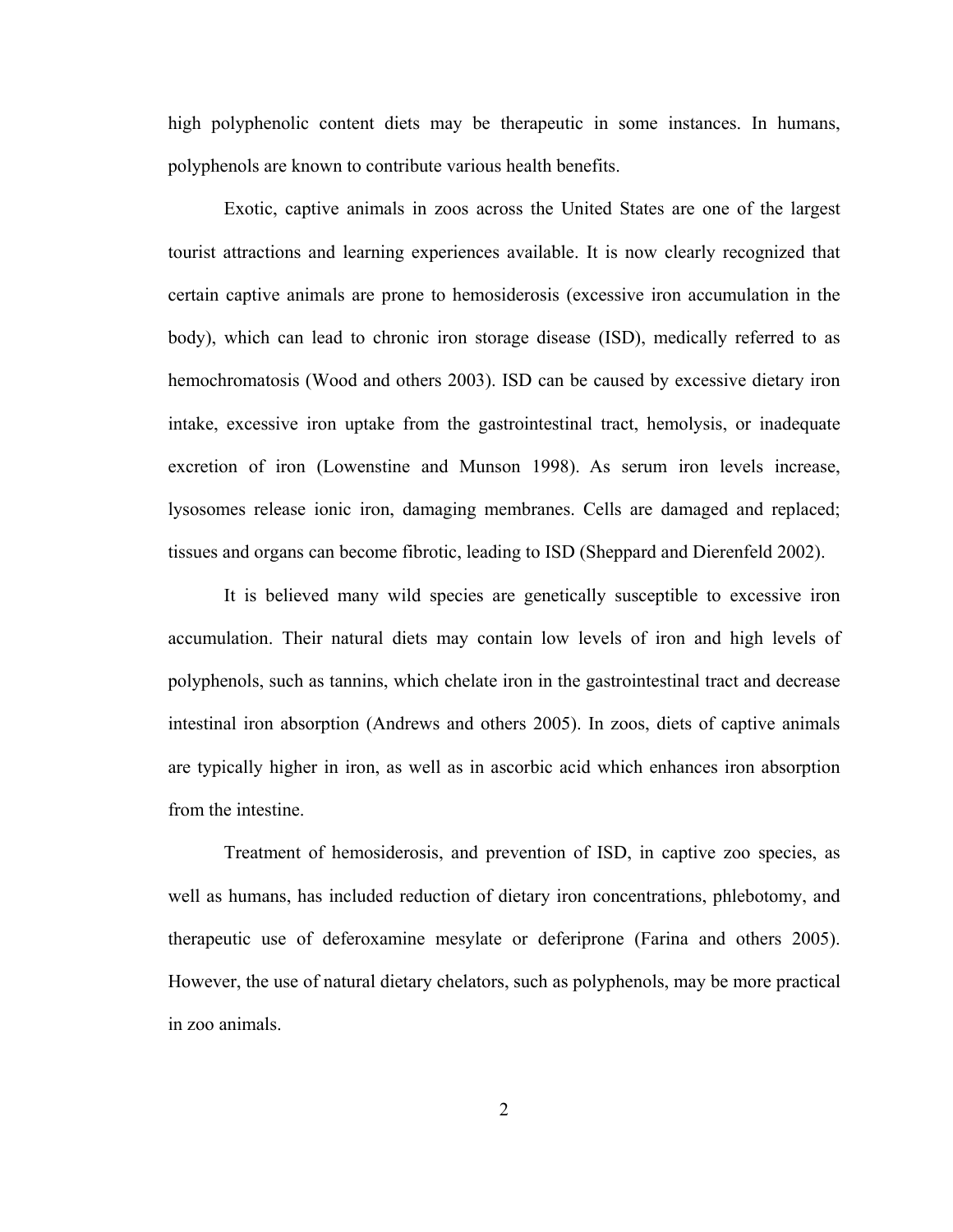Polyphenols are common plant constituents that share the same core element, the phenol group. They contribute to color, taste, nutritional value, and even structure of plants. Tannins are high molecular weight polyphenolics founds in higher plants including many plants used as foods (Hartzfeld and others 2002).

Historically, tannins have not been incorporated into the diets of captive animals because they bind to essential minerals and also lower digestive enzyme activity (Silanikove and others 1994). However increased antioxidant status caused by the use of tannins, and their ability to chelate iron, could have a beneficial effect on animal and human health; but if tannins should be incorporated in designed diets, low-cost and functional tannins sources, such as grape pomace should be tested (Clauss and others 2006).

Wine industry by-products, including grape seeds, skins, and stems, are very rich sources of antioxidant polyphenols compared with other agri-food solid wastes. Their exploitation as a source of value added products may therefore be cost-effective and merits an investigation (Makris and others 2007). Tannins found in the grape pomace may also provide a cost effective means to aid in the prevention of ISD in captive animals, as well as in humans.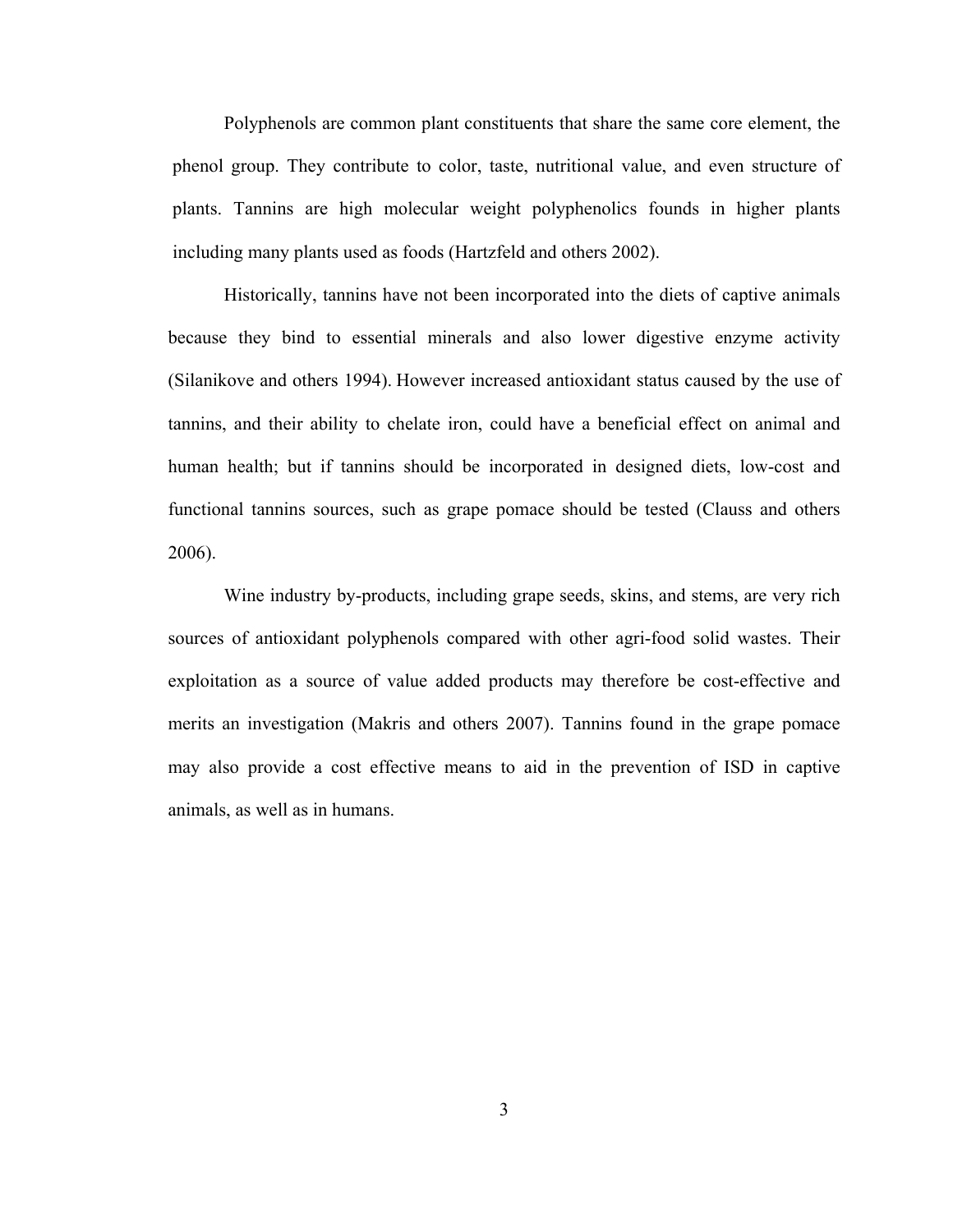# **1.2 Objectives of Research**

Three objectives for this research were established:

- 1. To determine total polyphenols and proanthocyanidin content of wine pomace from various grape varieties.
- 2. To determine *in vitro* iron chelation capacity of the wine pomace extracts from various grape varieties.
- 3. To determine antioxidant activity of the wine pomace from various grape varieties.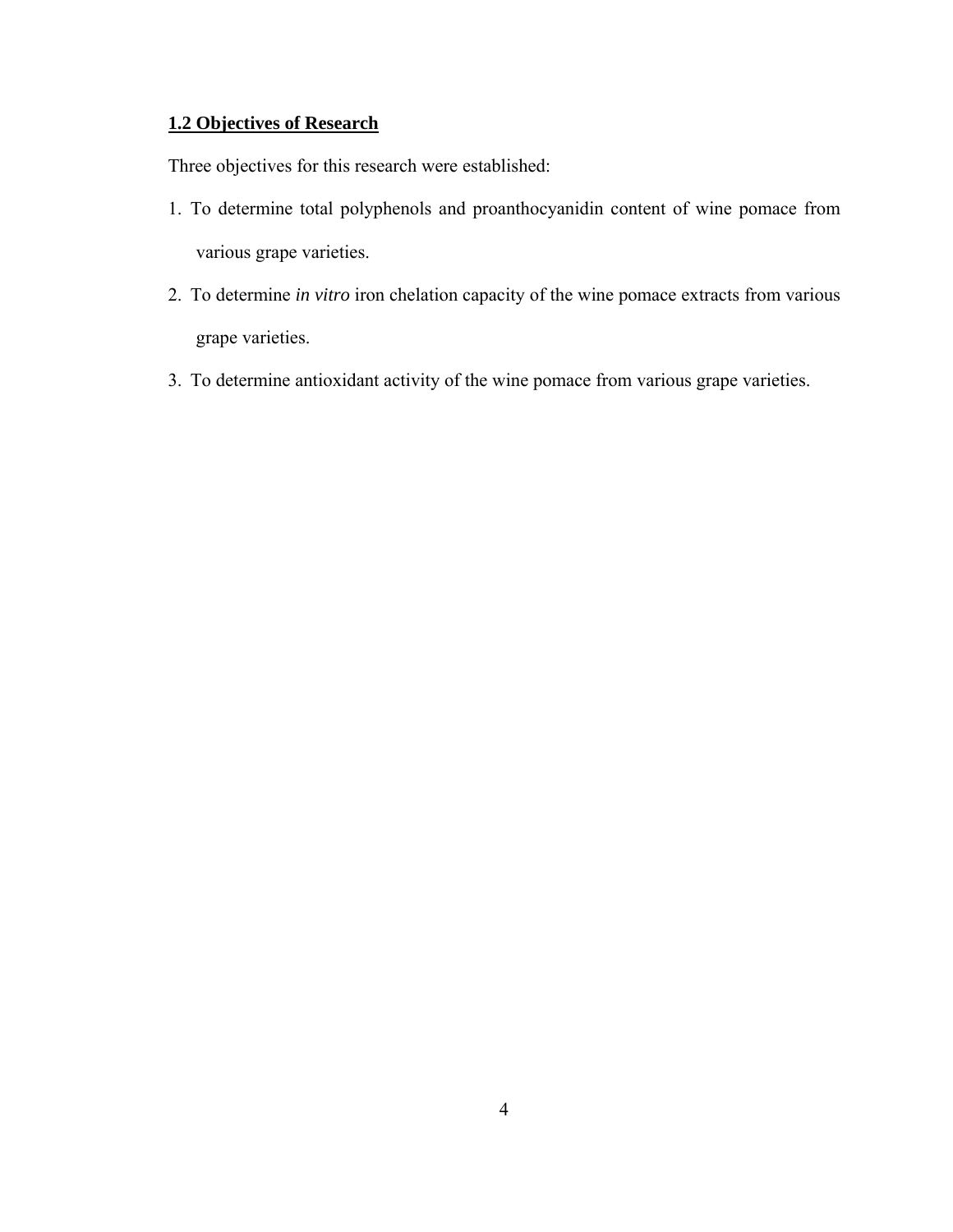### **CHAPTER 2**

# **REVIEW OF LITERATURE**

### **2.1 Red-Grape Wine Pomace**

### **2.1.1 Pomace Production & Polyphenols**

 The grape (*Vitis vinifera*) is one of the world's largest fruit crops with an annual production of 58-61 million metric tons (Murthy and others 2002). Grape growing plays a major role in the worldwide fruit production, with an international acreage of approximately 7.8 million hectares (OIV 2002), and is constantly growing.

Wine industry wastes account for almost 30% (w:w) of the grapes used for wine production (Makris and others 2007). Grape pomace, a remnant of the wine making process, is one of the most important residues of the wine industry. It consists of different amounts of grape, skin, pulp, seeds, and, if not removed, stems (Baumgartel and others 2005).

 During the vinification process of red wine, phenolic compounds are transferred from solid parts of the grape cluster into wine. The rate of transfer depends on various factors including phenolic concentration of grapes, level of pressing, maceration time, fermentation contact time, temperature, and alcohol levels. The seeds contain the highest concentrations of phenolic compounds and most of these compounds are monomeric flavan-3-ols (catechins) and procyanidins (Sun and others 1999). Both grape skins and seeds contain monomeric, oligomeric, and polymeric proanthocyanidins; the mean degree of polymerization being higher for skin flavanols (Torres and Bobet 2001).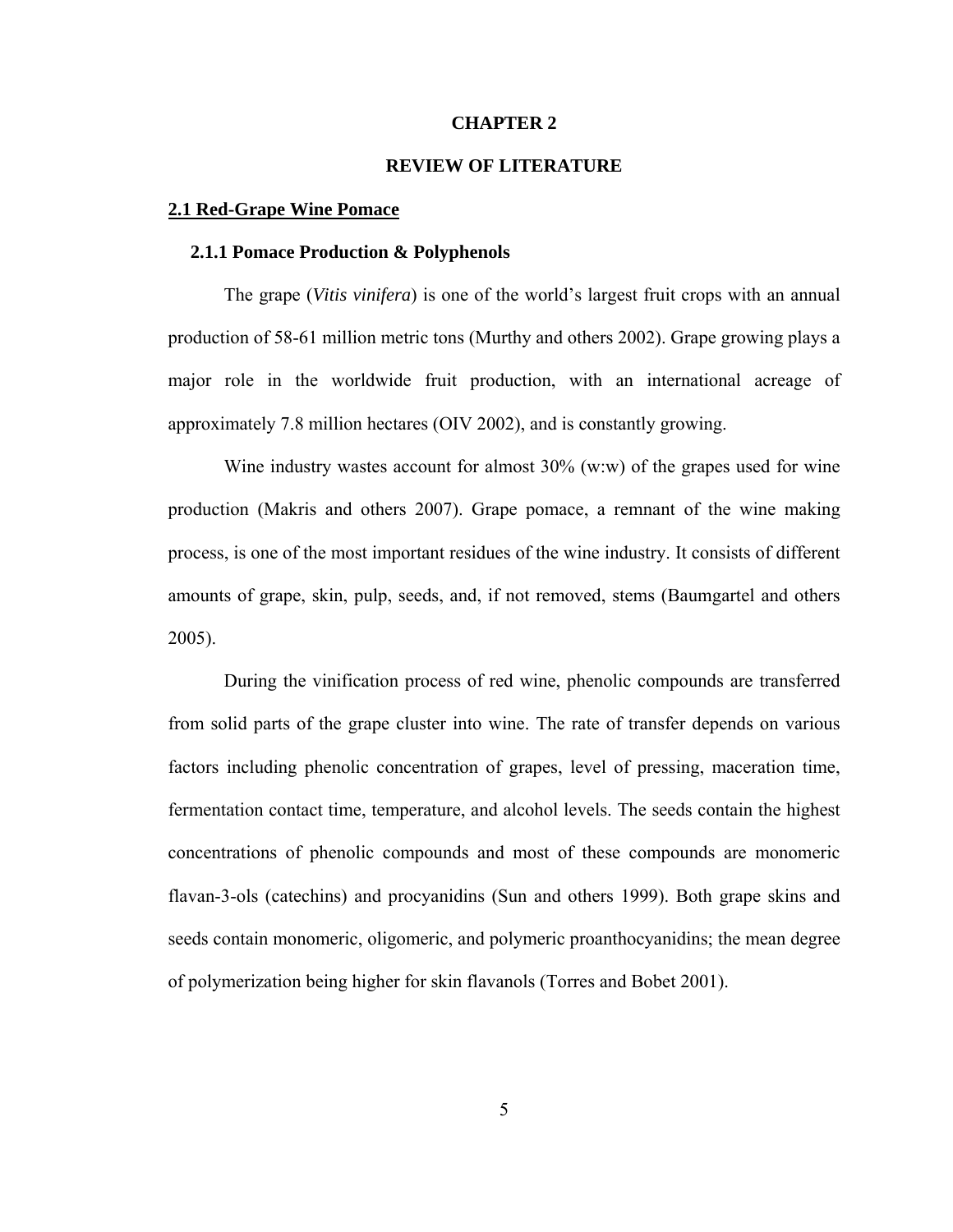The phenolic compounds of wine, and particularly the flavanols (i.e. catechins), have been the center of attention in recent studies since their relation to the beneficial effects of a moderate consumption of wine was observed; often known as the "French Paradox" (Gonzalez-Paramas and others 2004). Phenolic compounds present in red wine cause an increase in serum total antioxidant capacity when ingested which thereby inhibit low-density lipoprotein (Yildirim and others 2005), and reduce the risk of cardiovascular disease. The antioxidative properties may also exert a chemopreventive role toward degenerative diseases (Ruberto and others 2005), as well as act as preventative agents against skin cancer and other diseases (Torres and others 2002).

## **2.1.2 Current Uses**

 Some industrial uses currently under investigation for wine pomace waste include use as animal feed, as possible nutritive ingredients for value added products, in the production of citric acid, and the use of anthocyanins from grape skins as colorants (Lu and Yeap Foo 1998). Pomace can, and has, been used as animal feed, especially in the dry season. Its use is limited due to its very low nutritional value and its antinutritional factors (Sanchez and others 2002). Pomace has also been used as a fertilizer, though not very successfully (Su and Silva 2006).

 Spirits from fermented grape pomace are very popular in Mediterranean countries. Several countries produce traditional distilled alcoholic beverages from different raw materials. Very popular are those produced from grape marc, such as the Greek *tsipouro* and *tsikoudia*, the Italian *grappa*, the Portuguese *bagaceiras* and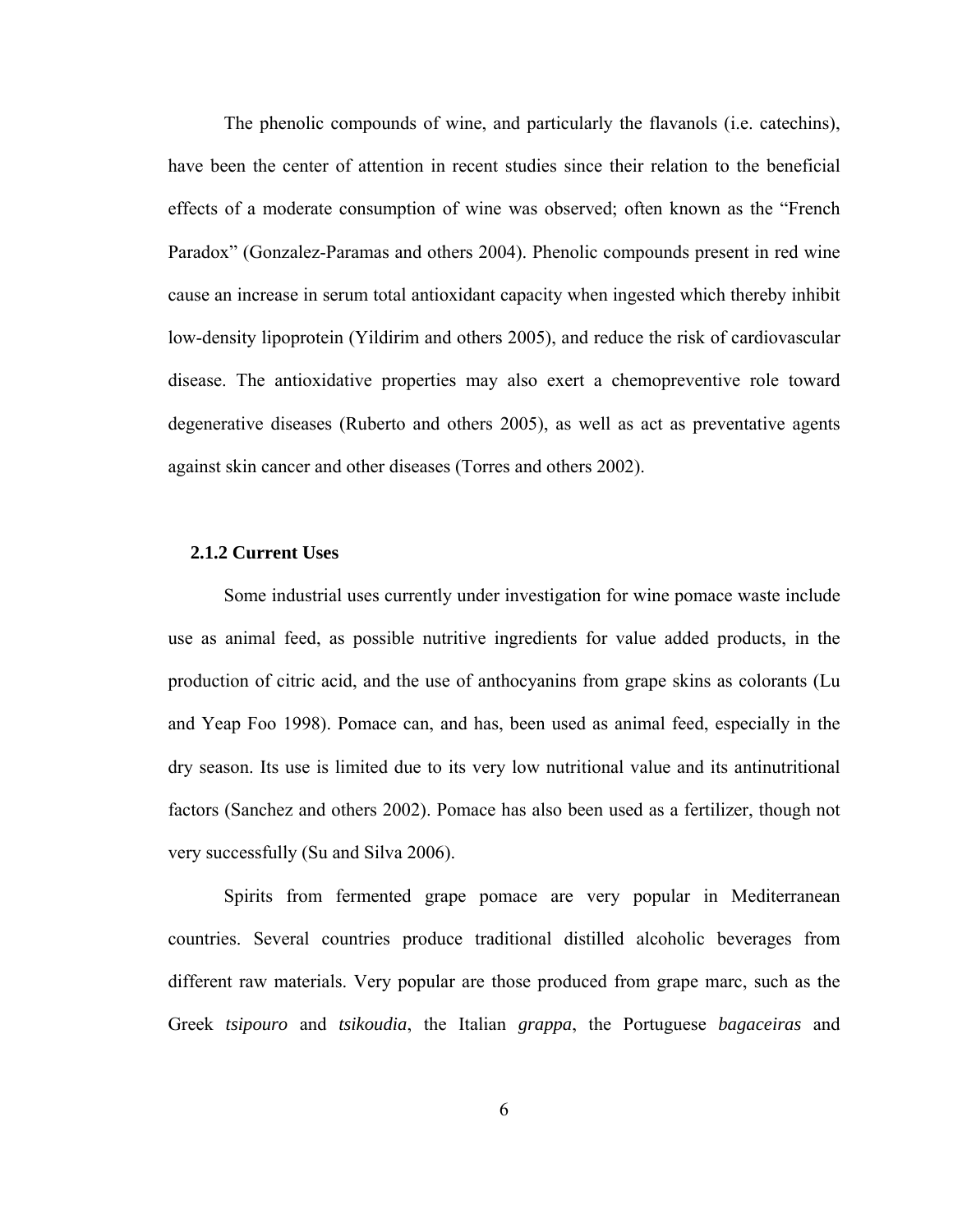*aguardiente*, and lastly the French *au-de-vie de marc* (Gerogiannaki-Christopoulou and others 2006). Pomace has also been used in the production of traditional foods such as molasses and vinegar (Ozkan and others 2004).

# **2.1.3 Ongoing Research Opportunities & Future Uses**

 Disposal of industrial solid wastes has become an increasingly serious problem. Disposal sites have become more difficult to locate and more expensive to operate. Emphasis is being placed more and more on recovery and use (Rice 1976). At present, only minimum amounts of these wastes are up-graded or recycled (Ruberto and others 2005). Because world population is in continuous growth and natural resources are consequently limited, studies dealing with the utilization of renewable sources have attracted great interest in recent years (Pinelo and others 2005).

 The recovery of wine by-products from agricultural industries to be converted into value added products is a good example. The using of this waste is of great importance, not only because of its significant health benefits, but also because it could exploit a large amount of the wine industry wastes (Louli and others 2003). Between 5 and 9 million tons per year are shipped to disposal sites; consequently, their environmental impact can be detrimental (Schieber and others 2001).

 A variety of health-promoting products obtained from by-products of the grape and wine industry are being introduced into the market (Gomez-Plaza and others 2006). By-products obtained from the juice and wine industry can be a source of new value added products such as phenolic antioxidant supplements or ingredients for food

7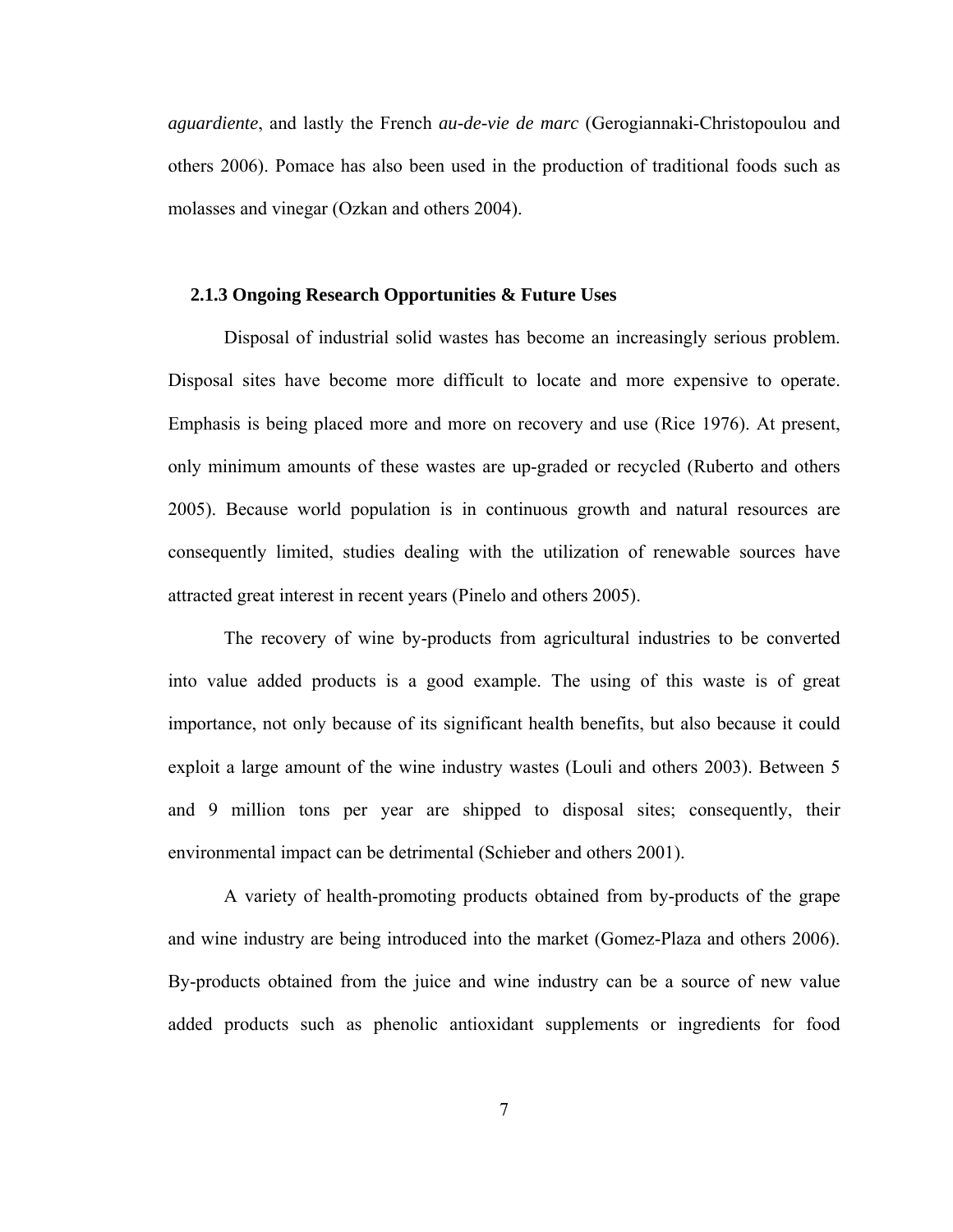processing. It has been reported that polyphenols in grape pomace have a higher antioxidant capacity than in wine (Su and Silva 2006). Red grape pomace, consisting of pressed skins, disrupted cells from the grape pulp, seeds, and stems, could be a rich source of antioxidants for foods, cosmetics, and pharmaceuticals (Louli and others 2003).

 Some wine by-products are now being sold to the rapidly growing dietary supplement industry (Shrikhande 2000). These products are being marketed for prevention of cardiovascular disease, cancers, and other diseases. However, there is currently no use of grape pomace in the therapeutic prevention of ISD. Addition of natural iron-chelators in the diet of captive animals, as well as humans, which are susceptible to ISD has been suggested (Sheppard and Dierenfeld 2002). Therefore, using grape pomace as an inexpensive source of tannins would not only benefit the health of animals and humans but also the environment by decreasing the amount of waste in landfills.

### **2.2 Tannins**

#### **2.2.1 Overview**

 Phenolic compounds are among the most widely distributed plant secondary products and are found in many plants used as food and feed (Hagerman and Robins 1993). Flavonoids are a large class of polyphenolic compounds that contain several phenolic hydroxyl groups attached to ring structures designated A,B and C. Phenolic compounds are multifunctional antioxidants with chain-breaking and metal-chelating activities in the same molecule (Khokhar and Owusu Apenten 2003). Structural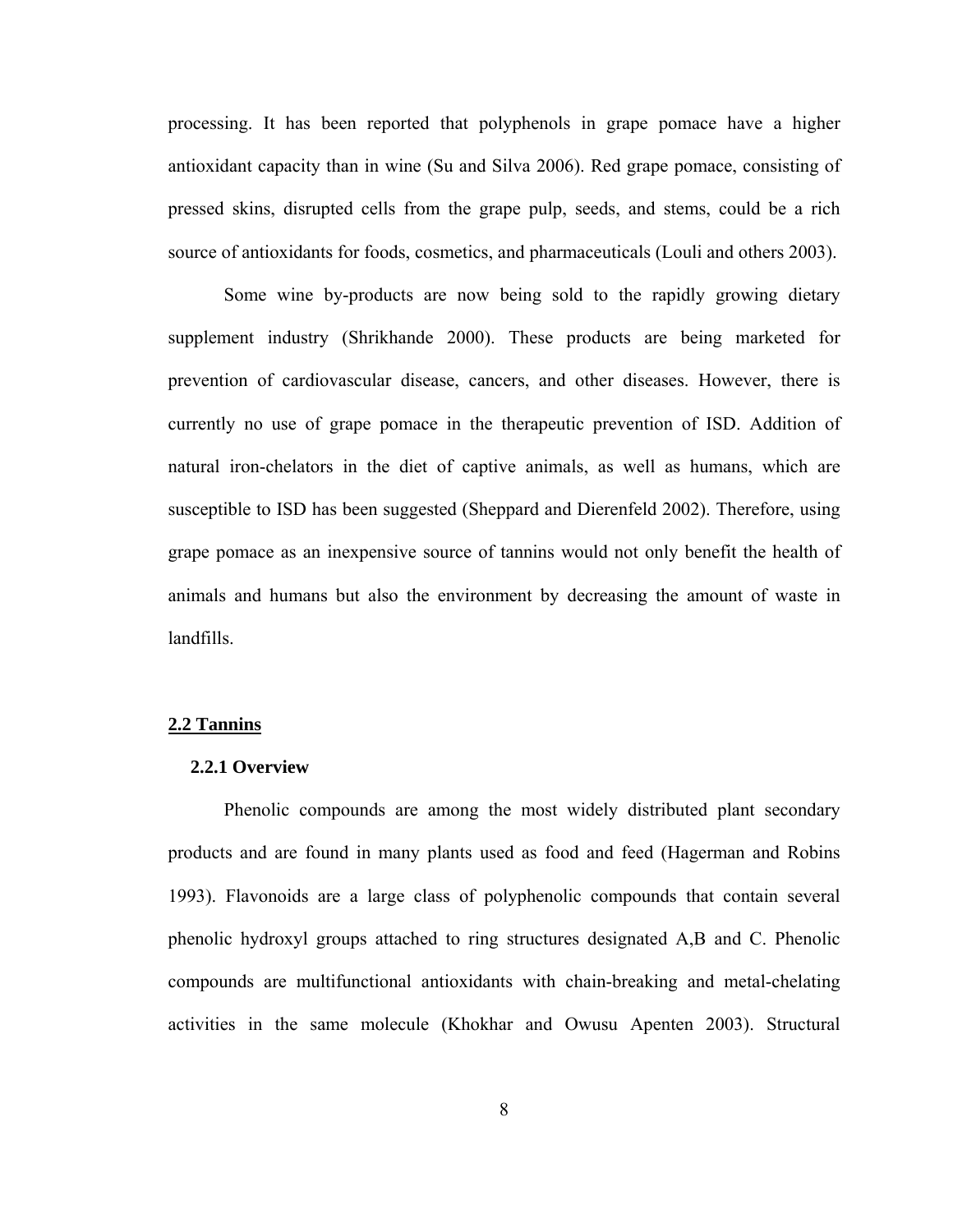variations within the rings subdivide the flavonoids into several families; flavonols, flavones, flavanols, and isoflavones (**Figure 1**). Of importance for this research are the polyflavan-3-ols, often known as condensed tannins. These tannins lack the 2,3-double bond and the 4-one structure (Rice-Evans and others 1997).



**Figure 1:** Structures of the flavonoids. The basic structure consists of the fused A and C rings, with the phenyl B ring attached though its 1' position to the 2-position of the C ring.

 Tannins are water-soluble phenolic metabolites of plants with a molecular weight of 500 or greater and with the ability to precipitate proteins from aqueous solutions (Gupta and Haslam 1980). They are present in many plant foods (Al-Mamary and others 2001). Condensed tannins (also known as proanthocyanidins), and hydrolyzable tannins are the most widely occurring (Deaville and others 2007). It is generally assumed that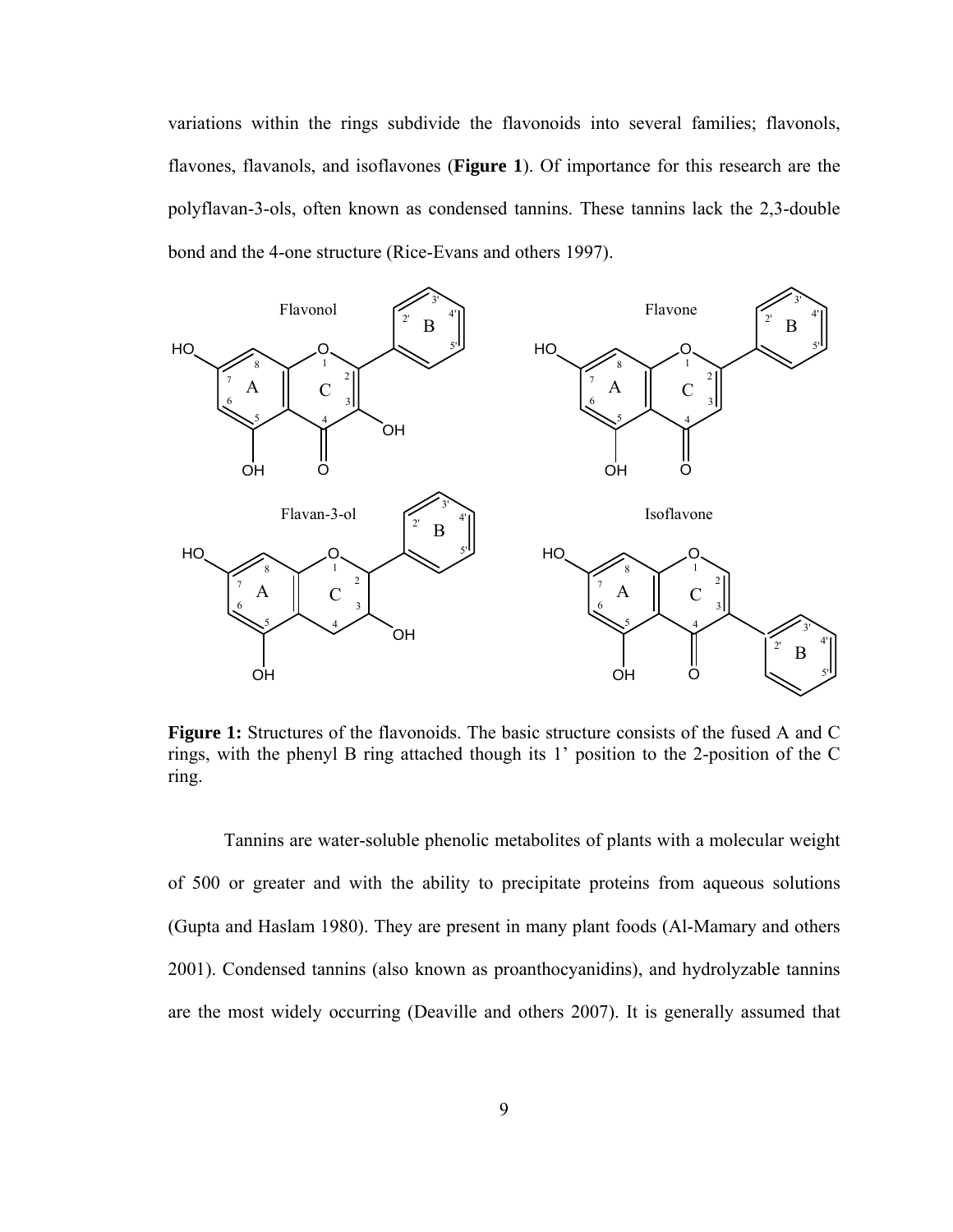tannins are not absorbed, and their effects are confined to the digestive tract. Since tannins strongly inhibit digestive enzymes, the antinutritional effects of dietary tannin are often related to inhibition of digestion (Mehansho and others 1987).

# **2.2.2 Condensed & Hydrolyzable Tannins**

The three principle groups of tannins are the condensed tannins (proanthocyanidins), the hydrolyzable tannins, and the phlorotannins. Phlorotannins are only founds in marine algae and brown algae and not widely consumed by humans (Hagerman and Robins 1993). Tannins are considered secondary metabolites and irregularly distributed substances that have no specific metabolic function. Physiochemically, tannins are complex polymers and for this research are conveniently divided into two major types; condensed and hydrolyzable tannins (Mehansho and others 1987).

 Condensed tannins are oligomeric and polymeric flavan-3-ols linked through acid-labile carbon-carbon bonds (**Figure 2**). They are ubiquitous and present as the second most abundant natural phenolic. The flavan-3-ol units are linked mainly through the C4—C8 bond, but the C4—C6 bond also exists. The proanthocyanidin monomers consisting exclusively of (epi)catechin are known as procyanidins and are the most common found in nature (Gu and others 2003) (**Figure 2**). The dimers, trimers, and oligomers, occur in red wine, grape seeds, apples, and cocoa (**Figure 3**) etc. Tannins can play a considerable role in the browning phenomena of apple and apple juices. Moreover,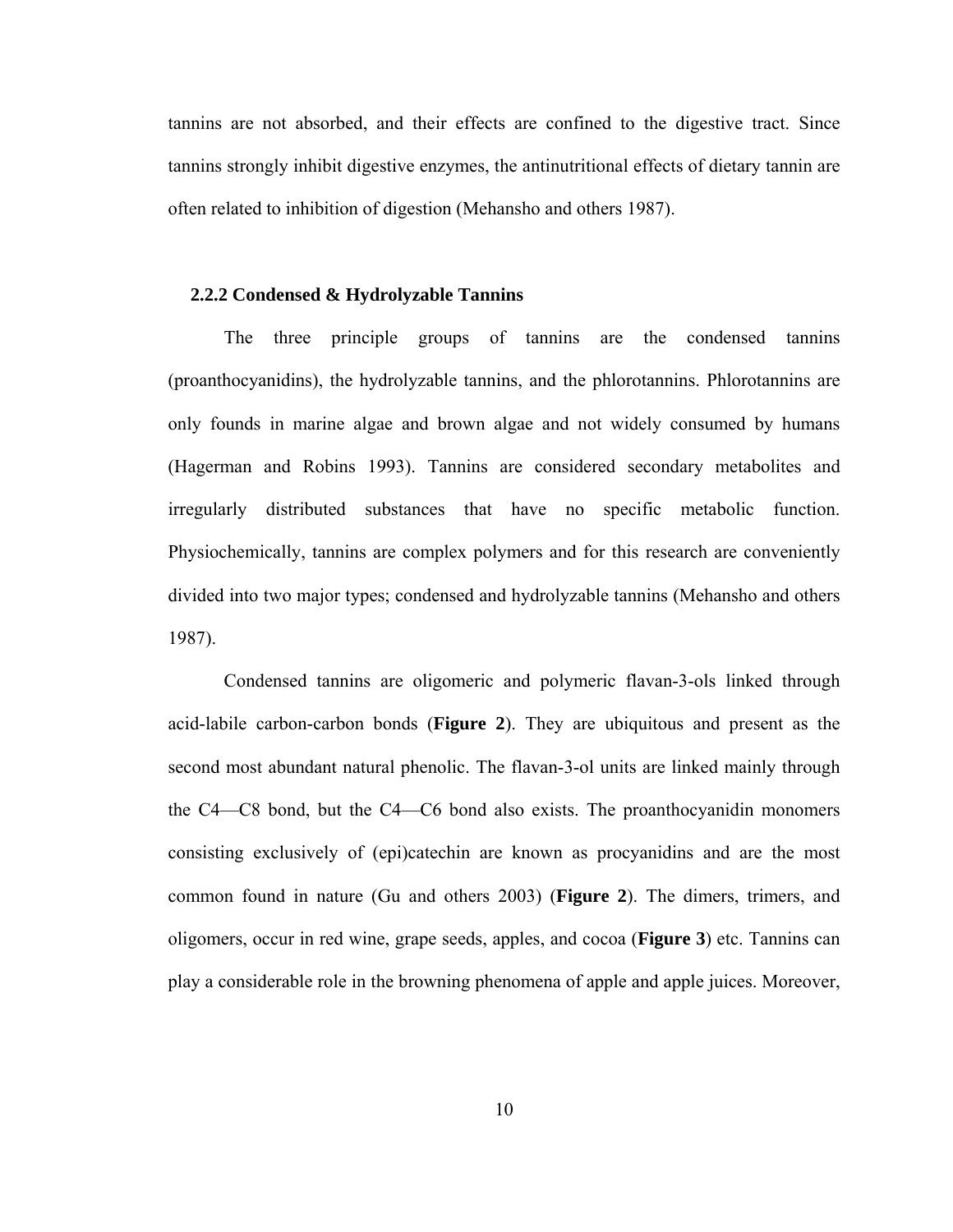in fruit juices and fermented beverages (wine, cider, beer), procyanidins are responsible for some organoleptic criteria such as bitterness and astringency (Guyot and others 1996).



**Figure 2:** Structures of common condensed tannin monomers found in food.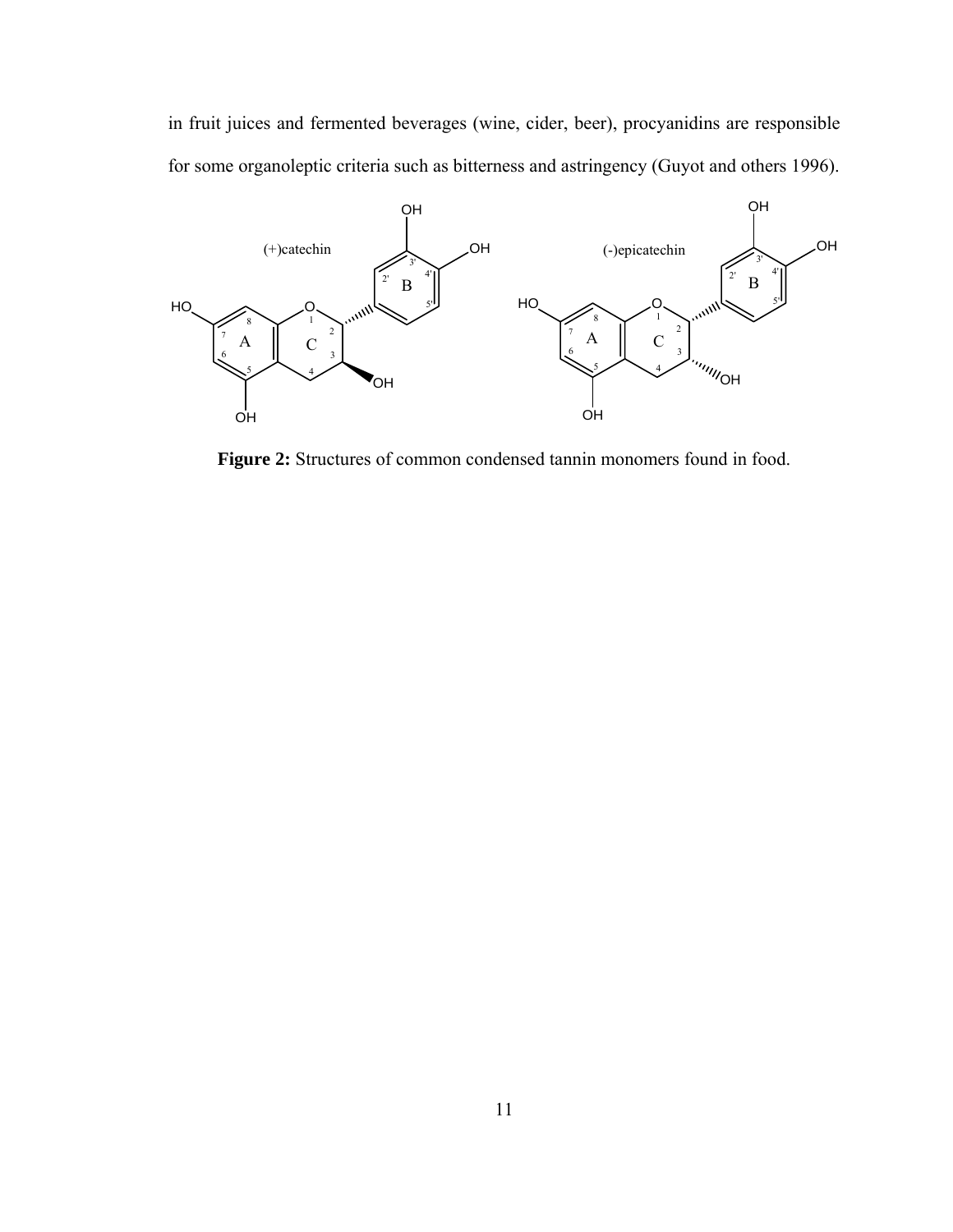

**Figure 3:** Structure of a simple condensed tannin.

 Hydrolyzable tannins, or tannic acids, are composed of gallic acid or its condensation product ellagic acid, esterified to the hydroxyl groups of glucose (Al-Mamary and others 2001; Deaville and others 2007) (**Figure 4**). The galloyl moieties of the hydrolyzable tannins as well as the monomeric condensed catechins are greatly responsible for chelating and radical scavenging properties of these compounds (Heim and others 2002).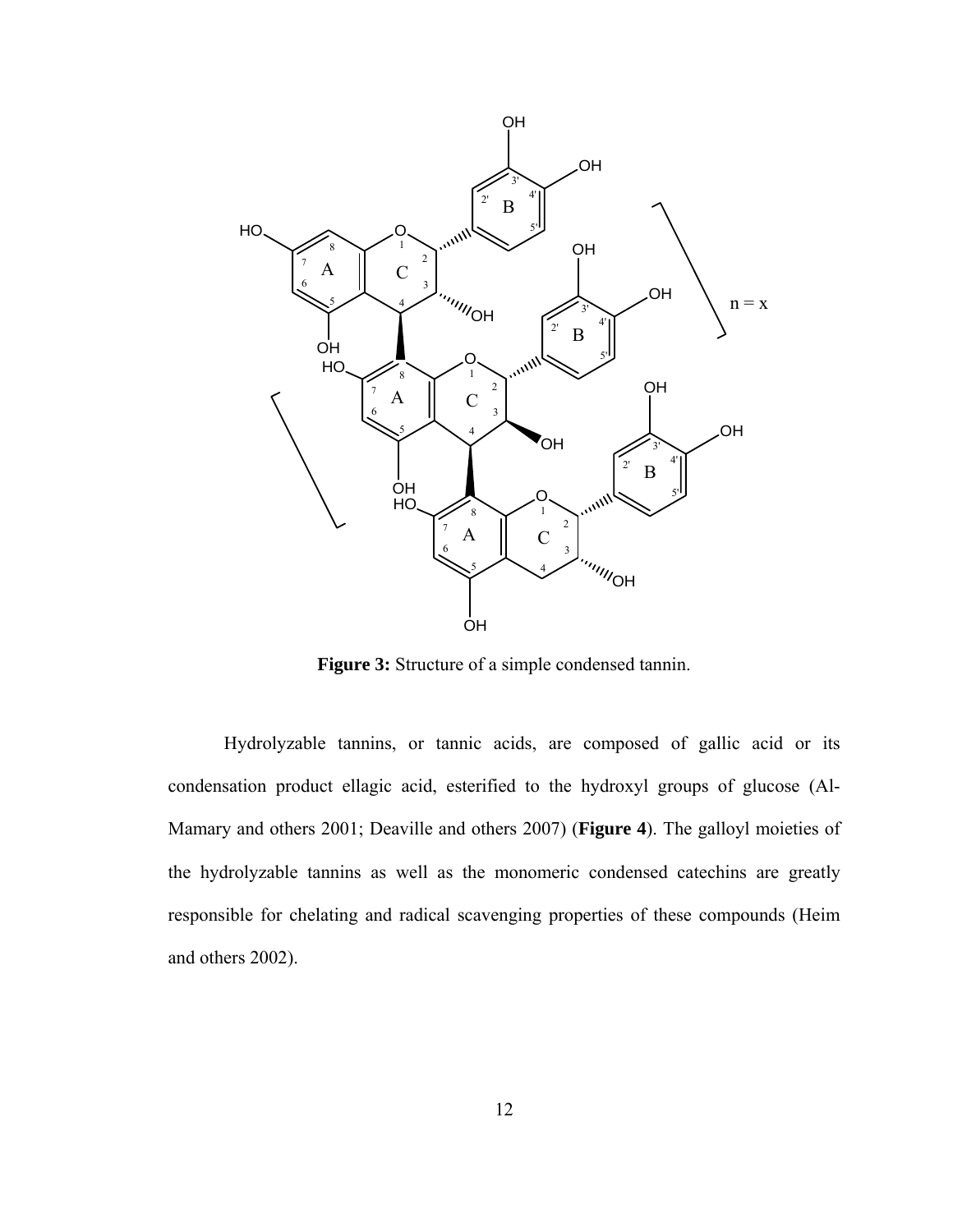

**Figure 4:** Structure of a hydrolyzable tannin; gallic acid and glucose.

# **2.2.3 Tannin Sources**

 Tannins are found in the leaves, fruits, bark, and wood of most trees as well as many other plants (Scalbert and others 1989). They are very abundant in vascular plants where they serve many useful functions, including the control of seed germination and morphogenesis, insect feeding deterrence, and protection against pathogenic attack (Moran and others 1997). In plants, these compounds also protect against ultraviolet radiation and herbivores (Harborne and Williams 2000). Both environmental and seasonal factors cause variation in plant tannin concentrations. Soil mineralogy, pH, water, and amount of sunlight affect the amount of tannin synthesized in plants in nature (Gaffney and others 2004). Therefore, obtaining a consistent source of dietary tannins from produce can be problematic.

 In the human diet, tannins are mostly concentrated in fruits, vegetables, wines, teas and cocoa (Heim and others 2002). Consumption of tannin-rich foods and beverages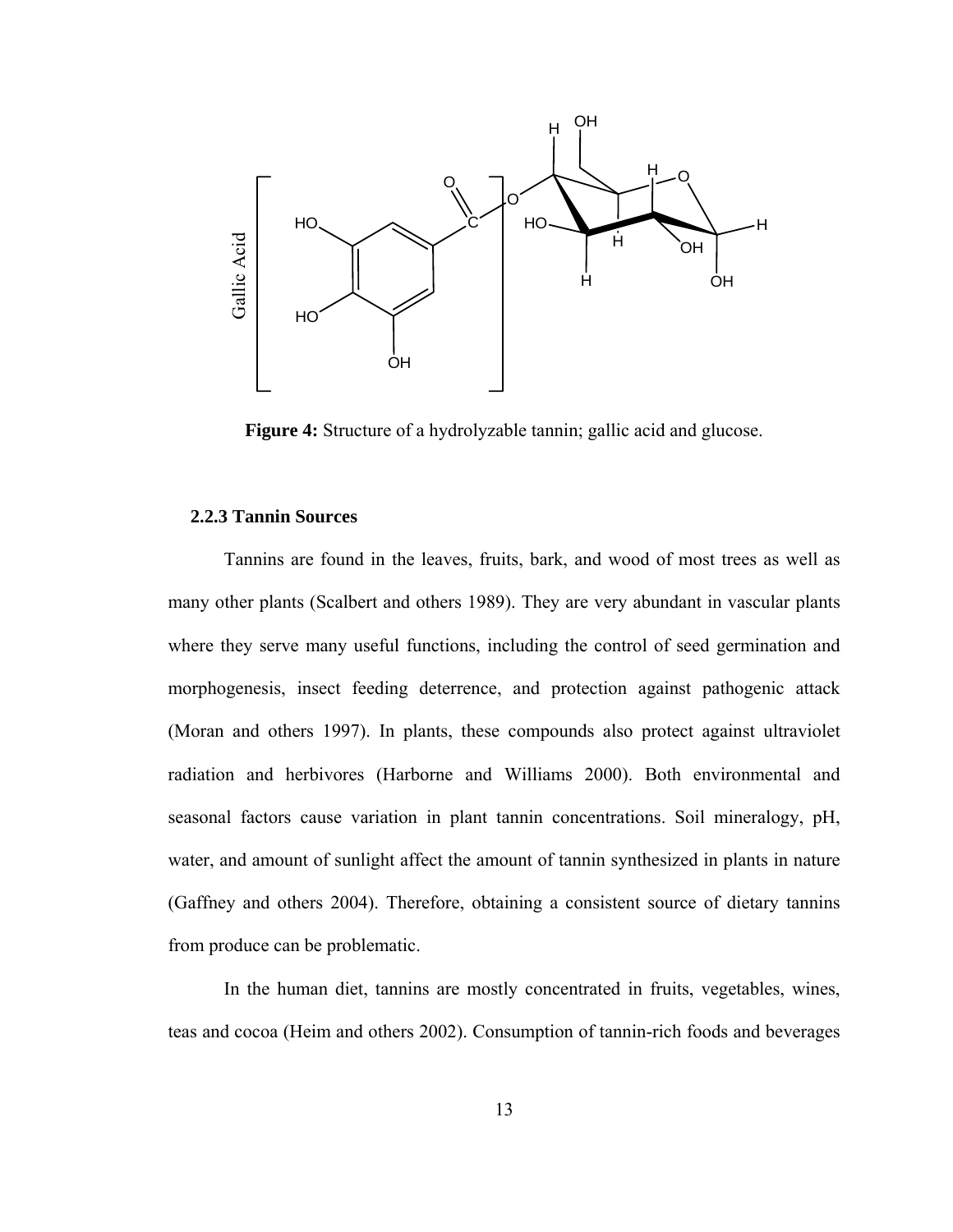is associated with the sensation, known as astringency, of dryness or roughness in the mouth (Bacon and Rhodes 2000).

### **2.2.4 Health Benefits of Tannins**

 Polyphenolic flavonoids exhibit a wide range of biological, pharmacological, and chemoprotective properties as free radical scavengers in preventing oxidation and cancer initiation (Ayed and others 1999; Yi and others 2006). They have been shown to have anticarcinogenic and antimutagenic potential, antimicrobial properties (Bacon and Rhodes 2000), as well as aid in glucose transport for Type II Diabetics (Liu and others 2005). Their cardio-protective effects stem from their ability to inhibit lipid peroxidation, chelate redox-active metals, and attenuate other processes involving reactive oxygen species. The average human consumption of tannins in the U.S. is estimated to be at least 1 g/day and could therefore be a significant source of dietary antioxidants (Pierpoint 1990).

 One of the relationships between flavanols and their antioxidant activity is related to their transition metal-chelating potential. Phenolic compounds are potent inhibitors of iron absorption. Tannins containing catechol (proanthocyanidins) or galloyl (tannic acid) groups, with at least two adjacent hydroxyls, have these marked iron-binding properties (Brune and others 1991). They chelate iron by forming insoluble complexes with iron ions in the gastrointestinal lumen, thereby making the iron unavailable for absorption (Brune and others 1991). It is suggested that iron binds to polyphenols via the *ortho*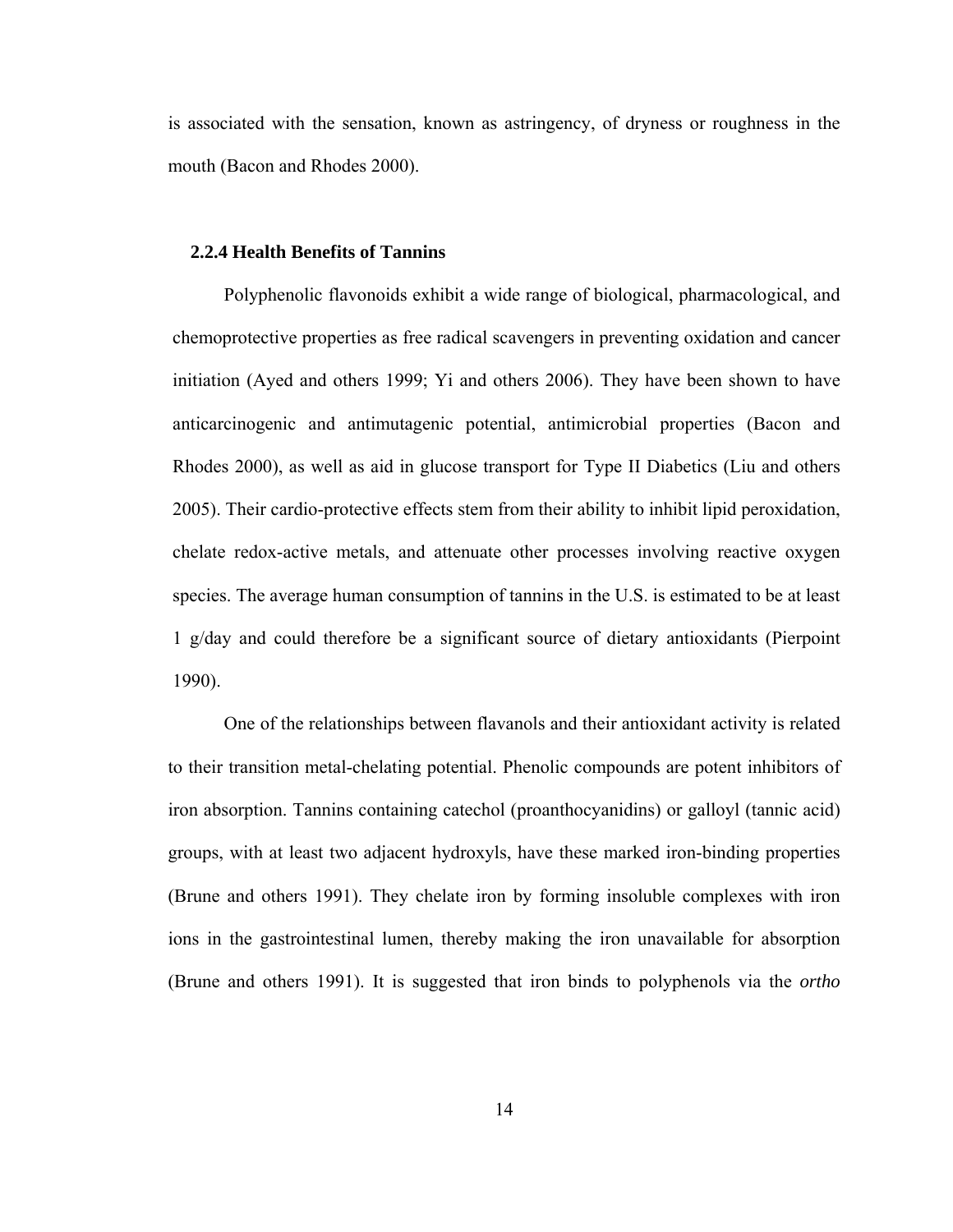dihydroxy (catechol) (**Figure 5**) or trihydroxy-benzene (galloyl) group (Khokhar and Owusu Apenten 2003).

 The propensity for metal chelation, particularly iron and copper supports the role of polyphenols as preventative antioxidants in terms of inhibiting transition metalcatalyzed free radical formation The catechol moiety in the B ring of flavanols is where the greatest antioxidant activity takes place (Rice-Evans and others 1997).



**Figure 5:** Structure of a condensed tannin monomer, catechin, binding to a ferric ion at the *O*-diphenolic group in the 3',4'-dihydroxy position of the B ring.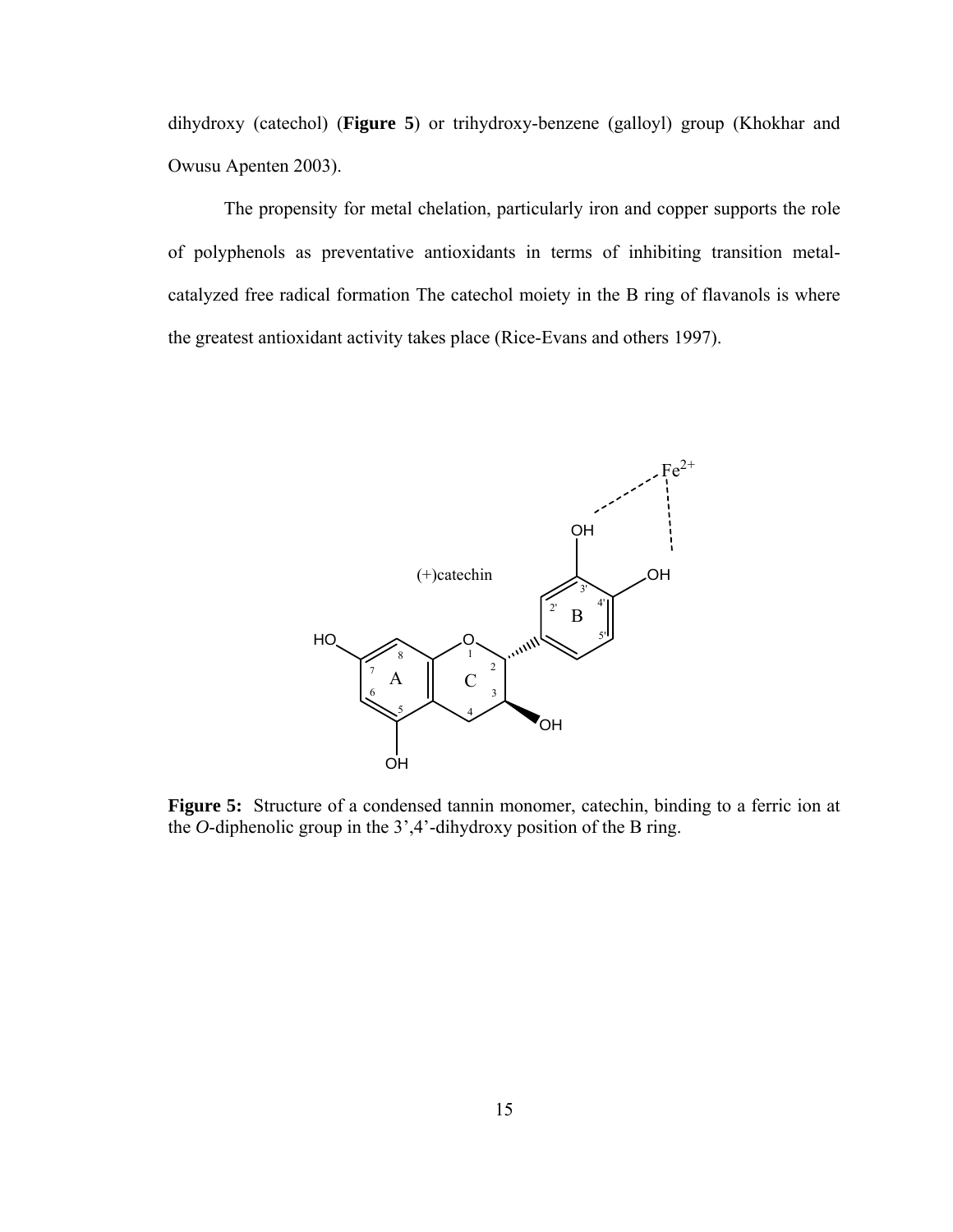#### **2.3 Tannins in the Animal Kingdom**

## **2.3.1 Tannins in Nutrition**

 As expected from their effectiveness as plant defense chemicals, tannins exhibit a variety of antinutritional effects when present in the diet. In humans, tannins reportedly decrease protein utilization and perturb mineral absorption and diminish total body sodium (Mehansho and others 1987). The presence of tannins has been associated with lower nutritive value and lower biological availability of macromolecules like proteins and carbohydrates, amino acids, vitamins, and minerals in some animal species (Makkar 1989). The most important negative effect of tannins is associated with their formation of complexes with dietary proteins before their breakdown by pancreatic enzymes. The deleterious effects of the use of high tannins sorghums in pig and piglet feeding trials were evident by a decrease in growth performance and an increase in nitrogen in the excreta (Lizardo and others 1995).

 Although behavioral responses are somewhat equivocal, tannins do not seem to be strongly selected against when found in native foods eaten by many species, and a number of animals have developed physiological mechanisms for dealing with high levels of dietary tannins (Robbins 1993). Some wild animal species, such as lemurs and rhinoceros, which ingest large amounts of dietary tannins, have developed a defense against tannin overload via the secretion of proline-rich salivary proteins (Mehansho and others 1987). There is evidence that salivary proline-rich proteins, from different herbivorous and omnivorous mammals, may have differing tannin binding specificities;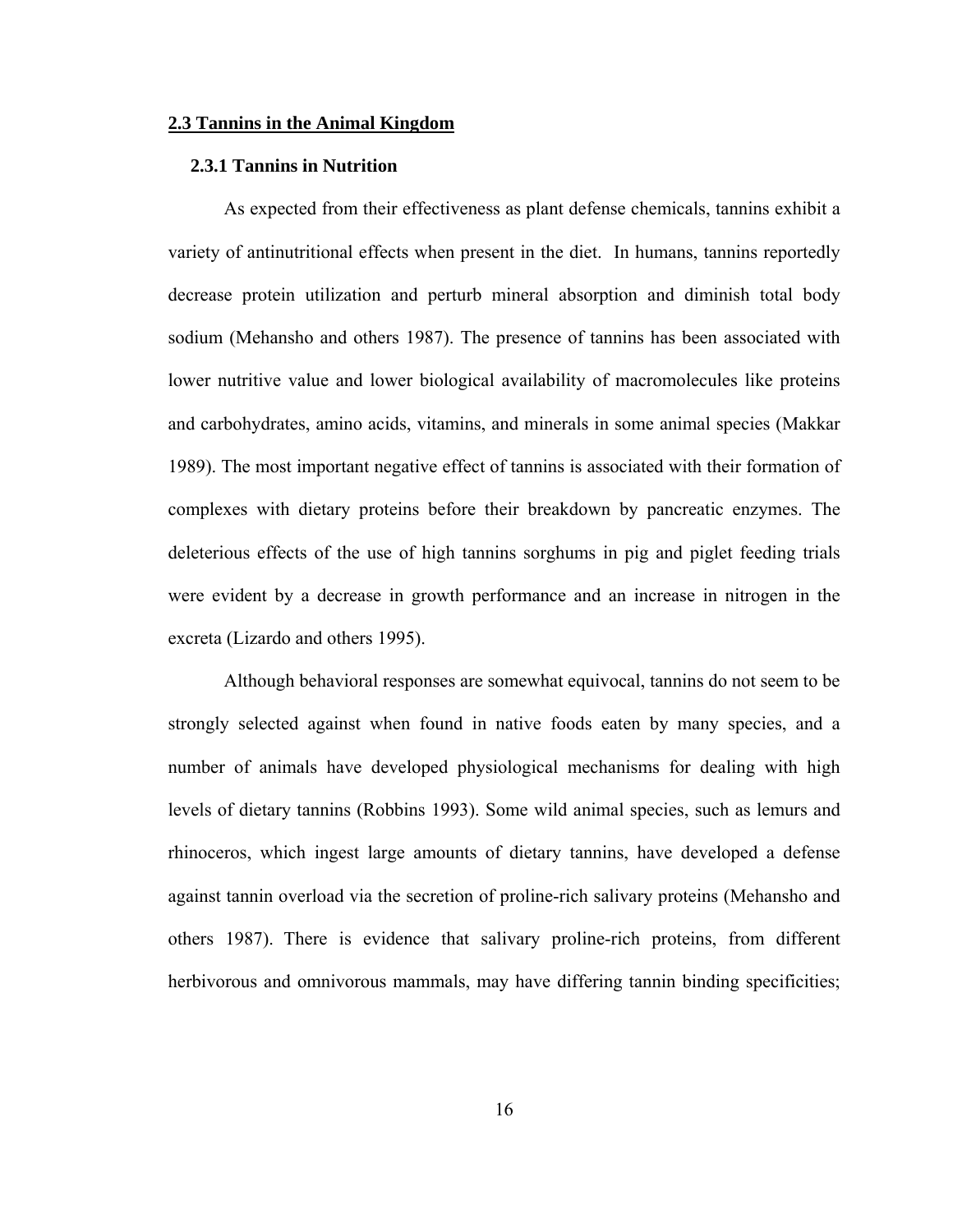with proline-rich protein binding specifically to different types of tannin (Hagerman and Robins 1993).

 In captive lemurs, hemosiderosis is linked to a diet containing little or no tannin as well as high ascorbic acid levels (Kock and others 1992). Tannins may play a huge role in the metabolism of iron and the overall health of wild animals susceptible to ISD. Therefore, incorporating tannins into the diets of captive animals, prone to this disorder, is logical. As with human ISD patients, the addition of iron chelators to the diet is recommended. Pure tannins are most effective at binding iron but their cost does not make them an attractive candidate for dietary supplementation (Gaffney and others 2004). Therefore tannins sources, such as grape pomace should be tested (Clauss and others 2006).

### **2.3.2 Tannins & Prevention of Iron Storage Disease**

Although iron is an essential element, it can be toxic when it accumulates excessively. The regulation of the intestinal absorption of iron is critical because humans, as well as many other species, have no physiological pathway for excretion (Andrews 1999). Iron overload may be due to excessive amounts of absorbable iron in the diet, or a genetic disorder of the control of iron absorption (Charlton and Bothwell 1983). Free iron is known to be a potent catalyzer of oxygen free radicals (Fujita and others 2007). The circulating ferric ions are reduced by superoxide and the ferrous product is reoxidized by peroxide to regenerate ferric ions and yield hydroxyl radicals (**Figure 6**), which attack all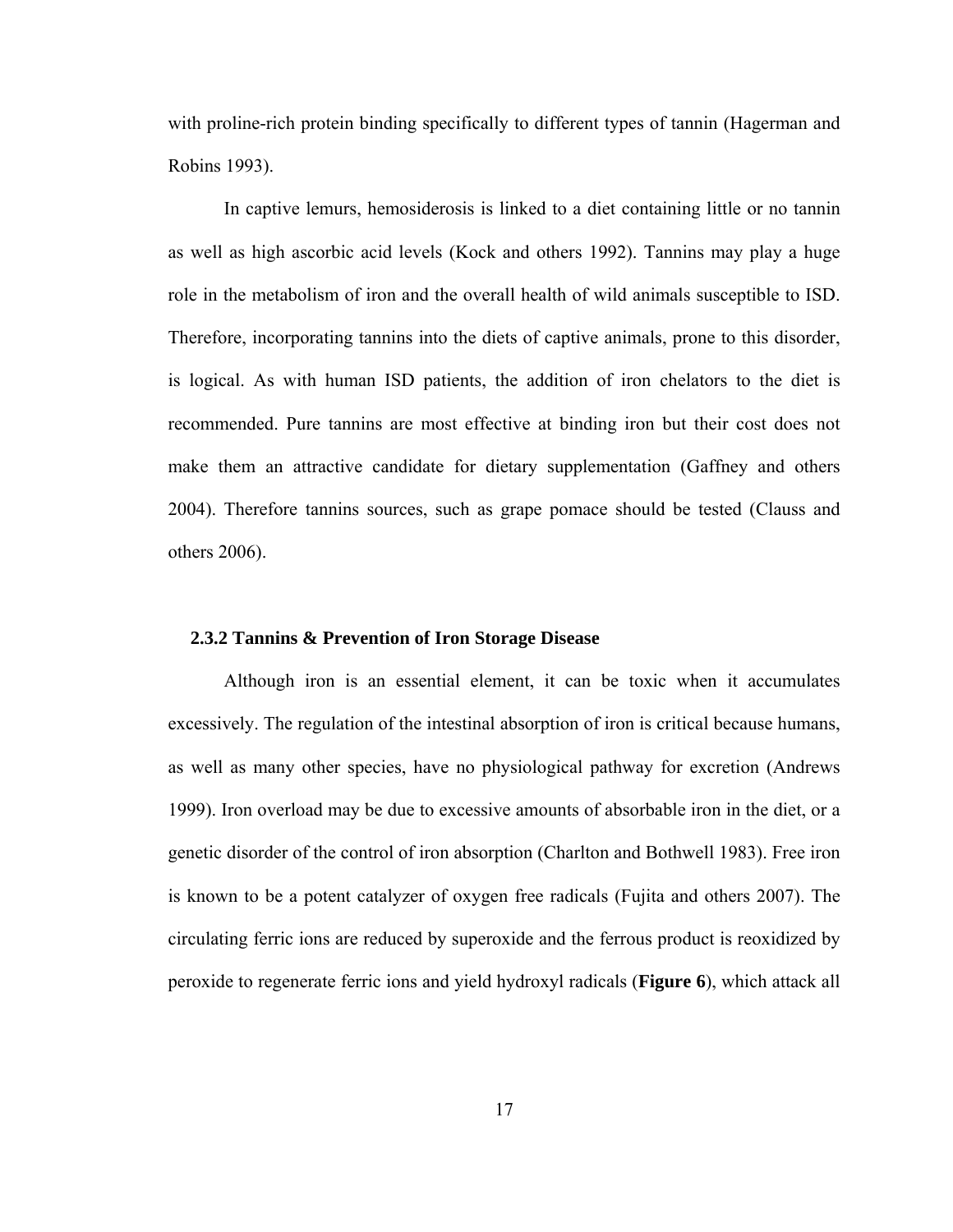classes of biological macromolecules (Weinberg 1999). Free iron readily damages tissues; hence very little free iron is found in the body (Sheppard and Dierenfeld 2002).

$$
H \longrightarrow 0
$$

**Figure 6:** The Ferric ion, Fe<sup>2+</sup>, produces a hydroxyl radical and hydroxide ion by Single Electron Transport (SET) reduction of peroxide.

Hemosiderosis has been reported in a wide range of species including mynahs, toucans, gorillas, lemurs, New World monkeys, marmosets, fruit bats, rock hyrax, rhinoceros, horses, tanagers, tapirs, fur seals, and pigs in zoos and private collections (Kaneko 1989; Smith and others 1995). In the 1970's it was noted that, in particular, birds of paradise, toucans, and mynahs died with livers marked by accumulation of iron (Sheppard and Dierenfeld 2002). Three publications since the 1980's have reported incidences of hemosiderosis ranging from 32%, to 69%, to 100% in lemurs over 1 year of age. Captive marmosets fed either a low (100 ppm) or high (350-500 ppm) iron diet had markedly different liver iron concentrations (Glenn and others 2006). Monogastric browsers appear to be particularly susceptible to excessive iron absorption when on captive diets, which generally contain high levels of iron and lack the natural ironbinding ingredients (such as tannins) found in wild diets (Clauss and others 2002; Bonar and others 2006).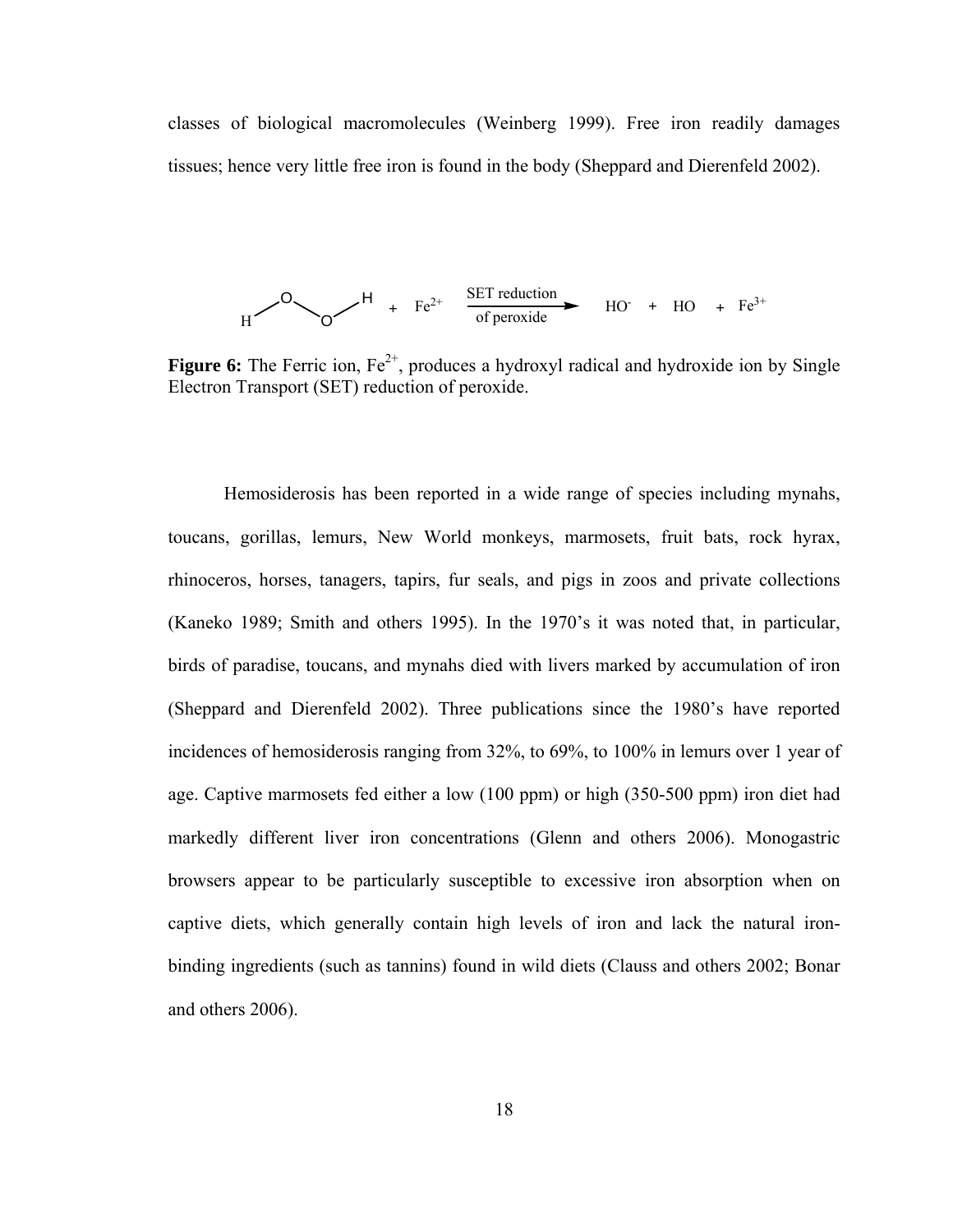Tannins, a group of phenolic compounds, can be used as a primary dietary additive to reduce risk of ISD in captive animals. Tannic acid, in an experiment involving starlings, prevented an increase of stored liver iron concentration, even though birds were fed an extremely high-iron diet (Olsen and others 2006). Finding in-expensive ironbinding agents for the diet would be a practical alternative to producing low-iron diets (Olsen and others 2006). Increased antioxidant status caused by the use of tannin substances could have a beneficial effect on animal health. However if tannins should be incorporated in designed diets, tannins sources, such as grape pomace should be tested (Clauss and others 2006).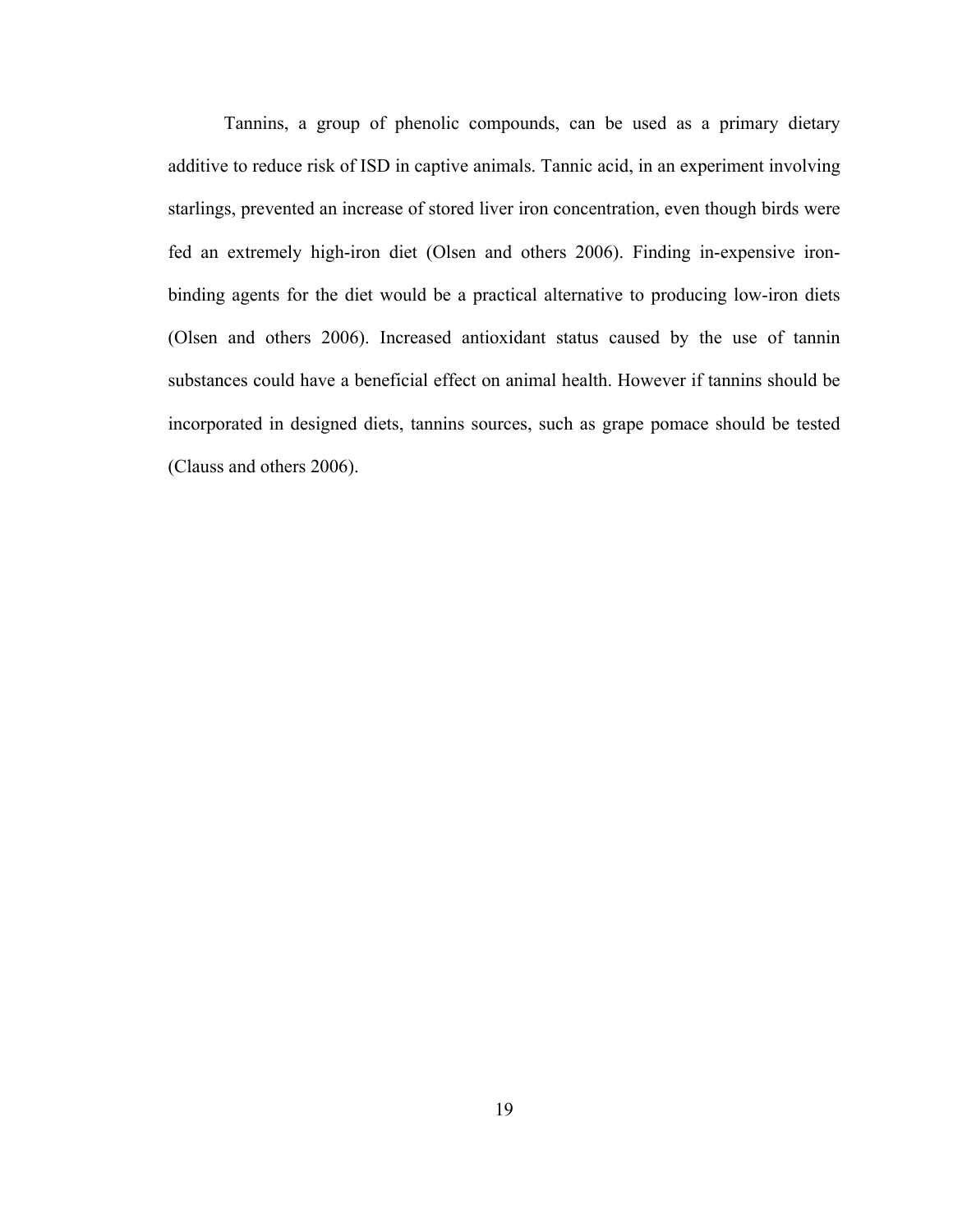### **CHAPTER 3**

# **MATERIALS AND METHODS**

### **3.1 Grape Pomace Samples**

 Five wine grape varieties were selected for this research. The varieties included Chambourcin (a hybrid of unknown parentage), Grenache (*Vitis vinifera*), Michigan Concord (*Vitis labrusca*), Norton (*Vitis aestivalis*), and Vincent (*Vitis vinifera*) grapes. The Vincent variety matures early in the season and is typically used to make sweet red or rosé wines. The grape is lightly pressed to obtain light pigments from the skins and to avoid the astringent taste of tannins and other polyphenols. The Chambourcin, Grenache and Michigan varieties mature in mid-season and are used to make semi-dry, medium bodied, red wines. They are moderately pressed, using few rice husks to enhance extraction, to develop light tasting notes from the tannins and other polyphenols. The Norton variety matures late in the season and is heavily macerated, with the aid of many rice husks, to increase the tannin and polyphenol extraction for a wine that is very dry and full-bodied.

 All grape pomace samples were pressed and fermented at Stone Hill Winery in Hermannn, Missouri, in September and October of 2007. All samples were immediately frozen after the vinification processing and transferred within one week to the University of Missouri-Columbia and stored at -35°C until further processing.

 A portion of each grape pomace sample was freeze-dried to remove moisture. Each sample was then hand divided into three categories; skins, seeds, and whole pomace; all rice husks, often used during the mashing of grapes during fermentation,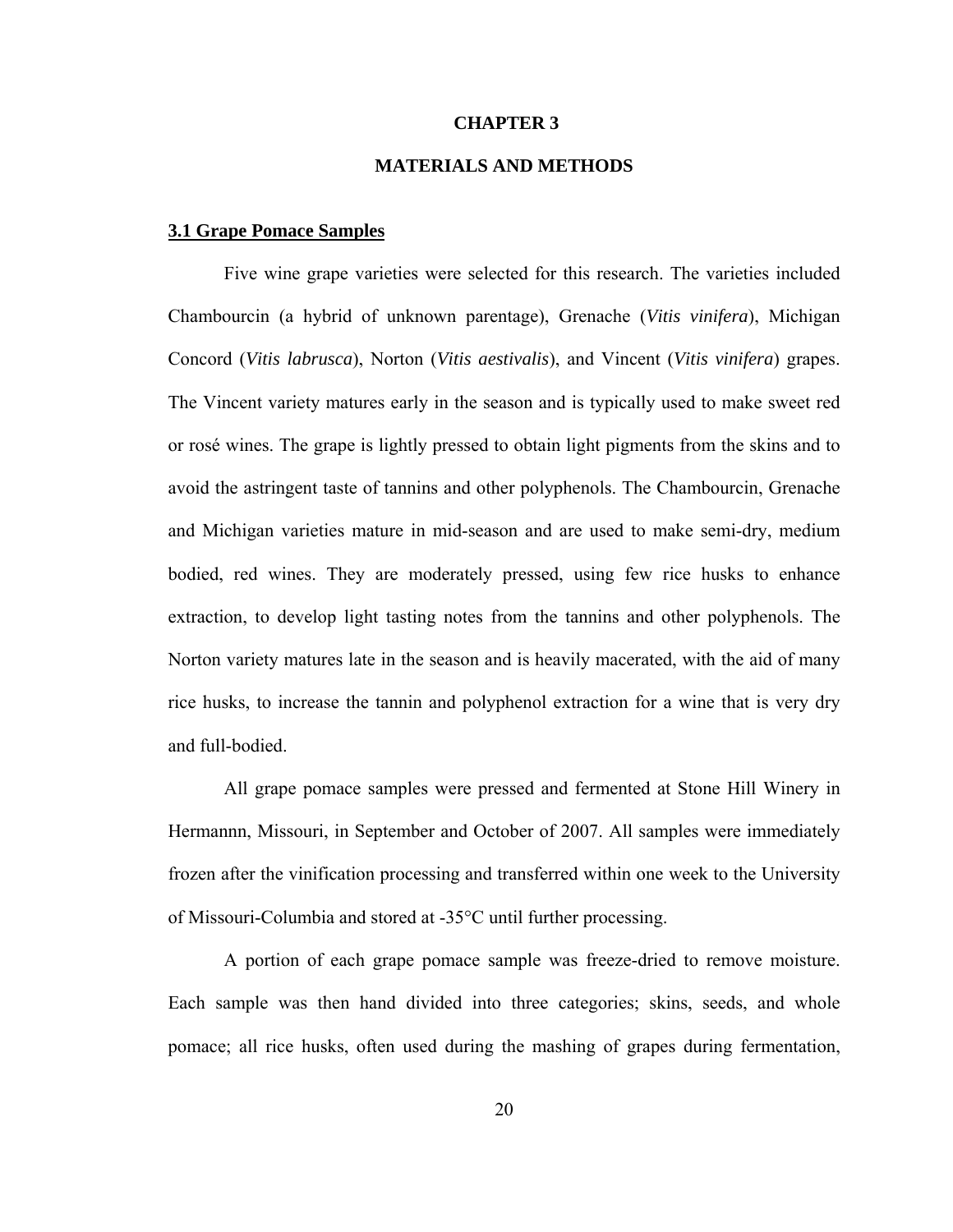were removed from the pomace samples. Each category sample from the pomace was ground to a fine powder using a UDY mill (Model 3010-030, Fort Collins, CO), and passed through a 0.1 mm mesh. Grinding was necessary to improve extraction efficiency. The powdered samples were then kept frozen in a -35°C freezer until used.

 Ground high tannin sorghum flour, grown in Texas in 2006, was used as a control. This sorghum has a well documented phenolic composition (Awika and Rooney 2004).

### **3.2 Chemicals & Reagents**

 Chemicals purchased from Sigma-Aldrich (St. Louis, MO) were HPLC-grade hydrochloric acid, methanol, water. Folin-Ciocalteu Reagent, Sephadex, bead size 25- 100µ, pure (+)catechin-hydrate, and (-)epicatechin.

 Chemicals purchased from Acros Organics (Morris Plains, NJ) were ethanolamine, pure vanillin, dimethylformamide, trolox, tannic acid, and gallic acid.

 Chemicals purchased from MP Biomedicals, LLC (Solon, OH) were ferric ammonium sulfate and gum arabic.

 Chemicals purchased from Fisher Scientific (Rochester, NY; Fair Lawn, NY) were sodium acetate, sodium chloride, potassium persulfate, and sodium phosphate monobasic and dibasic.

 AAPH was purchased from Wako Chemicals USA, Inc. (Richmond, VA) and sodium-fluorescence (SF) powder was purchased from Fluka (Steinheim, Germany).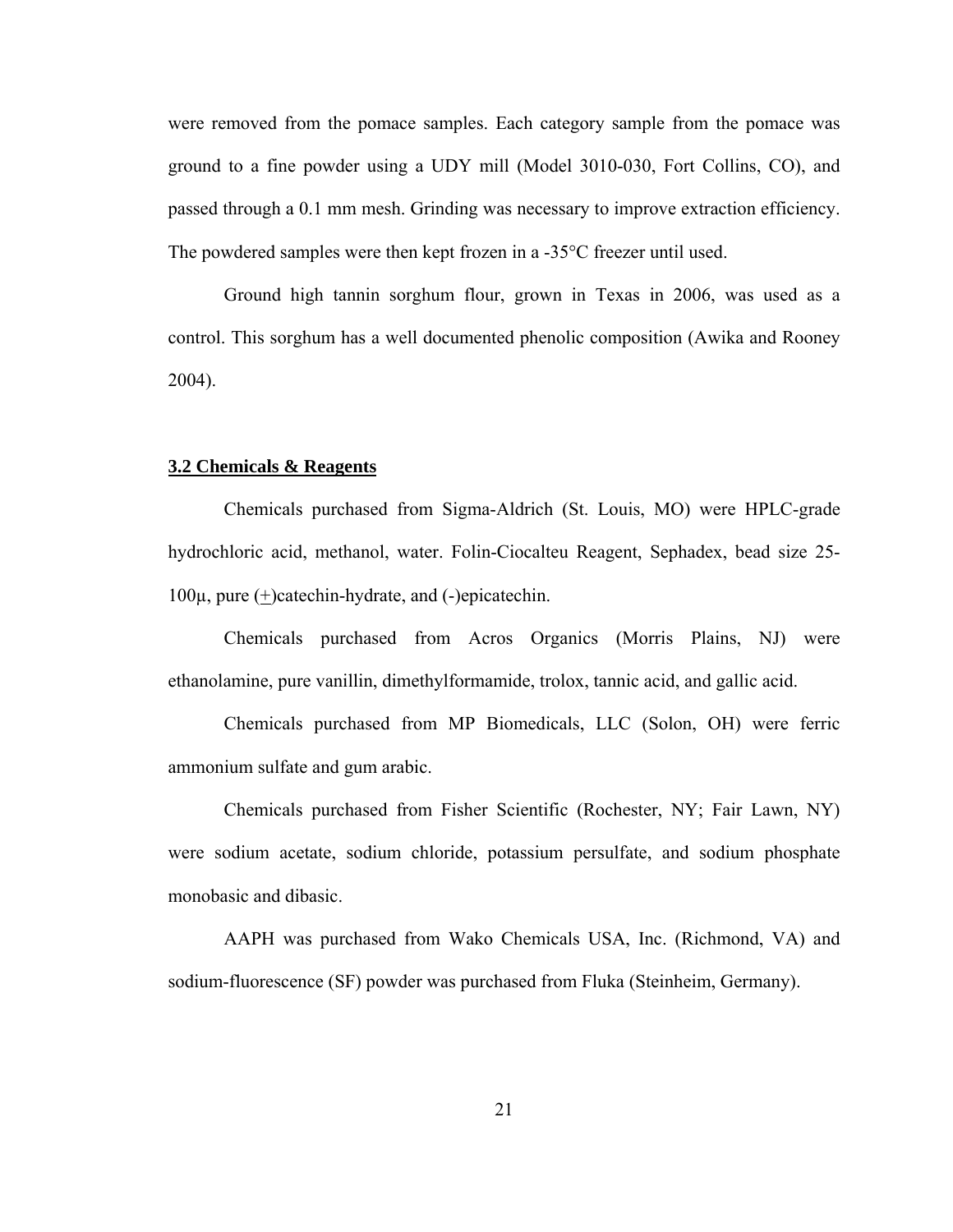#### **3.3 Methods for Research Objective 1**

### **3.3.1 Total Polyphenol Content Assay**

## *3.3.1.1 Method Summary*

The Folin-Ciocalteu method used in this study is not specific to proanthocyanidins, as it responds to many types of phenols with varying degrees of sensitivity (Broadhurst and Jones 1978). The Folin-Ciocalteu reagent is a mixture of phosphomolybdate and phosphotungstate used for a colorimetric assay of polyphenolic antioxidants. The method is an electron transfer based assay and measures the reducing capacity to estimate total phenolic content of biological materials using gallic acid as a standard compound.

#### *3.3.1.2 Reagents*

 200 mL of the Folin-Ciocalteu Reagent was diluted with 100 mL of deionized water. 0.5 Ethanolamine was prepared by adding 30.9 mL to 100 mL deionized water.

#### *3.3.1.3 Sample Extraction & Analysis*

150 mg ground samples were extracted using 20 mL of 1% HCl in methanol in a shaker (Model SHKA 2506-1, Dubuque, IA), for 2 hours. The samples were then centrifuged at 3000 x g, at 13°C, for 10 minutes. The supernatant was poured off for analysis. The sample analysis was done using the Folin-Ciocalteu method (Obanda and Owuor 1997; Dev Choudhury and Goswami 1983; Broadhurst and Jones 1978). 0.1 mL of the sample was mixed with 1.1 mL of deionized water, 0.4 mL Folin-Ciocalteu reagent, and 0.9 mL of 0.5M ethanolamine. After 20 minutes each sample was read spectrophotometrically on a Shimadzu UV-1650PC spectrophotometer (10mm path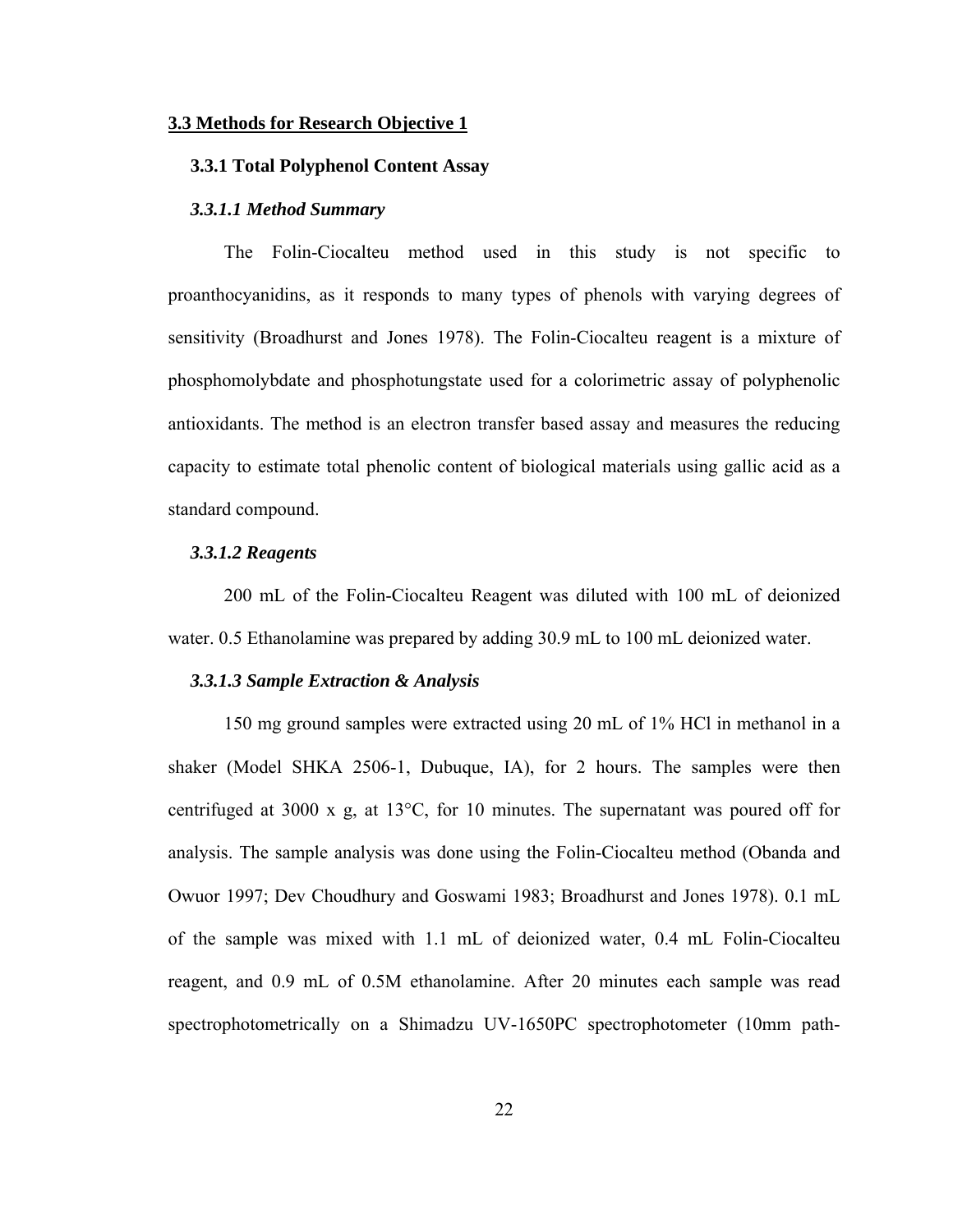length cell), at 600 nm. Pure gallic acid was used as the standard reference compound. Standard curves were made fresh daily; a standard curve example can be found in Appendix 1.1.

 Total phenolic content of each sample (where GAE is gallic acid equivalents; c is the y-intercept) was calculated as:

Phenol content GAE mg/g =  $[(Slope * absorbance)+c]$ Sample Concentration

# **3.3.2 Proanthocyanidin Content Assay**

# *3.3.2.1 Method Summary*

The vanillin assay (Burns 1971) is widely used for quantitative measurement of condensed tannins. Proanthocyanidins react with vanillin in the presence of mineral acids to produce a red color. The A-ring and a single bond between C2 and C3 are required for positive vanillin reaction. The modified method (Maxson and Rooney 1972) was used in this study because it is more accurate. The advantage of this method is its specificity for a narrow range of flavanols that have free hydroxy groups in the B ring (Price and others 1978).

# *3.3.2.2 Reagents*

Vanillin Reagent A was prepared by mixing 1 g of pure vanillin with 100 mL of methanol. Reagent B was prepared by mixing 92 mL of methanol with 8 mL of HCl. The vanillin reagent was mixed with 1:1 proportions of reagents A and B.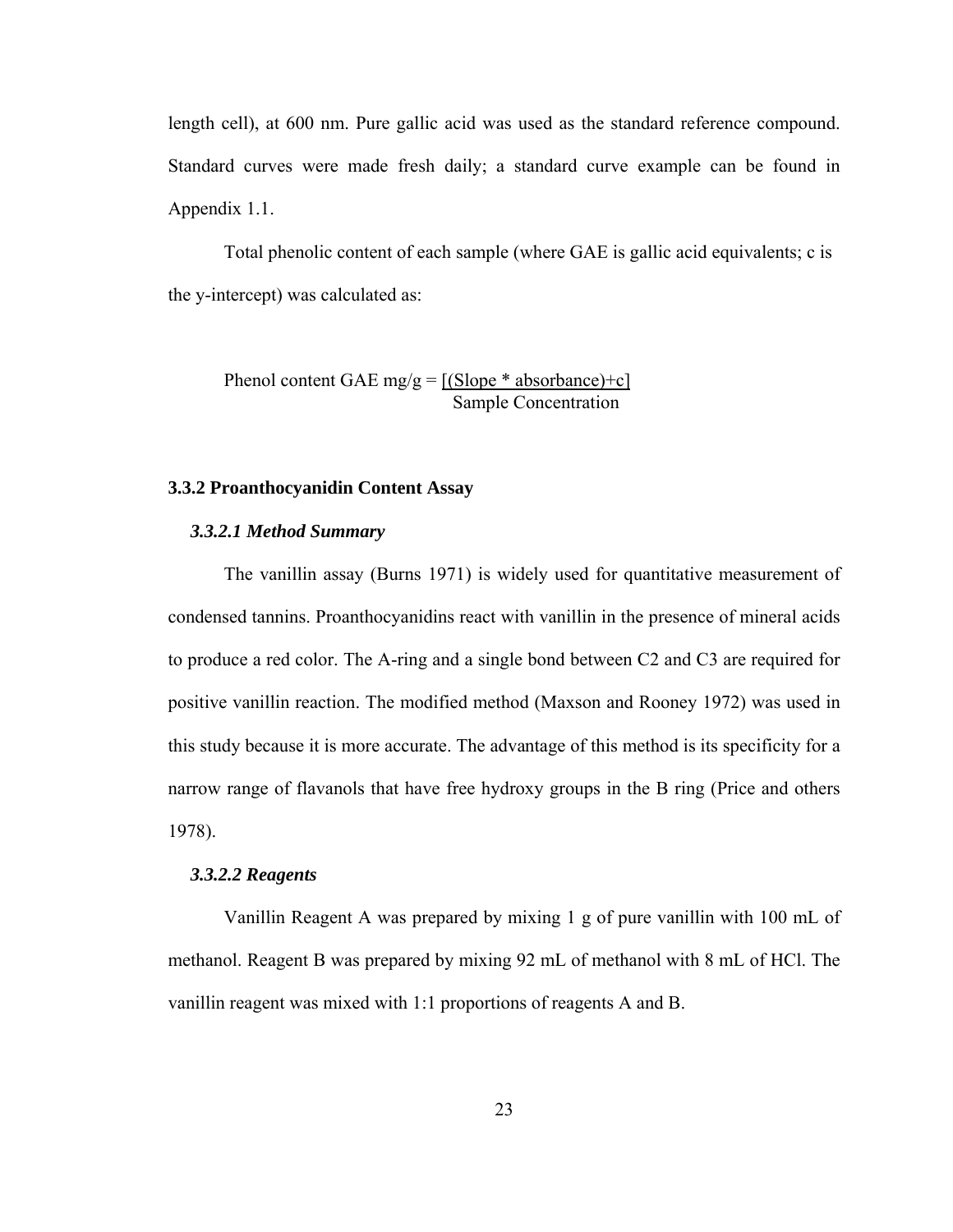### *3.3.2.3 Sample Extraction & Analysis*

Ground samples, 150 mg, were extracted using 8 mL of 1% HCl in methanol, vortexed, and placed in a 30°C water bath for 20 minutes. Each tube was then centrifuged at 3000 x g, at 13°C, for 10 minutes. Two 1 mL aliquots were taken from each sample and placed in separate tubes, for sample analysis and the blank, in a 30°C water bath for 20 minutes. While in the water bath 5 mL of the vanillin reagent was added to each sample tube and 5 mL of 4% HCl in methanol was added to the black tube. After 20 minutes their absorbencies were read on a Shimadzu UV-1650PC spectrophotometer (10mm path-length cell) at 500 nm. Pure (+)catechin-hydrate was used as the standard compound. Standard curves were made fresh daily; a standard curve example can be found in Appendix 1.2.

 Proanthocyanidin content of each sample (where CE is catechin equivalents) was calculated as:

> $CE mg/g = mL extract * (absorbance/slope)$ sample weight (gm)

### **3.3.3 HPLC Analysis of Proanthocyanidins**

# *3.3.3.1 Method Summary*

 HPLC is a popular method for the analysis of procyanidins and flavonols in beverages (Lunte and others 1988). Good separation, based on molecular mass, is easily achieved using a Silica column for normal-phase HPLC (Rigaud and others 1993). A modified version of the normal-phase HPLC method that Hammerstone and others (1999) developed was used (Prior and others 2001) in this study.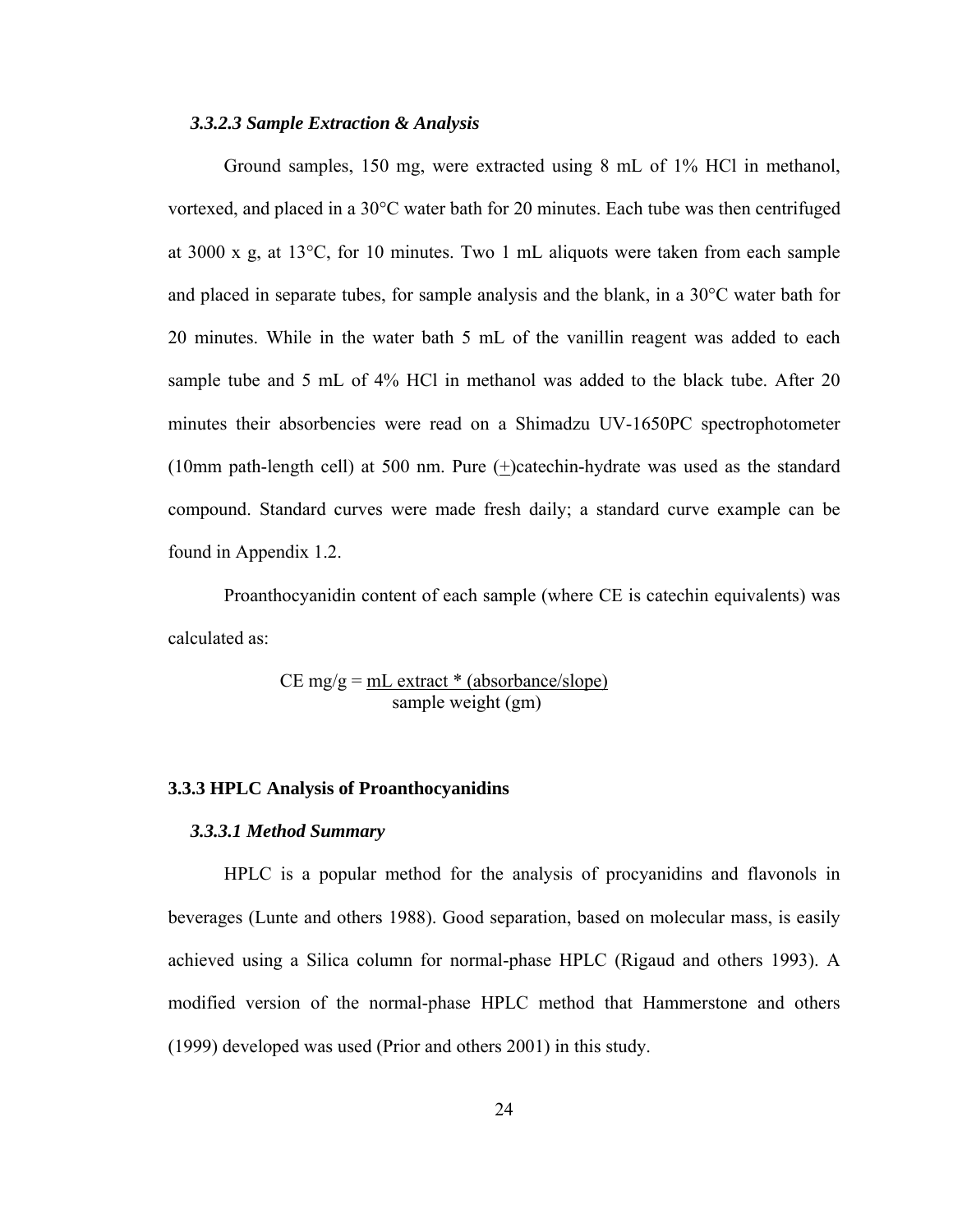### *3.3.3.2 Solvents & Materials*

The extraction solvent was a mixture of acetone/water/acetic acid (70:29.5:0.5). A lipophilic Sephadex column was prepared by packing 1 g into a 12 mL syringe with glass wool in the tip and equilibrated with 30% methanol overnight.

# *3.3.3.3 Sample Extraction & Purification*

Sample extractions were carried out according to Gu and others (2003) with some modifications. Five grams of ground sample was defatted using 50 mL HPLC-grade hexane and dried in a hood overnight. Then 1 g of each dried, defatted sample was vortexed with 10 mL of the extraction solvent for 1 minute. The samples were then sonicated using a 500 watts, 20 kHz High Intensity Ultrasonic Liquid Processor (Model VC-505, Sonics and Materials, Inc., Newton, CT), with a 13 mm alloy probe, at 20% amplitude for 30 seconds. The samples were then allowed to sit at room temperature for 50 minutes; vortexing each after 25 minutes elapsed. Samples were then centrifuged at 3500 x g, at 13°C, for 15 minutes. 7.5 mL were removed from each sample and were concentrated under vacuum on a Brinkman Rotavapor-R. The residue was then frozen in the dark at -35°C. Once frozen, the samples were freeze dried in a Labconco Freeze Dryer-5 for 48 hours. The remaining residue was then reconstituted with 6 mL of 30% methanol.

 Samples were then loaded onto the Sephadex column and washed with 30% methanol continuously until all pigments were removed. The proanthocyanidins were then eluted with 70% acetone and stored in a screw-cap tube in a -35°C freezer until HPLC analysis.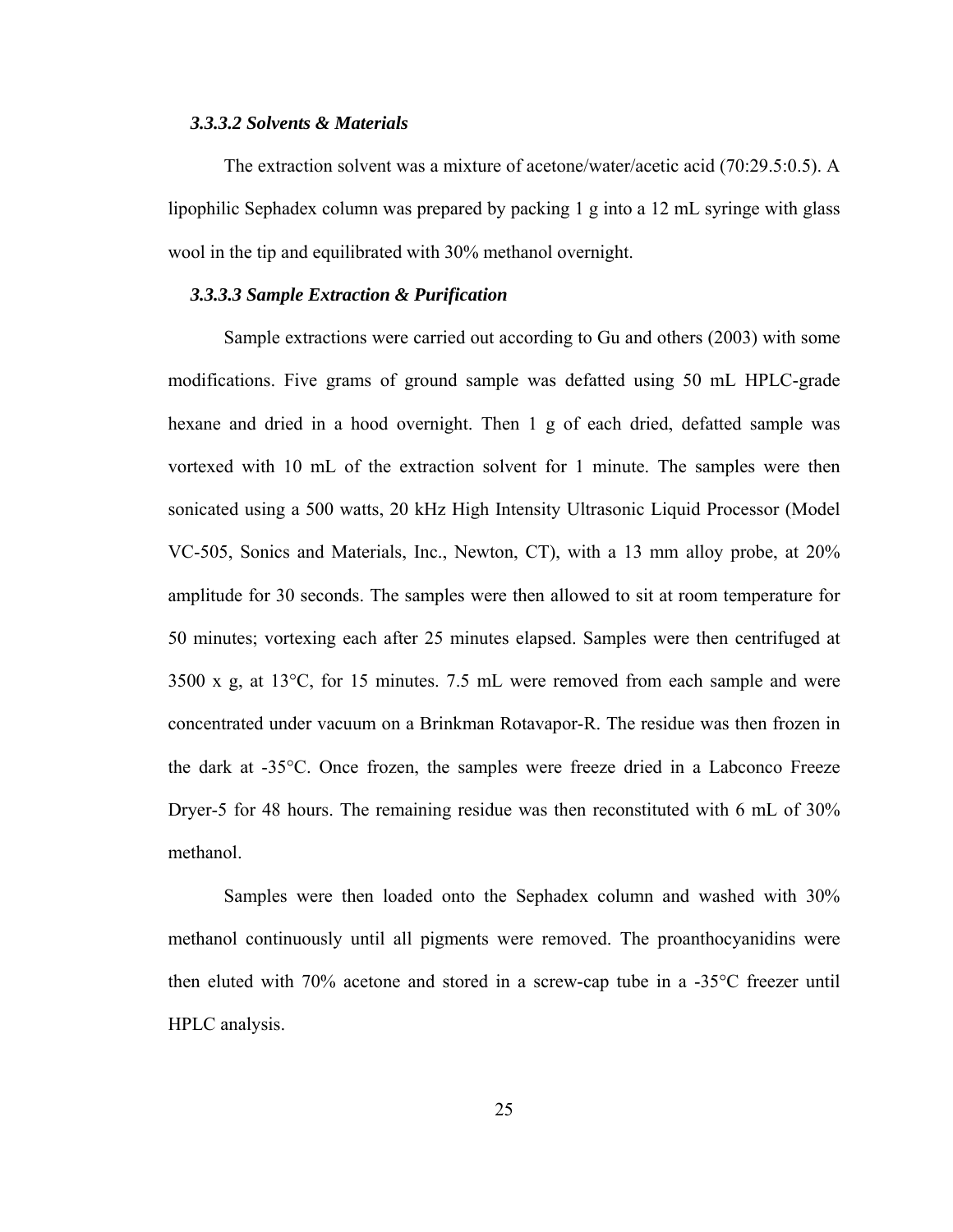# *3.3.3.4 Normal-Phase HPLC Analysis*

The standard compounds were  $(\pm)$ catechin-hydrate,  $(\text{-})$ epicatechin and tannic acid; 1 mg of each was mixed with 10 mL of the extraction solvent. Analyses were preformed on a Perkin-Elmer (Waltham, MA), series 410 HPLC system equipped with a manual injector and column heater. Normal-phase separations of the procyanidins were carried out on a Supelco Lichrospher Silica-60  $5\mu$  column (250 mm x 4.6 mm) at 37<sup>o</sup>C. Fluorescence detection was recorded using a Waters (Milford, MA), 474 scanning Fluorescence Detector at an excitation of 276 nm and emission at 316 nm (Prior and others (2001). The ternary mobile phase is described by Hammerstone and others (1999), and consisted of (A) dichloromethane, (B) methanol, (C) acetic acid in water  $(1:1, v/v)$ . Separations were effected by a series of linear gradients of B into A with a constant 4% C at a flow rate of 1 mL/minute as follows: elution starting with 4% B in A; 28.4% B in A, 0-30 minutes; 50% B in A, 30-60 minutes; 86% B in A, 60-65 minutes; 65-70 minutes isocratic.

#### **3.4 Methods for Research Objective 2**

# **3.4.1 Determination of Iron-Binding Phenolic Capacity**

### *3.4.1.1 Method Summary*

 Iron-binding phenolic capacity was measured using the method developed by Brune and others (1991) with slight modifications. The original method calls for the use of urea to enhance iron-binding among catechol groups. To obtain a natural iron-binding result, urea was not used in this study. Phenolic compounds, extracted by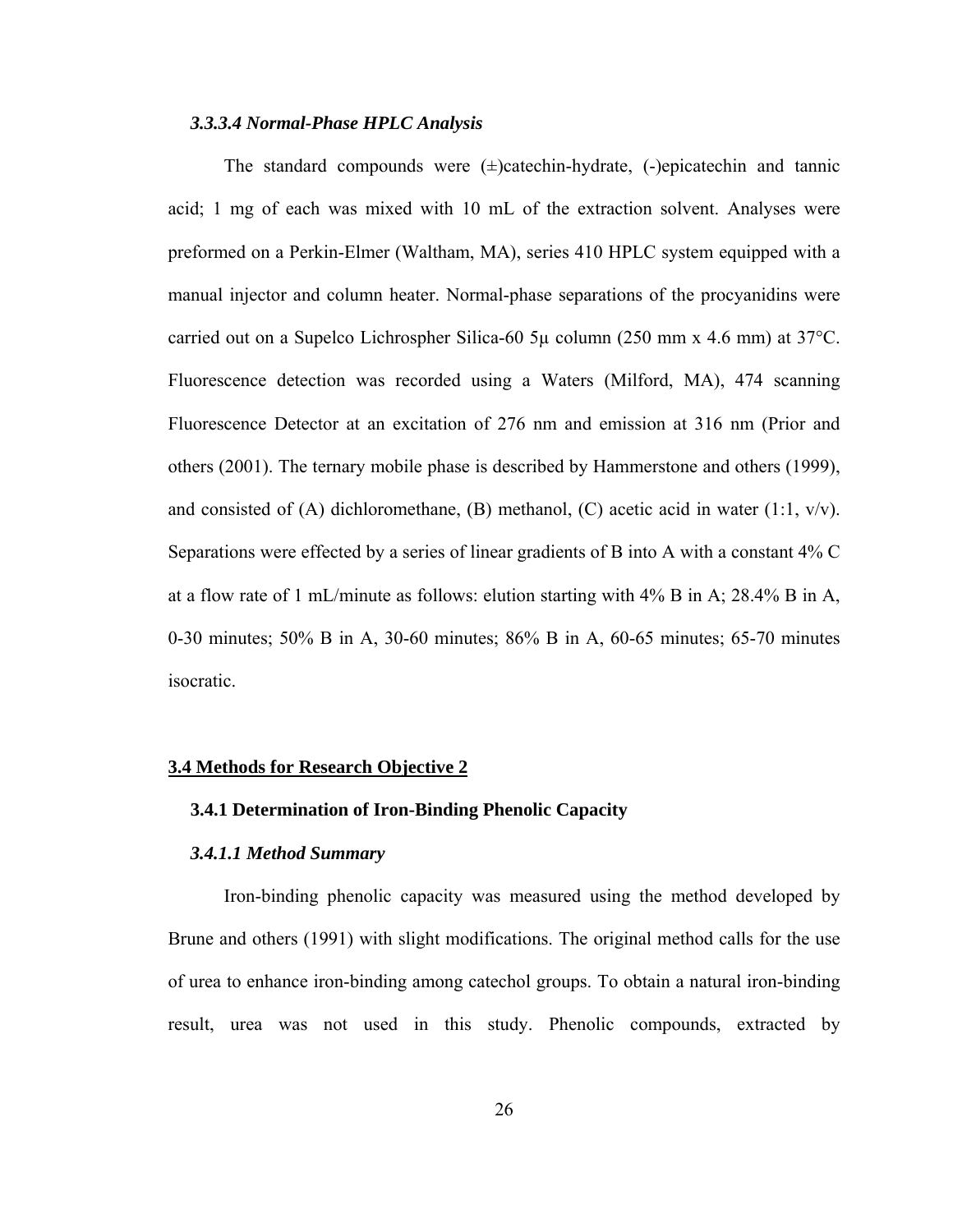dimethylformamide (DMF) in an acetate buffer, will react with a ferric ammonium sulfate reagent (FAS) to result in a color that can be read spectrophotometrically. The resulting color is read against a reagent blank at two wavelengths, 578 nm and 680 nm, corresponding to the absorbance maxima of iron-galloyl (blue color) and iron-catechol (green color).

# *3.4.1.2 Reagents*

 A 1% acetate buffer, pH4.4, was made by combing 630 mL of 0.1N acetic acid and 370 mL of 0.1N sodium acetate. The DMF-acetate solution was prepared by mixing equal volumes of DMF and 1% acetate buffer. A gum arabic solution was prepared by mixing 1 g in 100 mL deionized water. The FAS reagent was prepared by mixing 89 parts 1% sodium acetate buffer, 10 gum arabic solution, and 1 part ferric ammonium sulfate solution (5 g ferric ammonium sulfate in 100 mL 1% HCl). The food blank reagent was prepared by mixing 89 parts 1% sodium acetate buffer, 10 parts gum arabic solution, and 1 part 1% HCl.

### *3.4.1.3. Sample Extraction & Analysis*

 500 mg of each sample was extracted with 50 mL of the DMF-acetate solution. The samples were wrapped in foil, to block light, and shaken for 16 hours at room temperature. Each sample was then centrifuged at 3500 x g, at 13°C, for 15 minutes. The supernatant was poured off for analysis.

 For spectrophotometric analysis, 2 mL of each diluted standard was mixed with 8 mL of the FAS reagent and read, after 15 minutes, at 578 nm (tannic acid standards), and 680 nm (catechin standards), against a reagent blank containing 2 mL of DMF-acetate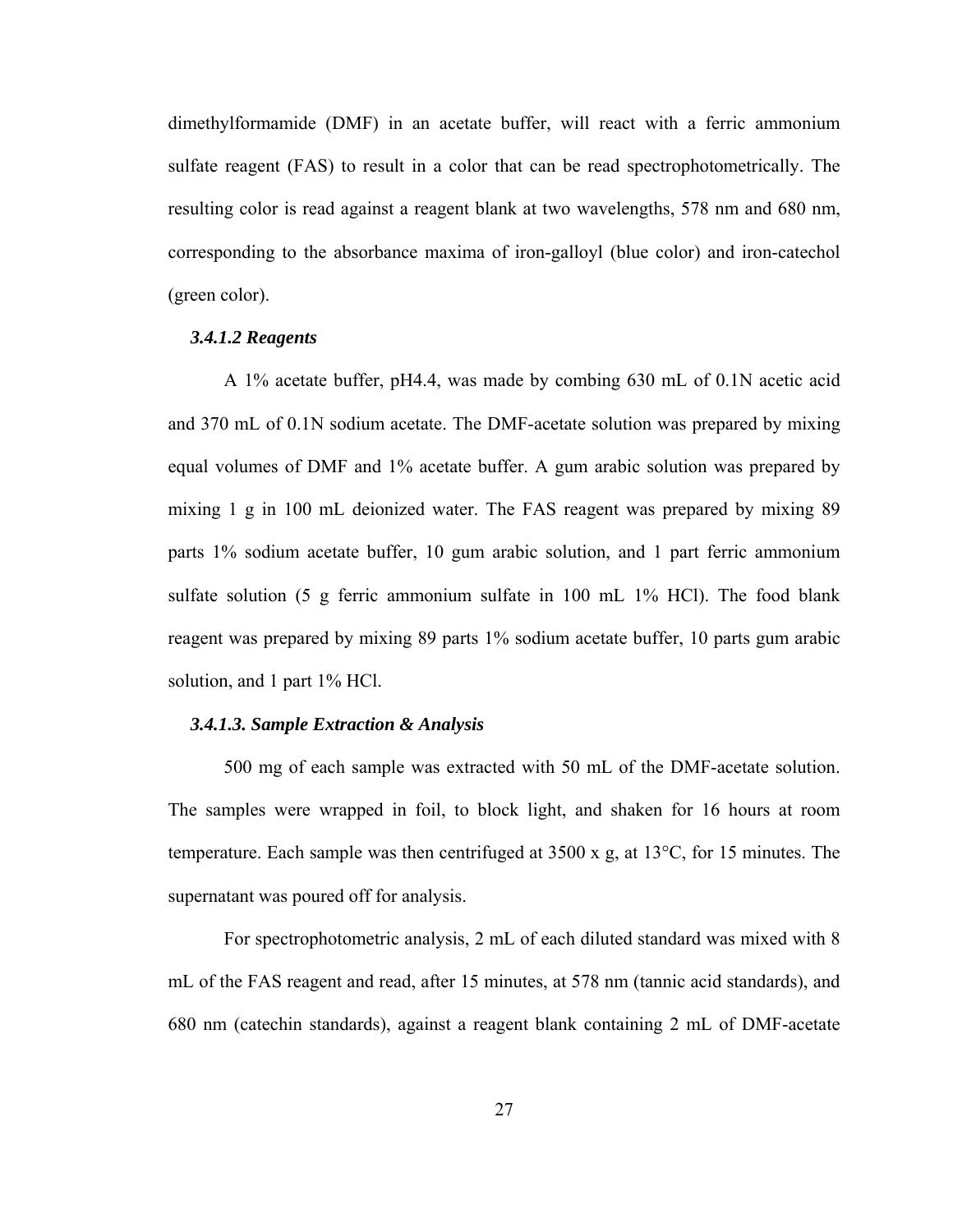solution and 8 mL of the FAS reagent. A sample blank containing 2 mL of the sample and 8 mL of the food blank reagent, was read against a food blank containing 2 mL DMF-acetate solution and 8 mL of the food blank reagent.

The sample absorbance was determined by subtracting the sample blank absorbance from the sample absorbance, both at 578 nm and 680 nm. The content of the catechol and galloyl groups were calculated by using the linear regression equation from the standard curves of tannic acid and catechin-hydrate at the two respective wavelengths. Standard curves were made fresh daily; a standard curve example can be found in Appendix 1.3.1 and 1.3.2.

### **3.5 Methods for Research Objective 3**

### **3.5.1 Oxygen Radical Absorbance Capacity**

# *3.5.1.1 Method Summary*

The oxygen radical absorbance capacity (ORAC) assay measures the free radical damage to a fluorescent probe through its change in fluorescence intensity (Cao and others 1993). In the presence of antioxidants, the inhibition of free radical damage is reflected in the protection against the change of probe fluorescence.

 The reaction measured is driven to completion and the quantification is achieved using the area under the curve (AUC). The AUC technique allows the ORAC to combine both inhibition time and inhibition percentage of the free radical damage by the antioxidant into a single quantity (Ou and others 2001). The degree of antioxidant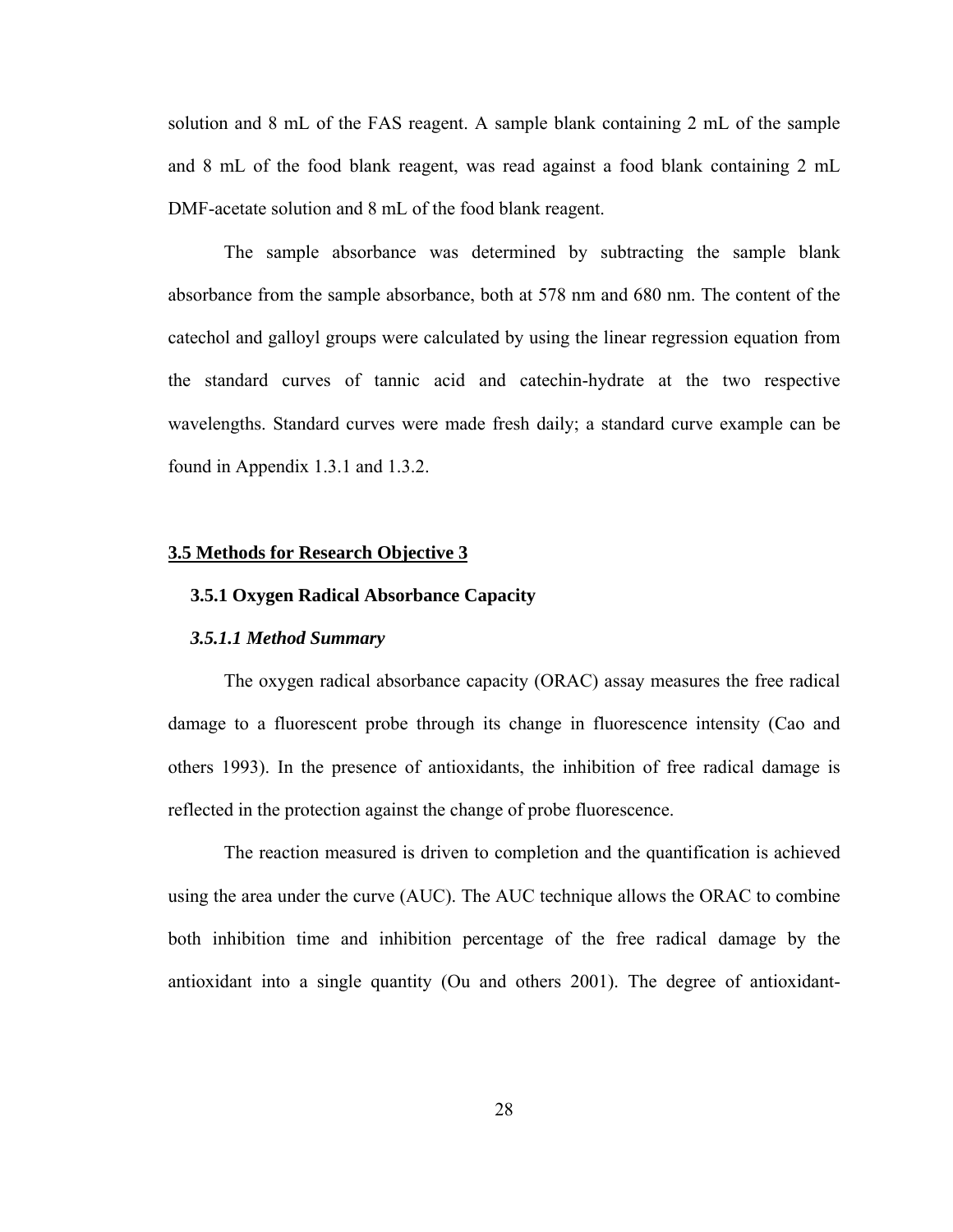mediated protection is quantified using trolox as a standard. In this method, AAPH (2,2' azobis(amidinopropane)dihydrochloride) is used as the free radical initiator.

# *3.5.1.2 Sample Extraction*

 For each sample, 300 mg went through a 3 step extraction process: 1) mixed with 10 mL of 70% acetone, shaken for 2 hours, centrifuged at 300 xg, at 13°C, for 10 minutes, and the supernatant poured off; 2) the residue was washed with 10 mL of 70% acetone, centrifuged, and the supernatant poured off; 3) the first step was repeated. Then all three aliquots were combined for analysis. The extracts were stored at  $-35^{\circ}$ C.

### *3.5.1.3 Reagents*

A phosphate buffer solution (PBS) was prepared by mixing 95 mL of sodium phosphate monobasic (2.98 g/100 mL) and 405 mL of sodium phosphate dibasic (15.6 g/500 mL), followed by 8.04 g of sodium chloride and filled to volume (1 L), lastly the pH was adjusted to 7.4 with 2M NaOH. The sodium-fluorescence reagent-A (SF-A) was prepared by dissolving 6 mg of SF powder in 20 mL of PBS. The sodium-fluorescence reagent-B (SF-B) was prepared by mixing 100µL SF-A with 19.9 mL of PBS. The sodium-fluorescence working solution was prepared by adding 10 µL of SF-B to 9.9 mL of PBS. The AAPH solution was prepared by dissolving 414 mg of AAPH in 10 mL PBS.

#### *3.5.1.4 Plate Layout & Analysis*

A 96-well micro-plate was used for analysis. 150  $\mu$ L of the SF-working solution was added to each well followed by  $25 \mu L$  of each sample, standard, or blank. The plate was incubated at 37°C for 30 minutes in the plate reader. Afterwards, 25 µL of AAPH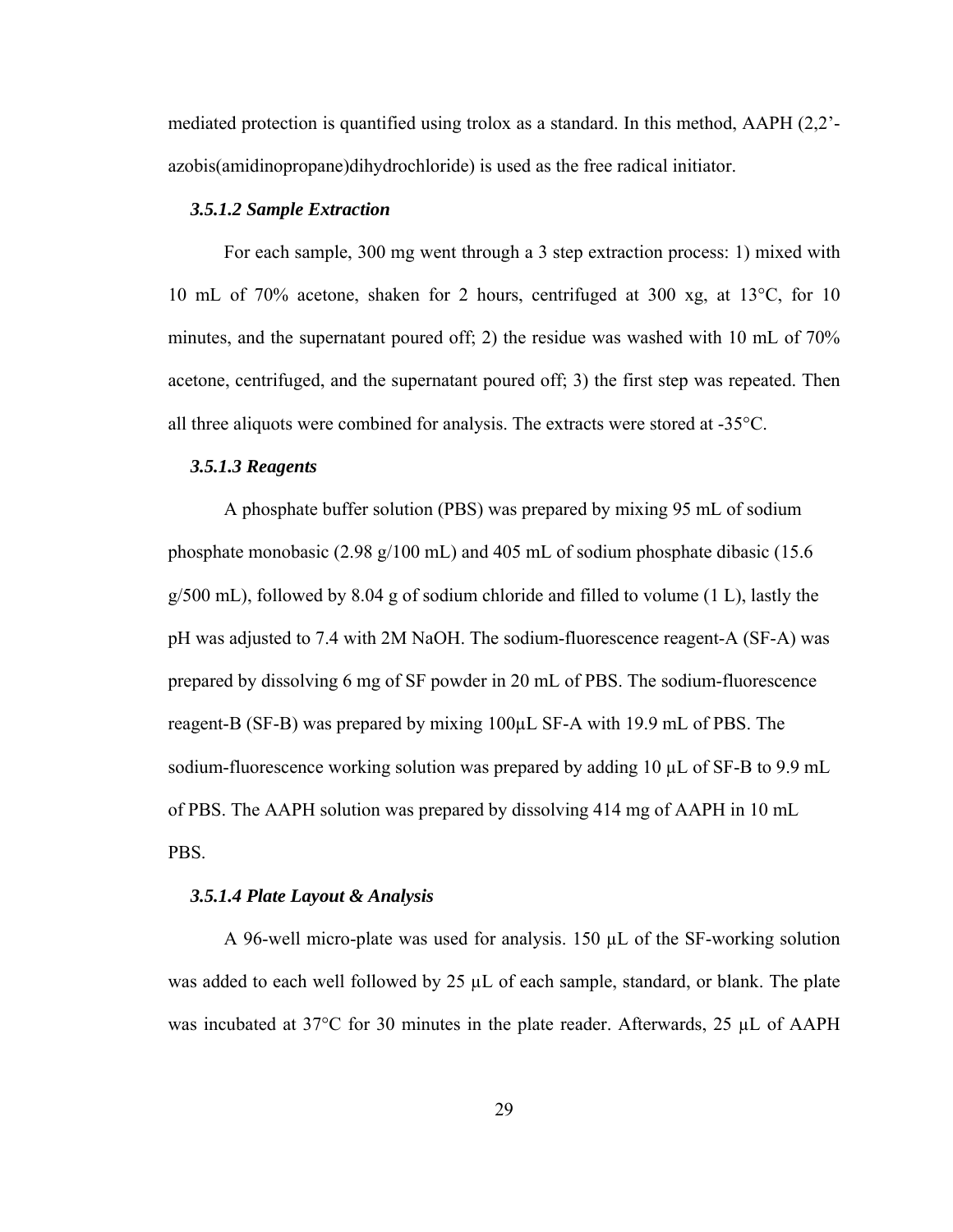solution was added to each well and read over 2 hours. Trolox was used as the standard. Standard curves were made fresh daily; a standard curve example can be found in Appendix 1.4.

# *3.5.1.5 Calculations*

The AUC is automatically calculated by the Gen5 software system, for each sample, standard, and blank. The Net-AUC was calculated as follows:

 $Net-AUC = AUC$  sample well –  $AUC$  blank well

 The initial reading of the samples was not uniform with their blanks so a correction factor (CF) was determined as follows:

Net-AUC sample \* CF = corrected Net-AUC samples

 The trolox equivalents (TE) was calculated by interpolating the samples corrected Net-AUC against the trolox standard curve. The ORAC value of the sample was calculated as follows:

$$
\mu \text{M TE/g sample} = \frac{\text{samples TE } \mu \text{M}}{\text{Sc (g/L)}}
$$

# **3.5.2 ABTS Antioxidant Activity**

### *3.5.2.1 Method Summary*

ABTS or, 2,2'-azino-bis(3-ethylbenzothiazoline-6-sulphonic acid), antiradical decolorization test is a spectrophotometric method widely used for the assessment of antioxidant activity in a variety of substances (Wolfenden and Wilson 1982). The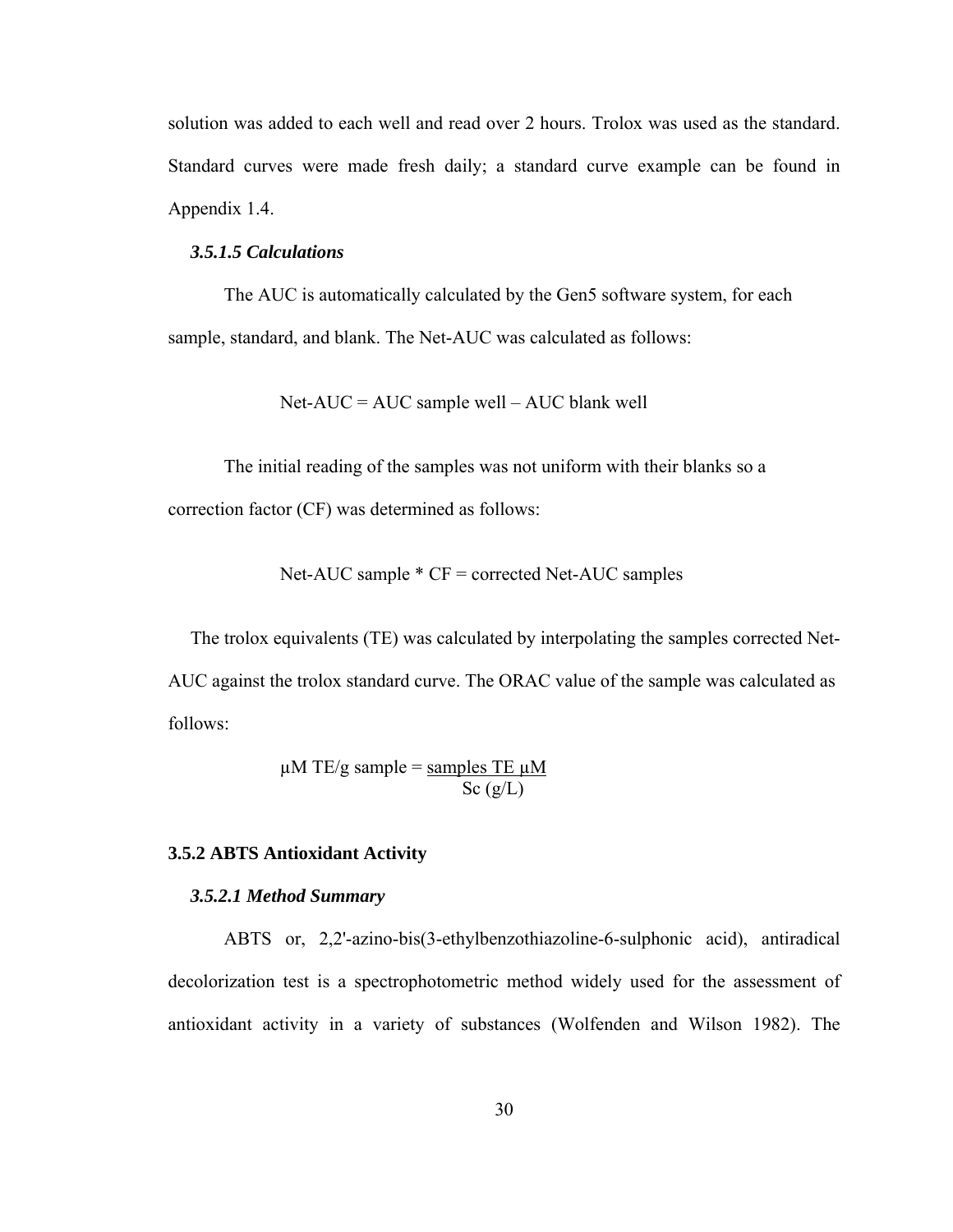improved technique (Miliauskas and others 2003), used in this assay, involves the direct production of the blue/green ABTS chromophore through the reaction between ABTS and potassium persulfate. The absorption maxima is 734 nm; the extent of decolorization as percentage inhibition of the ABTS radical cation is determined as a function of concentration and time and calculated relative to the reactivity of Trolox as a standard, under the same conditions. The method is applicable to the study of both water-soluble and lipid-soluble antioxidants, pure compounds, and food extracts (Re and others 1999).

### *3.5.2.2 Reagents*

A phosphate buffer solution (PBS) was prepared by mixing 95 mL of sodium phosphate monobasic (2.98 g/100 mL) and 405 mL of sodium phosphate dibasic (15.6  $g/500$  mL), followed by 8.04 g of sodium chloride and filled to volume (1 L), lastly the pH was adjusted to 7.4 with 2M NaOH. The ABTS mother solution was prepared by mixing 44.8 mg of ABTS, 8.12 mg potassium persulfate, and 20 mL of deionized water. The solution was allowed to react in the dark for 12 hours. The ABTS working solution was prepared by mixing 145 mL of PBS with 5 mL of the ABTS mother solution.

### *3.5.2.3 Sample Extraction & Analysis*

The sample extracts used were those prepared by the ORAC assay.

To 2900 μL of the ABTS working solution, 100 µL of each extract was mixed. Each was allowed to react 15 minutes and then read spectrophotometrically at 734 nm. The absorbance of each dilution was subtracted from that of the blank. Trolox was used as the standard. Standard curves were made fresh daily; a standard curve example can be found in Appendix 1.5. Each sample absorbance was subtracted from the blank.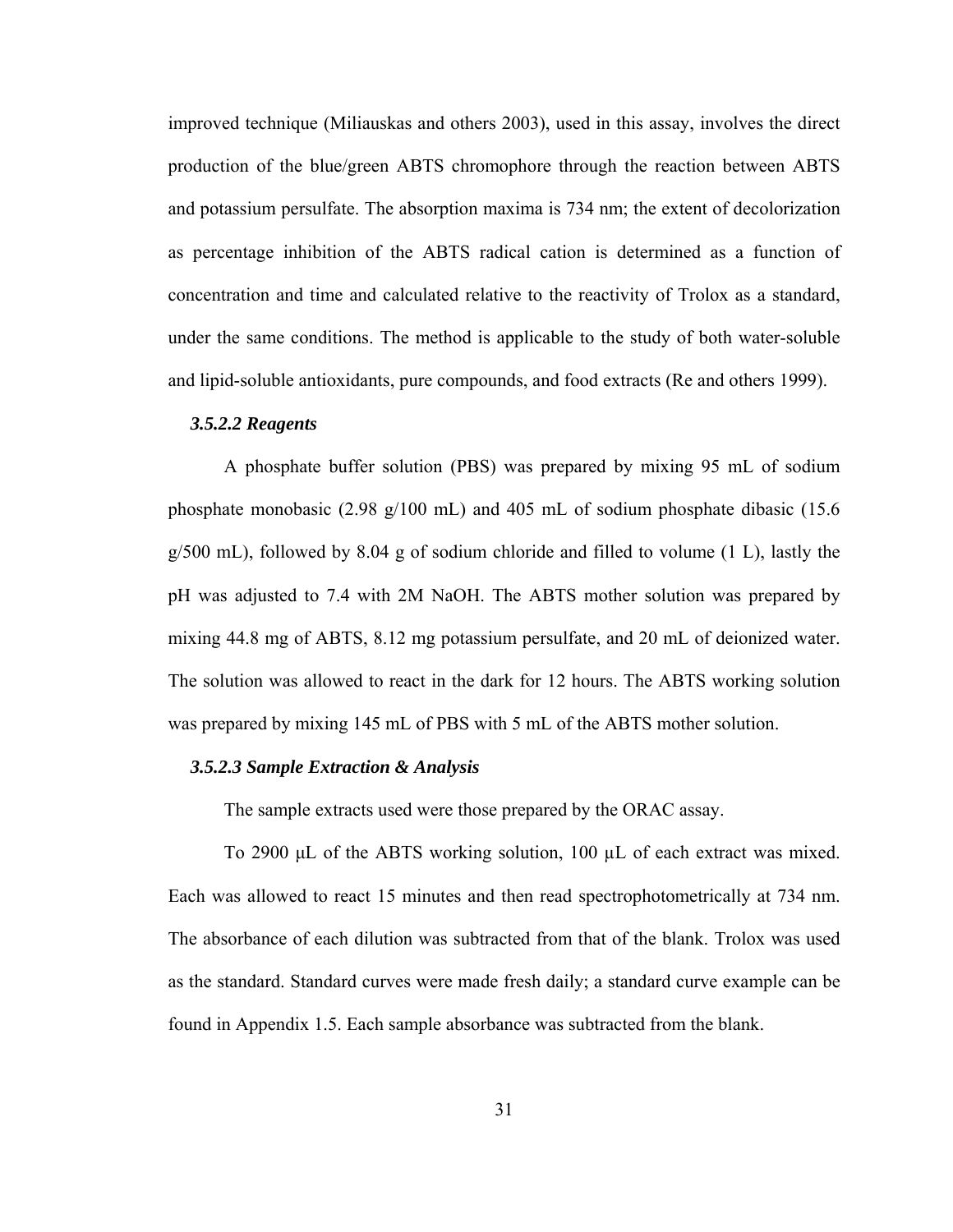Total antioxidant activity of each sample (where TE is trolox equivalents; Δabs is change in absorbance; C is the y-intercept; and Sc is the sample concentration) was calculated as:

$$
\mu \text{M TE/g sample} = \frac{\text{(slope * } \Delta \text{abs}) + \text{C}}{\text{Sc}}
$$

# **3.6 Statistical Analysis**

 The data were analyzed completely randomized. Treatment differences were determined using Fishers Protected Least Significant Difference,  $P = \leq .05$ , and performed using the PROC GLM SAS 9.1 (Littell and others 2006). SAS tables, for significant differences among experimental treatments, are shown in Appendix 2.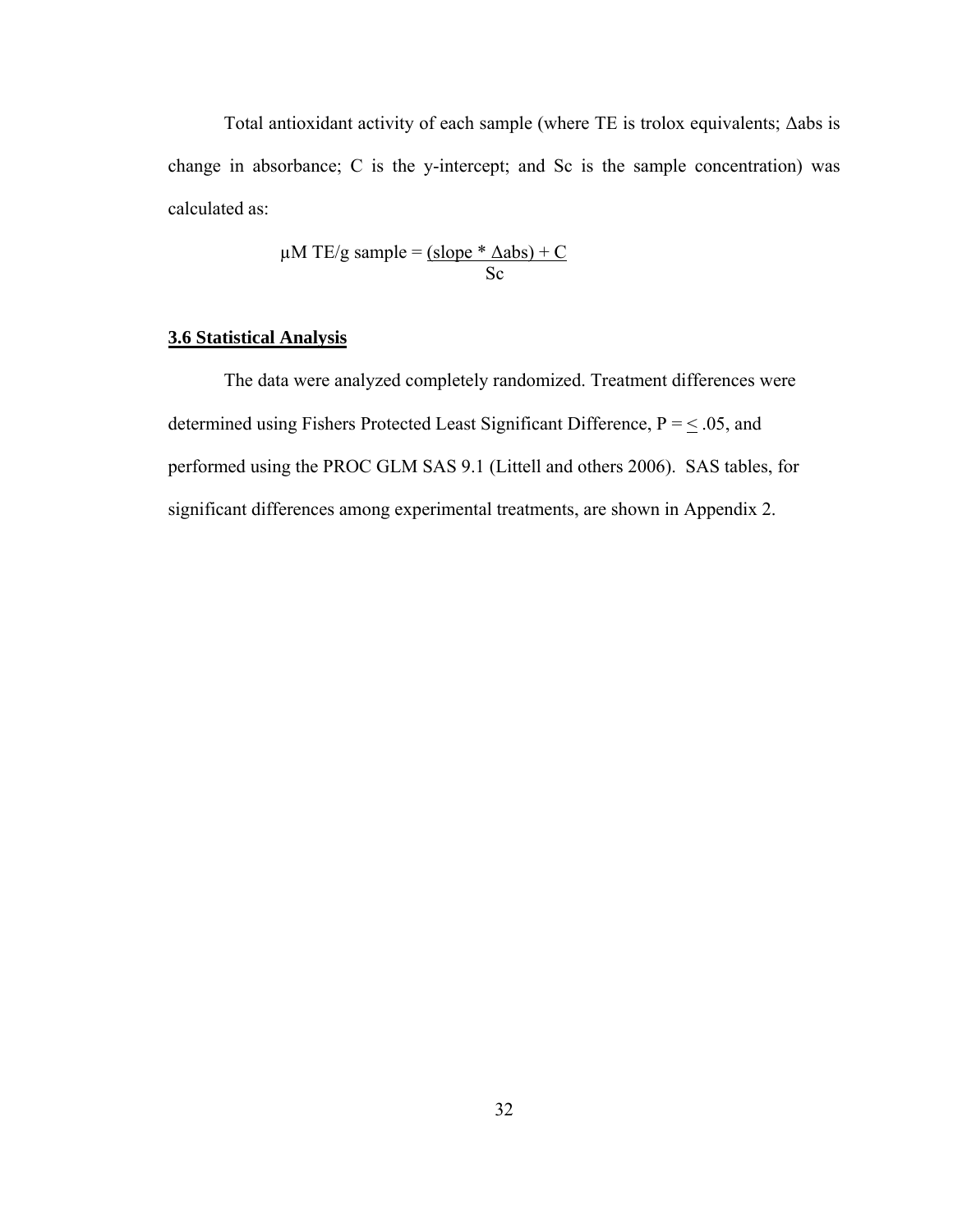# **CHAPTER 4**

# **RESULTS & DISCUSSION**

# **4.1 Phenolic & Proanthocyanidin Content**

# **4.1.1 Total Phenolic Content**

Comparison of total phenolic content in high tannin sorghum and each grape pomace variety is shown in **Figure 7**. Sorghum has been established as a grain containing high phenolic content (Awika and Rooney 2004) and was used as a comparison for the grape samples. All of the wine pomace samples contain higher total phenolic content than the sorghum (dry basis).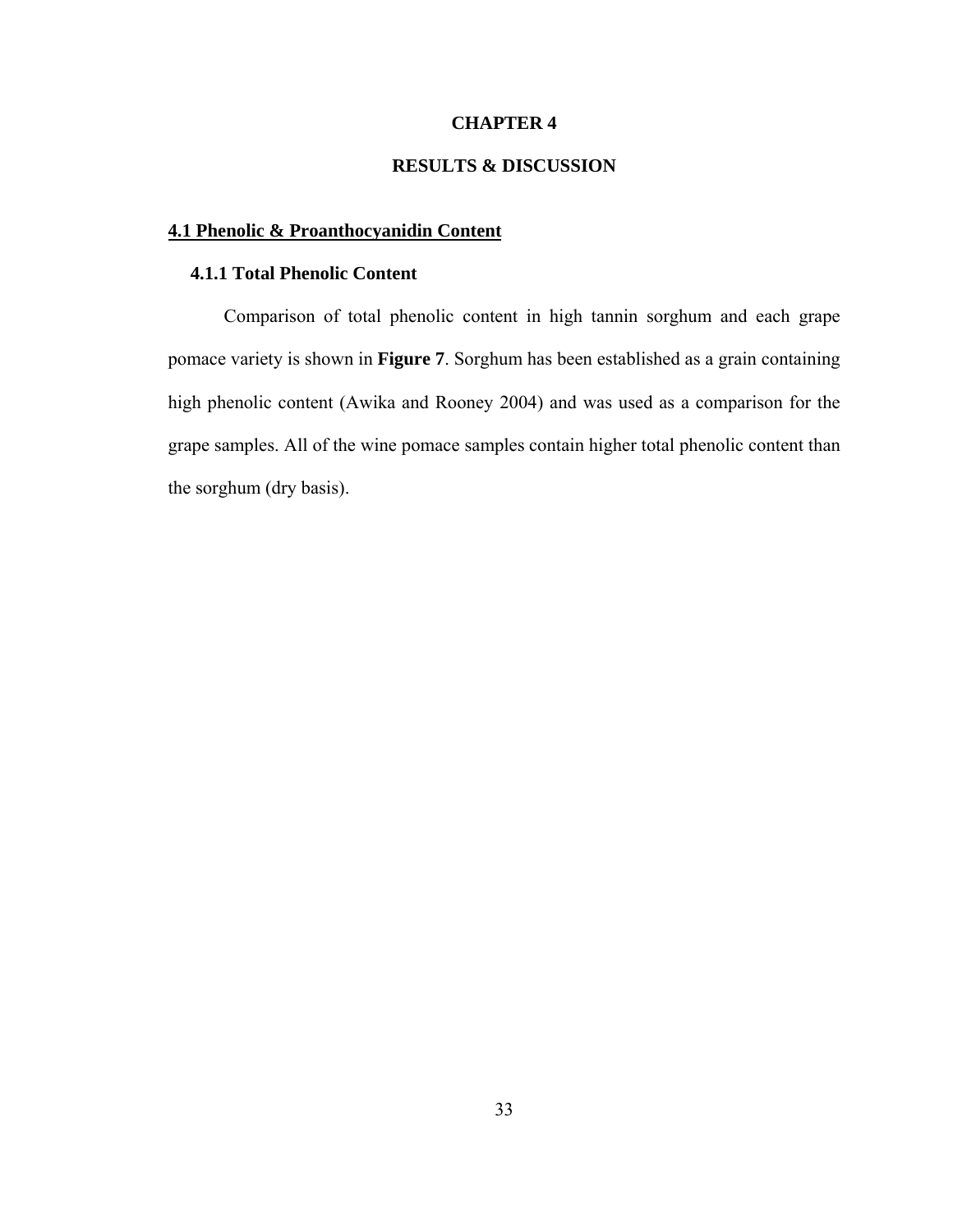

**Sample**

**Figure 7:** Total polyphenolic content of wine pomace samples and sorghum (dry basis) determined by the Folin-Ciocalteu assay, (GAE is gallic acid equivalents). Error bars represent  $\pm$  standard deviations (n= 3). Coefficient of variability = 8.57%.

 Except for Chambourcin, the total phenolic content of the pomace, from each grape variety (mg GAE/g) fell somewhere between the seed and skin phenol content. Makris and others (2007) also found that the red wine pomace phenol content fell in between the seed and skin extracts; with the seeds having higher phenol content than the skin.

 The Norton variety had the lowest phenolic content (25.1 mg GAE/g) in the seeds and (27.3 mg GAE/g) in the skins. The Norton variety is heavily crushed during the wine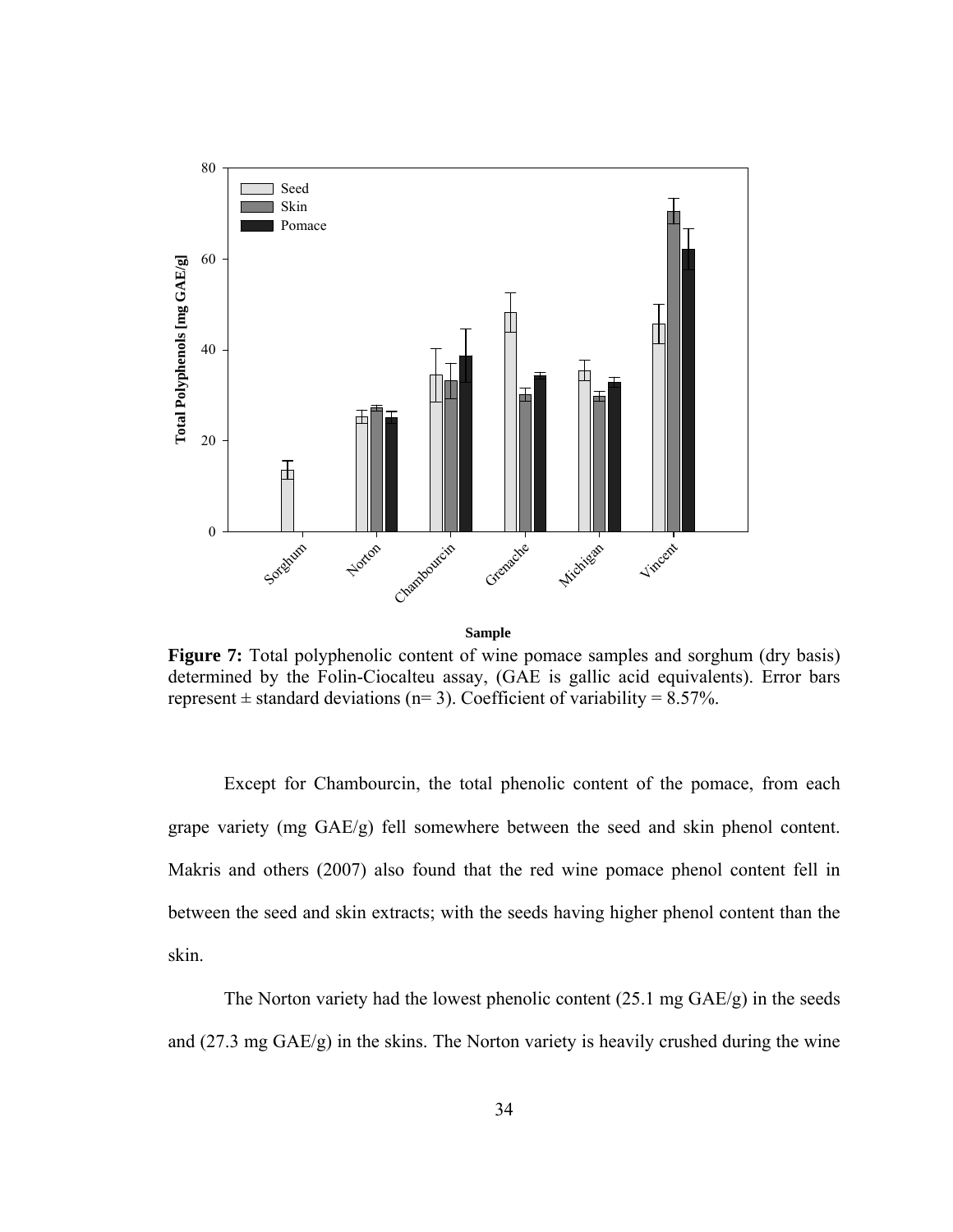making process to intensely extract phenols from both the skins and the seeds of the grape. The phenols increase the deep purple color, the astringent taste, and round mouthfeel of the wine; this results in a pomace with little polyphenols. For dry red wines, the heavily crushed grapes are left together with the pressed juice for several days in order to let the anthocyanins penetrate into the juice, coloring it deeply red or purple (Baumgartel and others 2005).

 The Chambourcin, Grenache, and Michigan grape seeds contained higher total phenols than their skins; a likely result from the vinification methods used for the wine. These three red wine varieties are moderately pressed during the wine making process leaving behind a fair amount of color pigments in the skin, but not more than the seeds, which are often not crushed during the processing.

 The Vincent sample, on the other hand, had higher total polyphenolic content in the skin (70.78  $\pm$  1.48 mg GAE/g) than the seed (45.8  $\pm$  4.33 mg GAE/g), The Vincent variety is primarily used for sweet rosé wines which entail a very light pressing of the red skins to create a light pink wine; therefore resulting in a by-product that has many phenolics, such as anthocyanins, left in the skins that are typically extracted from other grapes for red wine. The Vincent skins left in the pomace are thus very deep purple in comparison with the other varieties due to high anthocyanin levels that are retained after pressing. This likely contributed to the high phenol content in the skin and the pomace.

 In general the Vincent grape pomace has the highest total phenolic content (63.43  $\pm$  1.48 mg GAE/g) when compared to the other pomace varieties. In a study by Makris and others (2007), results showed that extracts from red wine pomace contained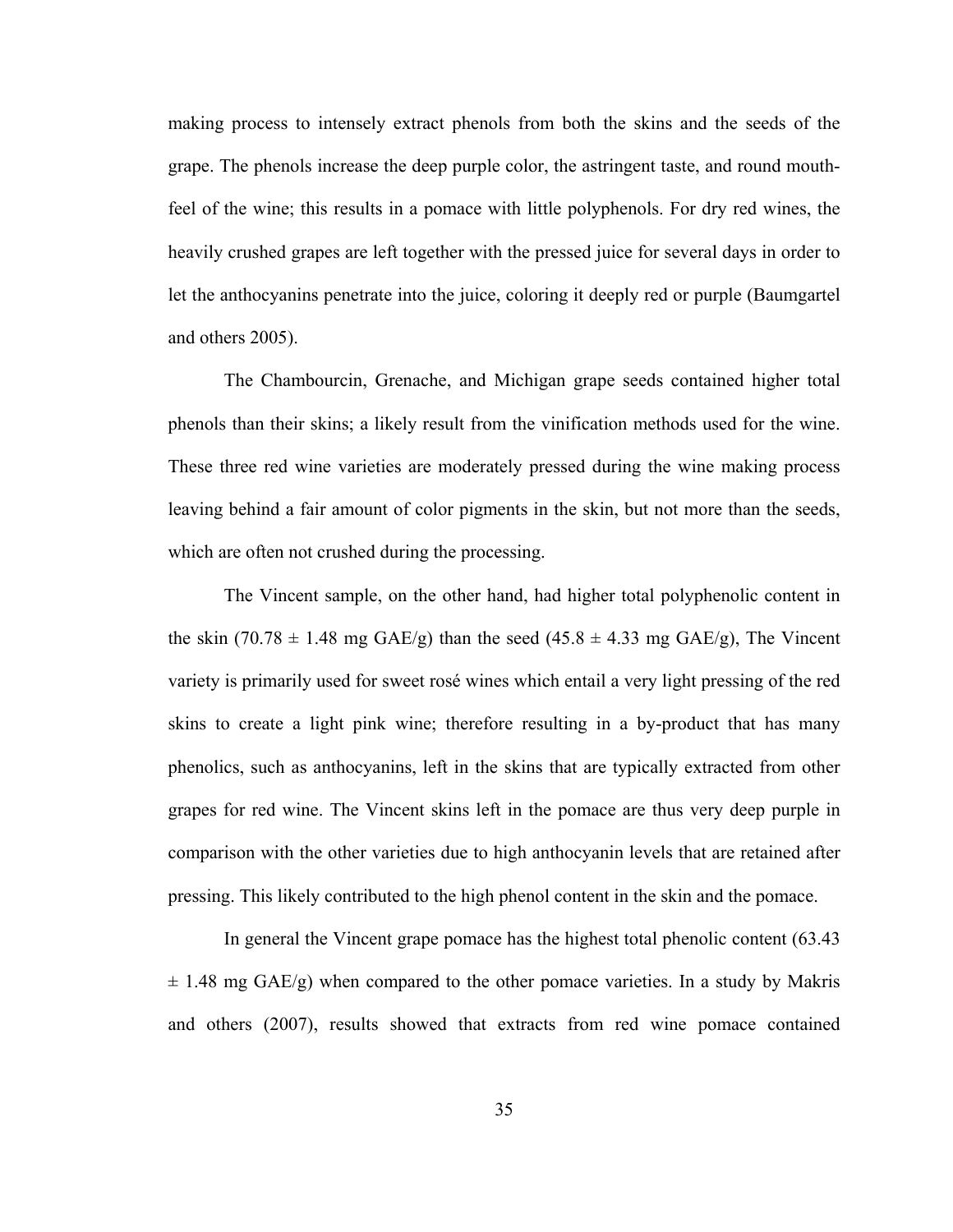exceptionally high amounts of total polyphenols,  $54.02 \pm 266$  mg GAE/g, on a dry weight basis, a great part of which is composed of flavanols; the Vincent variety had an even higher amount than the grapes previously tested. It has also been noted that red wine byproducts contain a larger burden of phenolics as compared with other common food processing wastes (Makris and others 2007)

 Grapes contain a large amount of polyphenols which include the phenolic acids, flavonoids, anthocyanins, and proanthocyanidins (Lou and Yeap Foo 1998). There is much interest in using not only phenolic anthocyanins found in the skins but also the grape seed polyphenols (Gomez-Plaza and others 2006). Due to its weak pressing, the Vincent pomace had the highest total polyphenolics in both the skins and seeds; the Vincent pomace, thus, has the greatest potential in the food industry as a functional ingredient. The results show that pressing has a large impact on phenolic content of pomace.

# **4.1.2 Total Condensed Tannin Content**

None of the samples used in this study reached levels beyond  $62.7 \text{ mg} + 2.5 \text{ mg}$ catechin equivalent (CE) per gram of the Grenache seed. The trend expected was that the seed would contain a higher condensed tannin content than the skin and that the pomace would fall somewhere in between the two; this trend is confirmed in **Figure 8**. A recent study showed that the seeds are the storage sites of condensed tannins, with lower levels in the skins (Shrikhande 2000). Gonzalez-Paramas and others (2004) also confirmed that grape seeds contained more condensed tannins, starting at 136 mg catechin equivalents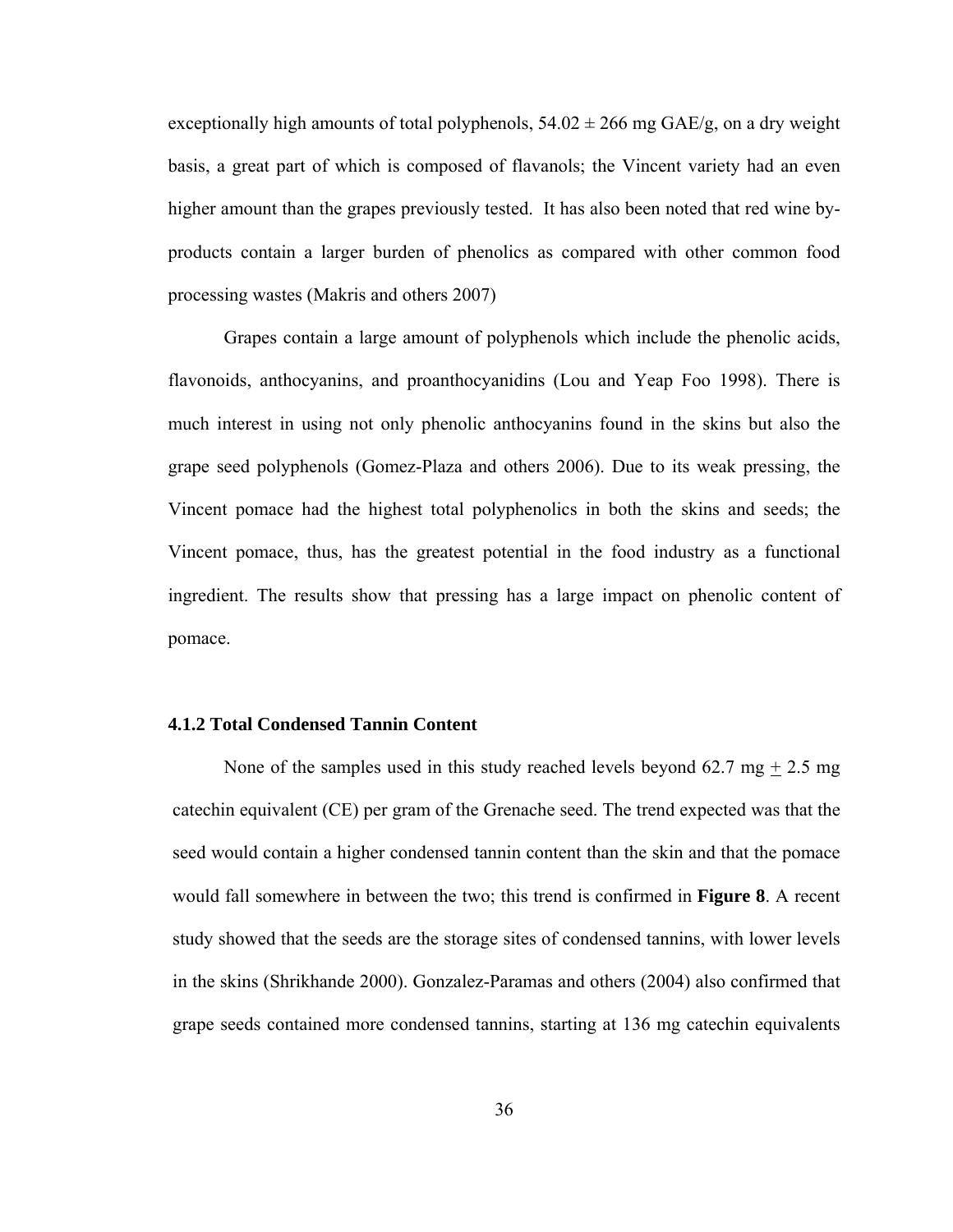per gram (dry basis), than the whole pomace starting at 29 mg CE/g which give ranges to show variability.



**Figure 8:** Total condensed tannin content of wine pomace samples and sorghum (dry basis) determined by the Vanillin-HCl assay; represented in catechin equivalents (CE). Error bars represent  $\pm$  standard deviations (n= 3). Coefficient of variability = 9.81%.

As previously discussed, the Norton is a grape that is heavily crushed during the wine-making process for tannin extraction desired in the wine and had the lowest content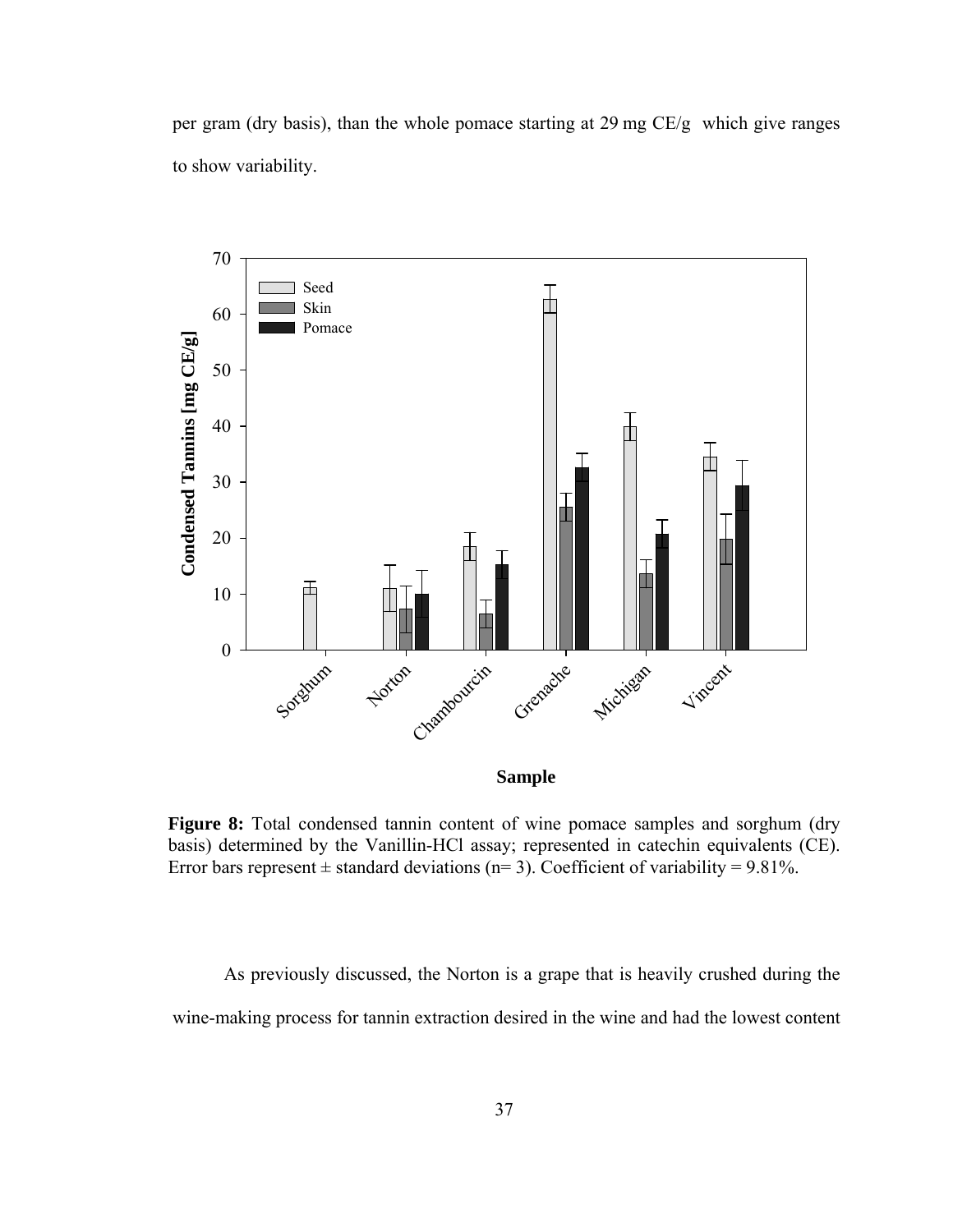overall in the skins (7.3 mg CE/g) and in the seeds (11.10 mg CE/g). The Grenache seed had the highest condensed tannin content of  $62.70 + 2.50$  mg CE/g. In regard to the pomace samples, the Vincent contained  $30.04 \pm 0.78$  CE per gram; which was similar to that of the Grenache pomace (32.93  $\pm$  7.853 mg CE/g). The results show that the Vincent and Grenache varieties had the highest condensed tannin content. The Grenache pressing method is similar to the Chambourcin and the Michigan but it had significantly higher condensed tannin content. This was mostly due to the fact that its seed had the higher condensed tannin content, likely a result of varietal difference. The Vincent was expected and confirmed to also have high condensed tannin content in the pomace.

 Although the Vanillin-HCl method underestimates total proanthocyanidin content (Price and others 1978) it still provides a qualitative analysis of the primary location of proanthocyanidins within the sample as well as comparing grape pomace varieties. Gu and others (2004), reported that dry grape seeds to contain an average of 35.3 mg of total proanthocyanidins per gram of sample. The results from this study show that several of the grape seed varieties are close in comparison, however, due to grape variety and wine production methods, there is variability among them.

 Condensed tannins are among the most abundant phenolics in grapes (Gu and others 2003); therefore it is reasonable to assume that the total polyphenolic content and the condensed tannin content would highly correlate. **Figure 9** displays the correlation between total phenolic content and condensed tannin content for sorghum and each grape sample variety. The correlation was rather weak ( $R^2 = 0.19$ ); showing that approximately 19% of the total polyphenols are attributable to condensed tannins. The other phenols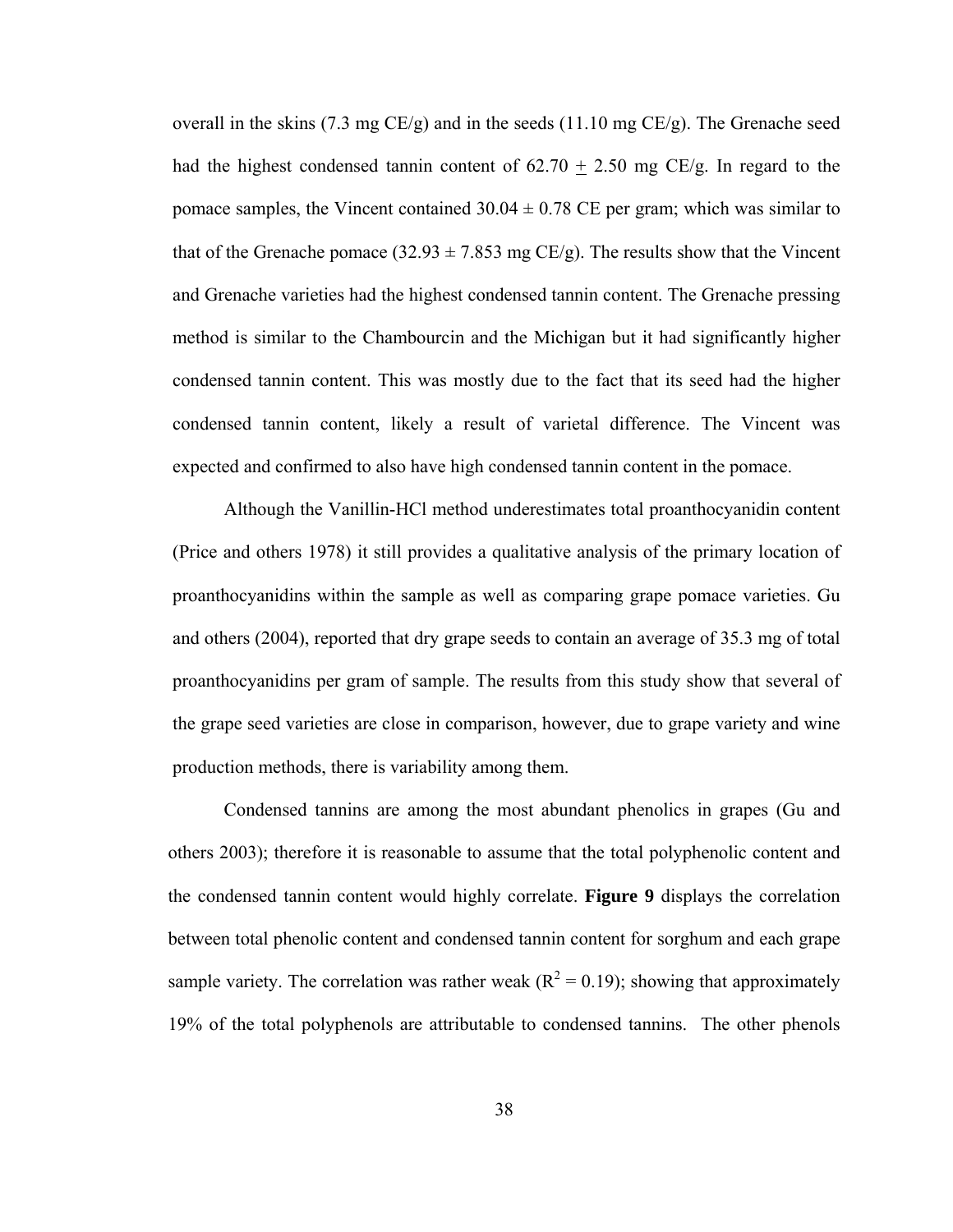were present in higher quantities probably due to more of the tannins being extracted during vinification.



**Figure 9**: Correlation between the Folin-Ciocalteu (Gallic Acic Equivalents; GAE) and Vanillin-HCl (Catechin Equivalents; CE) assays for the sorghum and grape pomace samples.

 The assay confirmed that the Grenache and Vincent pomaces had the highest tannin content; thus presenting the strongest potential as a source of compounds that may benefit health by inhibiting human low-density lipoprotein, reducing heart disease, preventing cancer, and chelating metal irons (Ozkan and others 2004).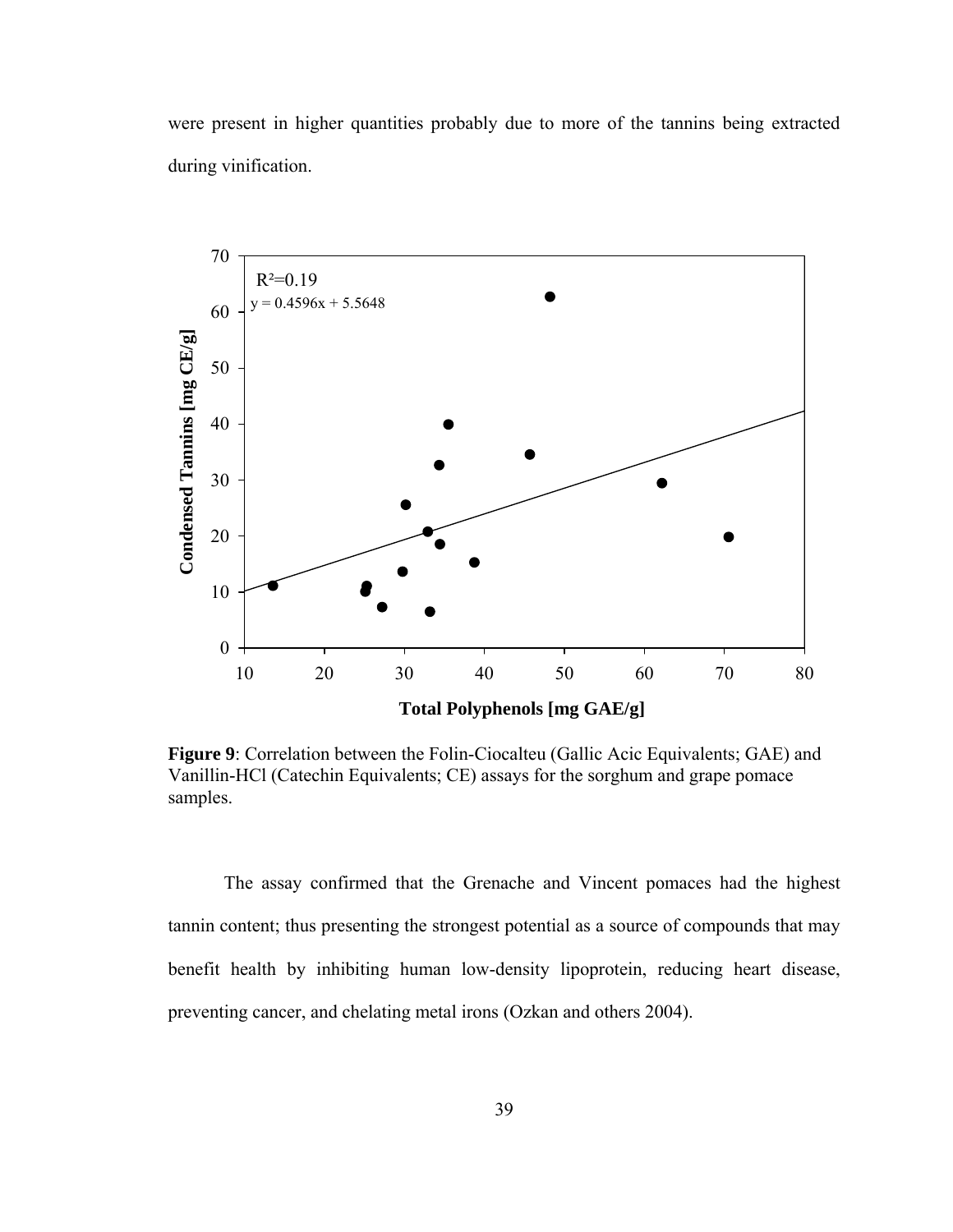# **4.1.3 HPLC Analysis of Procyanidins**

 All samples, excluding sorghum, depicted large peaks for (+)catechin and (-)epicatechin monomers eluting at 12 and 15 minutes, respectively (**Figure 10**).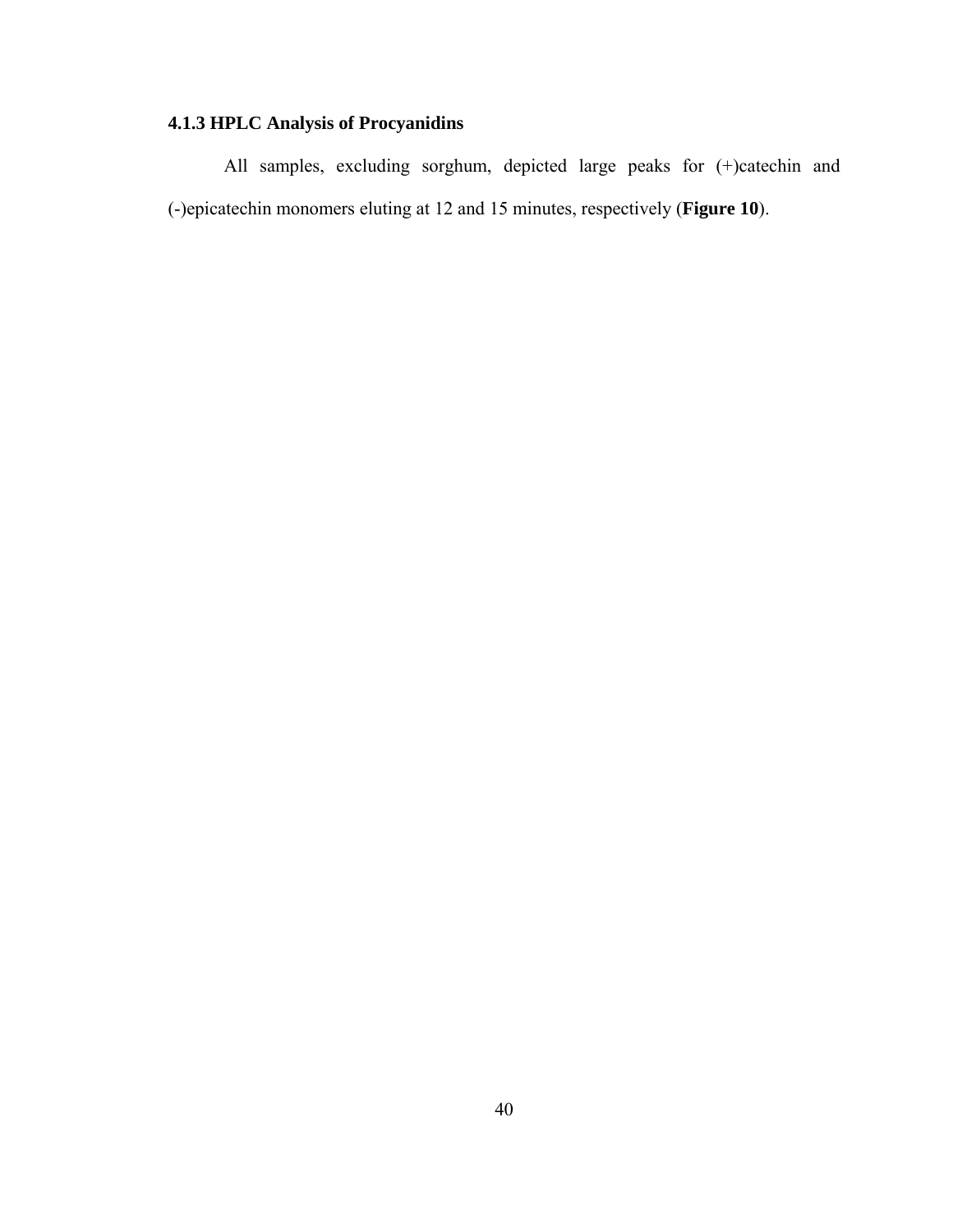

**Figure 10**: Normal-phase HPLC chromatograms of procyanidin extracts. **A**) sorghum; **B**) Chambourcin; **C**) Grenache; **D**) Michigan; **E**) Norton; **F**) Vincent.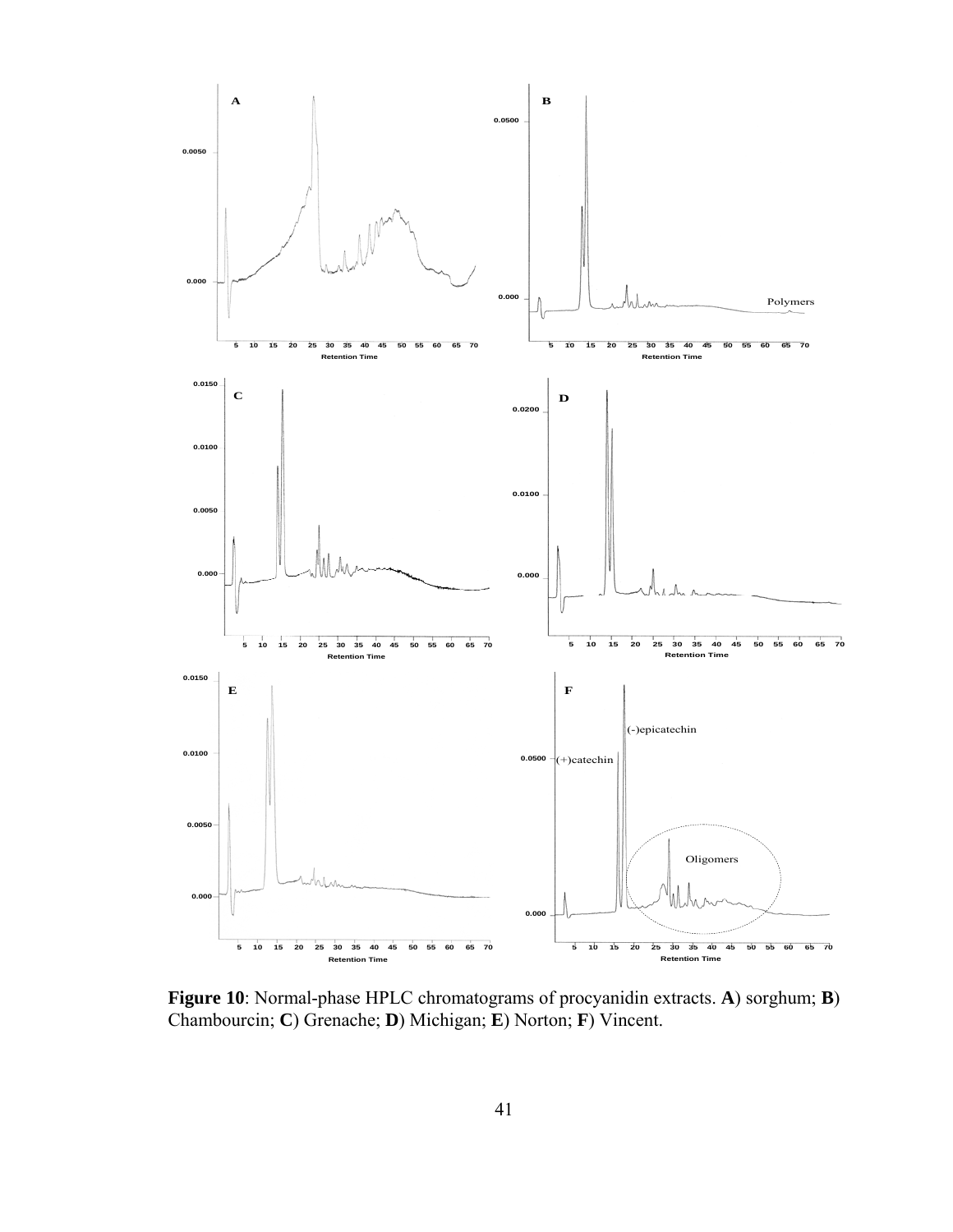The Norton pomace, as well as the sorghum extract, show the smallest procyanidin peaks; monomer and oligomers. The low values, also seen in the total phenols and condensed tannins, are once again a result of the strong pressing methods used during the wine production. The vinification process leaves little procyanidins in the pomace by-products; which is confirmed through HPLC.

 As for the Grenache and Michigan varieties, they fell in between the other varieties with medium-sized peaks from monomers to oligomers.

 The Vincent pomace extract contained the highest peaks for monomers as well as all other oligomers. The Vincent variety is lightly pressed during the wine making process leaving a high level of procyanidins in the pomace. These data suggest that the method of pressing has the largest impact on procyanidin content of red wine pomace.

 For the sorghum and the Grenache pomace extractions the chromatogram separations eventually became a broad hump, typically after the trimers or tetramers. A study completed by Rigaud and others (1993), indicated similar problems using normalphase HPLC. They observed that the tetramers gradually fused into two broad, unresolved humps; probably due to the large diversity of structures as the degree of polymerization increased.

 It is well established that grape seeds contain flavan-3-ols and its repeat unit including dimer, trimers, etc., and much larger polymers, perhaps with a degree of polymerization from 7 to 16 (Haslam 1980). Procyanidins up to dodecamers have been resolved on normal-phase HPLC in previous studies (Lazarus and others 1999). Although the method used was chosen for its separation of polymers, only the Chambourcin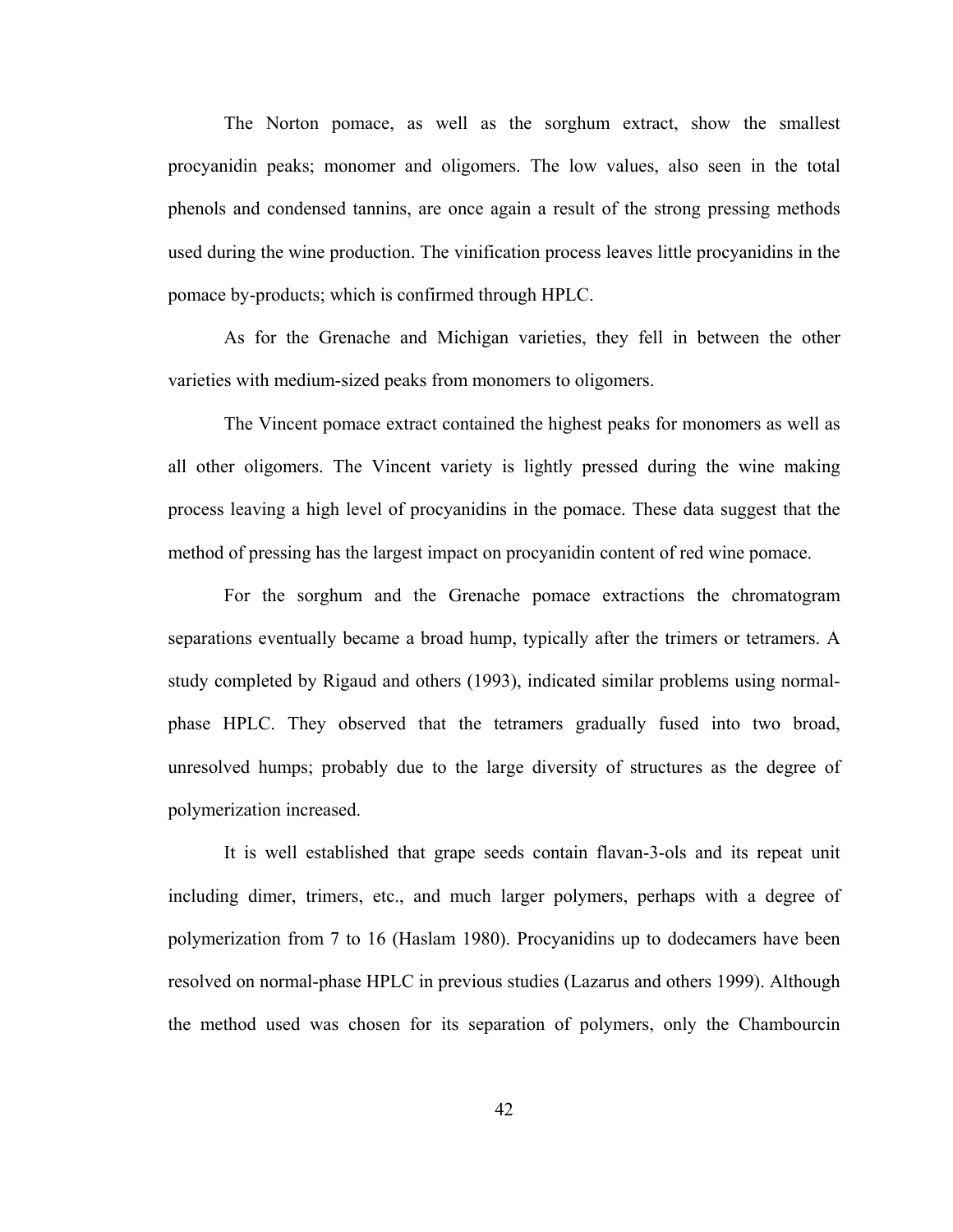pomace sample gave a small peak for the polymers after 65 minutes. A recent study detected polymers in low-bush blueberry extracts, using normal-phase HPLC, with a single peak with a retention time of 50.6 minutes. Detection of polymers was expected as research confirms they exist in large quantities in grape constituents (Gu and others 2002). However, due to older lab equipment, the sensitivity required for appropriate separations was not obtained.

 The results from the normal-phase HPLC analysis confirm, once again, that the Vincent pomace has the greatest potential as a source of tannins for animal and human applications whereas the Norton, again, has the least. The HPLC analysis supports the data from the other assays in that vinification methods have an impact on tannin content.

### **4.2** *In Vitro* **Iron-Binding Phenolic Capacity**

 The iron-binding capacity of the grape pomaces was tested to determine whether or not the samples could be potentially used to prevent iron storage disease in captive zoo species. Tannic acid and catechin were used as the standards as proposed by Brune and others (1991).

 Among all samples, there were large differences between tannic acid equivalent (TAE) and catechin equivalent (CE) (**Figure 11**). This indicates the samples primarily contained condensed tannins; this CE values were a better indicator of iron-binding capacity of the pomace samples.

 The Norton pomace had the lowest iron-binding capacity by both TAE and CE  $(19.62 \pm 0.25 \text{ mg} \text{ TAE/g})$ . As the Norton variety is heavily macerated during the wine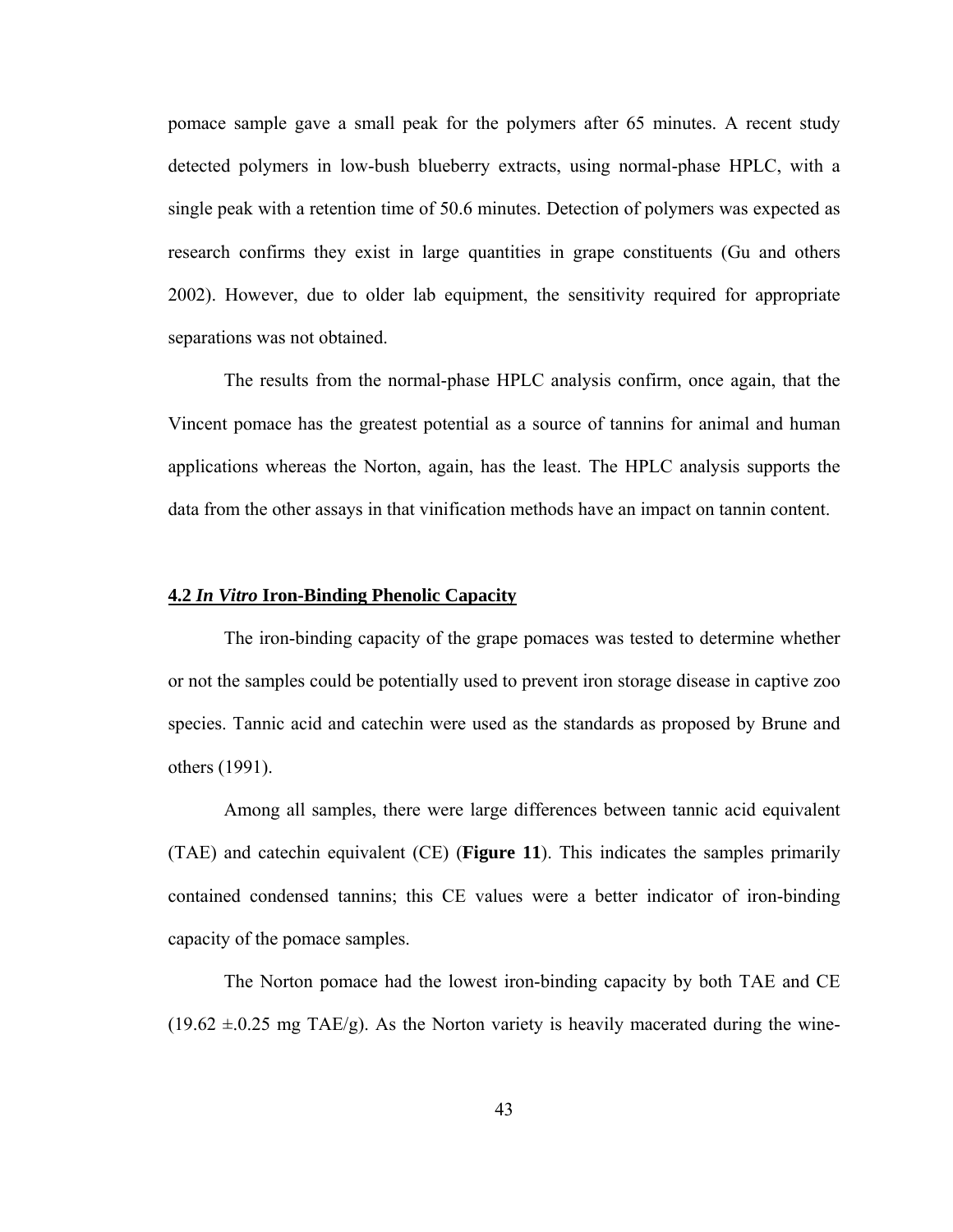making process, few proanthocyanidins were left in the pomace; explaining its poor ironbinding potential in comparison with the other samples.

 The Chambourcin, Grenache, and Michigan samples had very little difference among them. These three varieties are so similar because they have very similar pressing methods during the vinification processing.

The Vincent pomace variety showed the highest iron-biding capacity (120.23  $\pm$  $0.25$  mg CE/g). The high iron-binding capacity expected as this variety is used to make sweeter wines and many of the proanthocyanidin constituents are left in the by-product.

 A study completed by Brune and others (1991), showed that, on a dry basis, red sorghum contained 5.5 mg TAE/g and 16.4 mg CE/g and green tea leaves contained 84 mg TAE/g and 76.6 mg CE/g. Green tea is considered a good source of proanthocyanidins. Our data shows that the Vincent pomace had higher condensed tannin iron-binding capacity than both red sorghum and green tea; indicating that it is a good, if not better, source of tannins. The Vincent pomace showed the strongest potential as a source of dietary phenolics that can interfere with the bioavailability of iron in the diet for species with hemosiderosis or iron storage disease. Thus it seems that targeting grape pomace from rosé-type wine pressings would provide very high levels of iron-chelating phenols.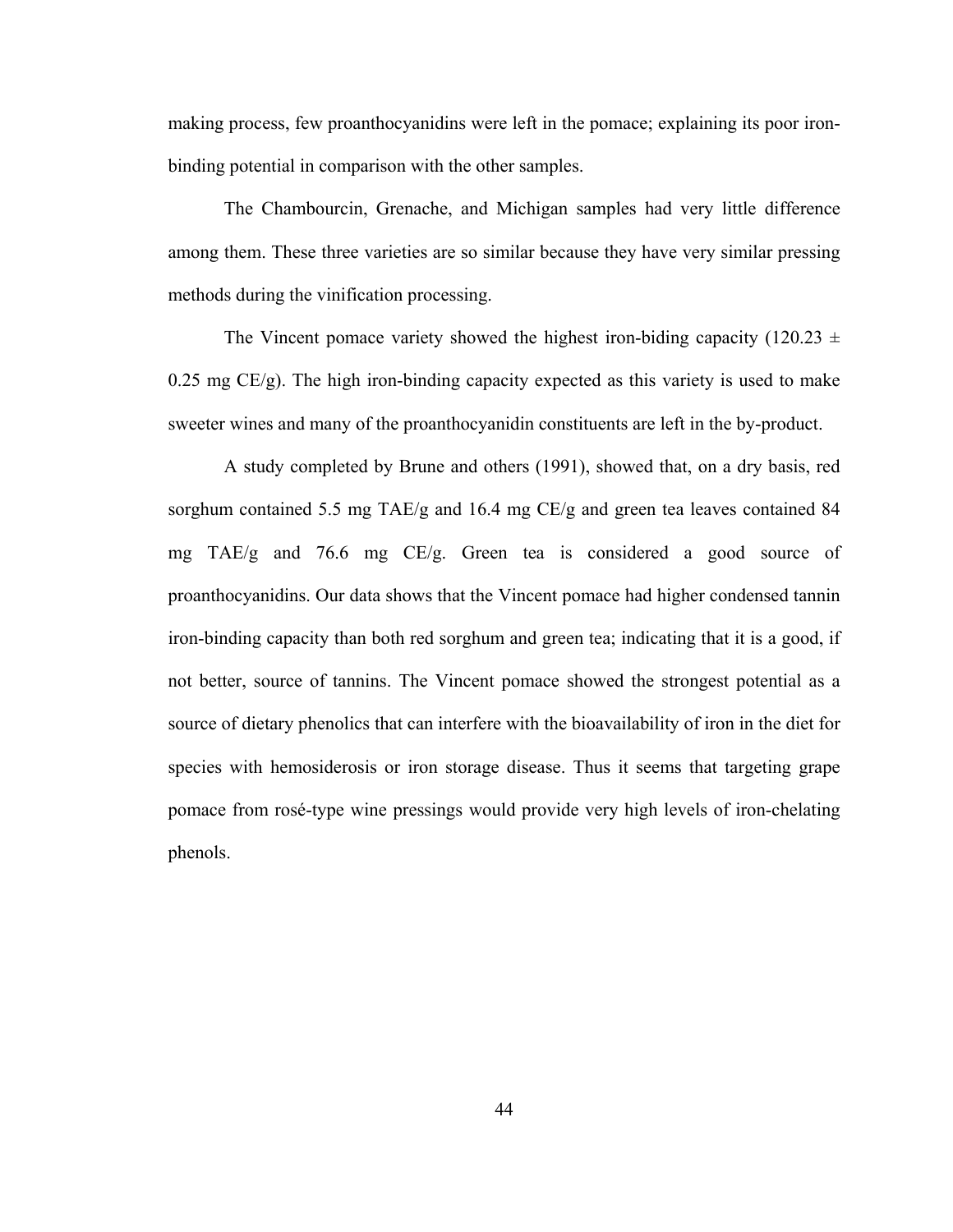

#### **Sample**

**Figure 11**: Tannin iron-binding capacity of wine pomace samples and sorghum (dry basis), determined by the Phenolic Iron-Binding assay. Error bars represent  $\pm$  standard deviations ( $n= 3$ ). Coefficient of variability for tannic acid equivalents (TAE) = 2.91% and for catechin equivalents  $(CE) = 2.50\%$ .

 The iron-binding method can be an alternative quantitative method for condensed tannins estimation and is relatively rapid and precise (Brune and others 1991). The Vanillin-HCl is known to underestimate tannin content (Price and others 1978). **Table 1** summarizes the catechin equivalents [mg/g] measured by both the Vanillin-HCl assay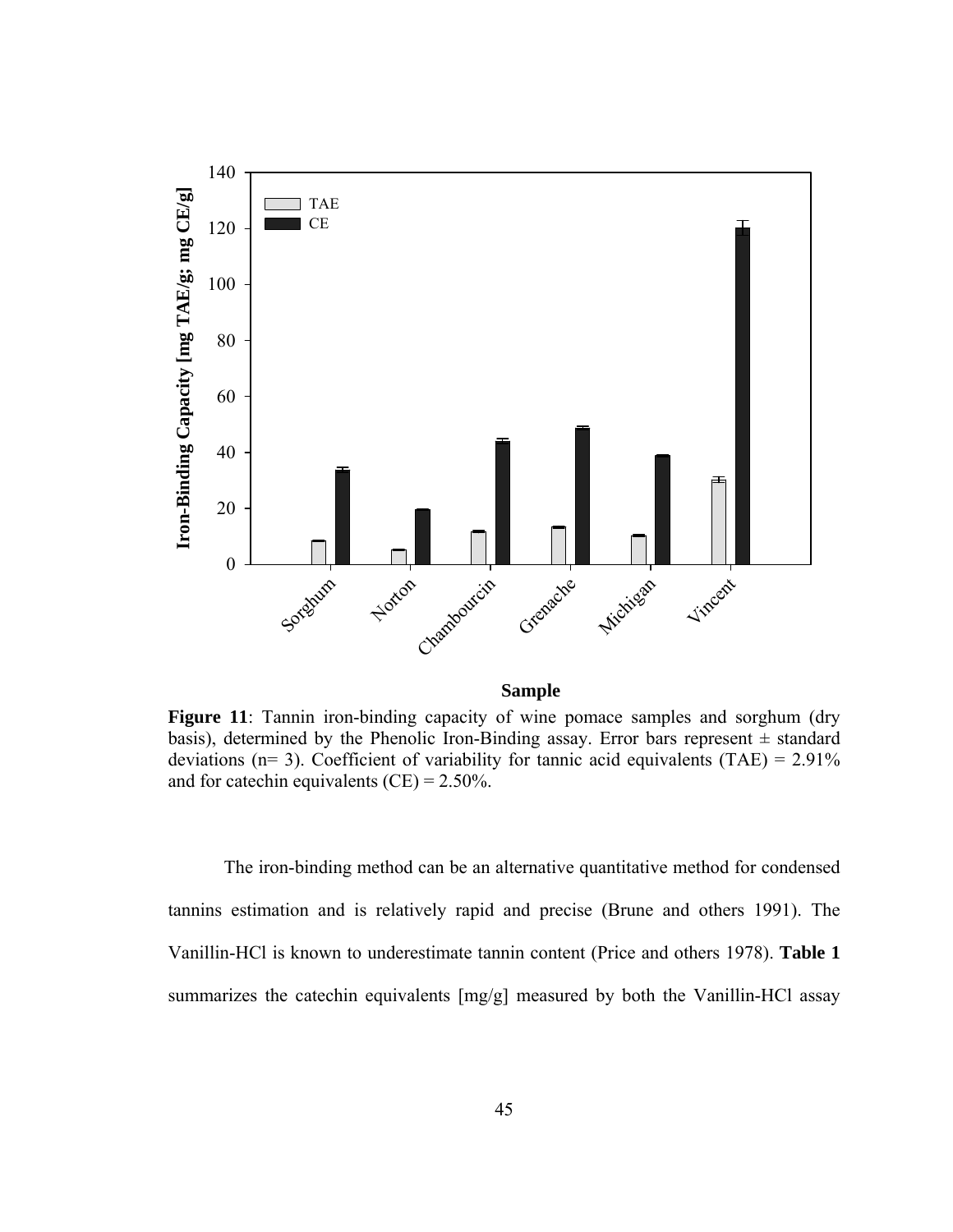and the iron-binding phenolic assays. In general, the iron-binding assay gave CE values that were 2 to 4 times higher than the Vanillin-HCl assay.

|                           | Catechin Eq. [mg/g] |            |                     |            |
|---------------------------|---------------------|------------|---------------------|------------|
| <b>Sample</b>             | <b>Vanillin-HCl</b> |            | <b>Iron-Binding</b> |            |
|                           | Mean                | Std. Dev.  | <b>Mean</b>         | St. Dev.   |
| Sorghum                   | 11.09               | ± 1.39     | 33.79               | $\pm 0.88$ |
| <b>Chambourcin Pomace</b> | 15 28               | $\pm$ 1 01 | 44 06               | $\pm 0.83$ |
| <b>Grenache Pomace</b>    | 32.93               | $\pm$ 7.85 | 48 74               | $\pm 0.58$ |
| <b>Michigan Pomace</b>    | 20.83               | $\pm 2.00$ | 38.81               | $\pm 0.33$ |
| <b>Norton Pomace</b>      | 10.18               | $\pm 0.40$ | 19.62               | $\pm 0.22$ |
| <b>Vincent Pomace</b>     | 30.04               | $\pm 0.78$ | 120 23              | $\pm$ 2.63 |

**Table 1**: Comparison of the Vanillin-HCl assay and iron-binding phenolic assays for quantifying tannins. Results are presented on a dry basis.

 Although the methods differ in quantitative values, they showed similar trends. In fact, the methods correlated fairly well  $(R^2 = 0.44)$  (**Figure 12**).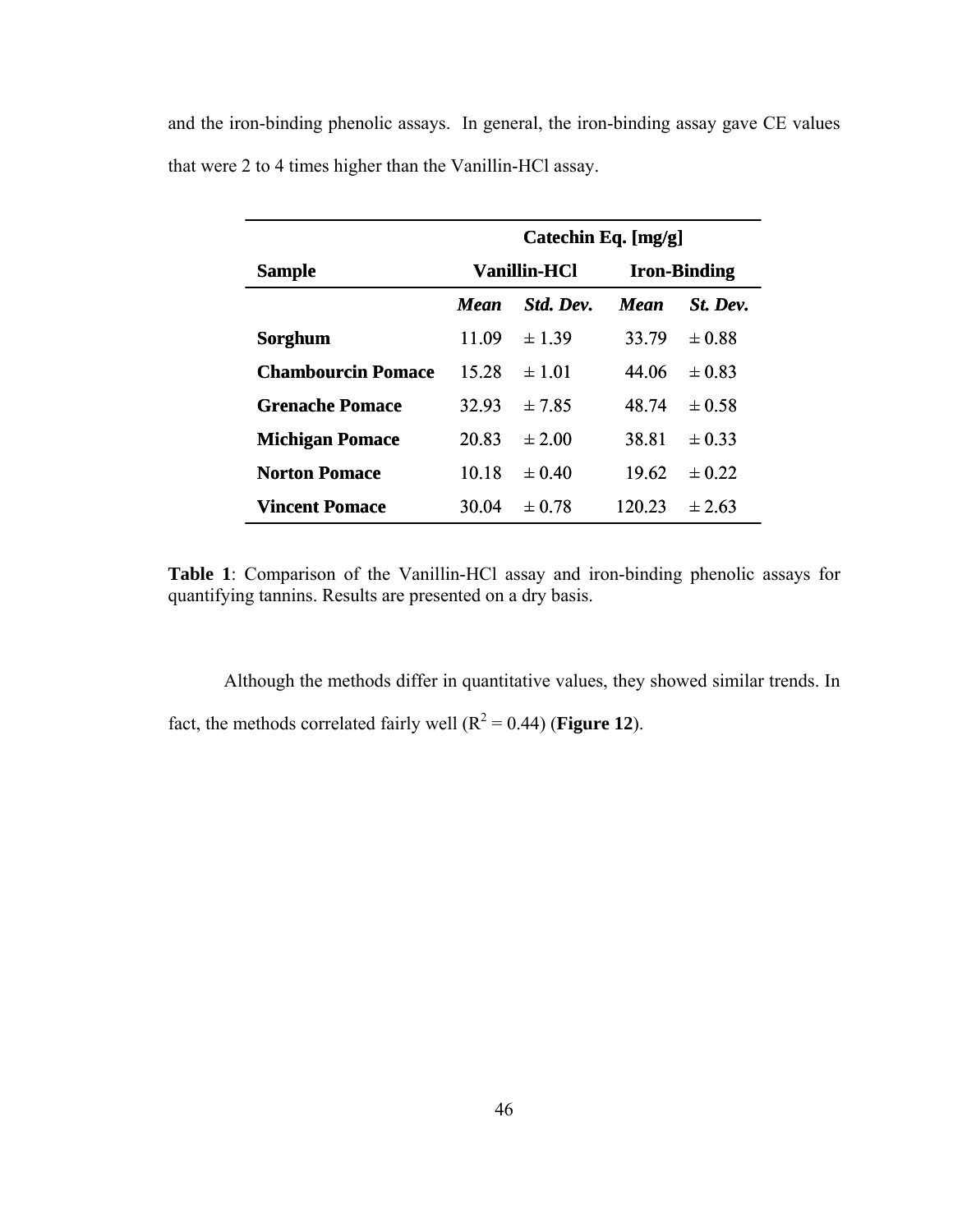

**Figure 12**: Correlation between the Vanillin-HCl and iron-binding phenols catechin equivalents (CE) assays for the sorghum and grape pomace samples.

 The iron-binding phenolic assays may be a more accurate quantitative method for condensed tannins than the Vanillin-HCl assay. However, its major limitation is that it is nonspecific to condensed tannins. Correlation between total polyphenols by the Folin-Ciocalteu method and iron-binding phenolic assay was much higher  $(R^2 = 0.80)$ , (**Figure**)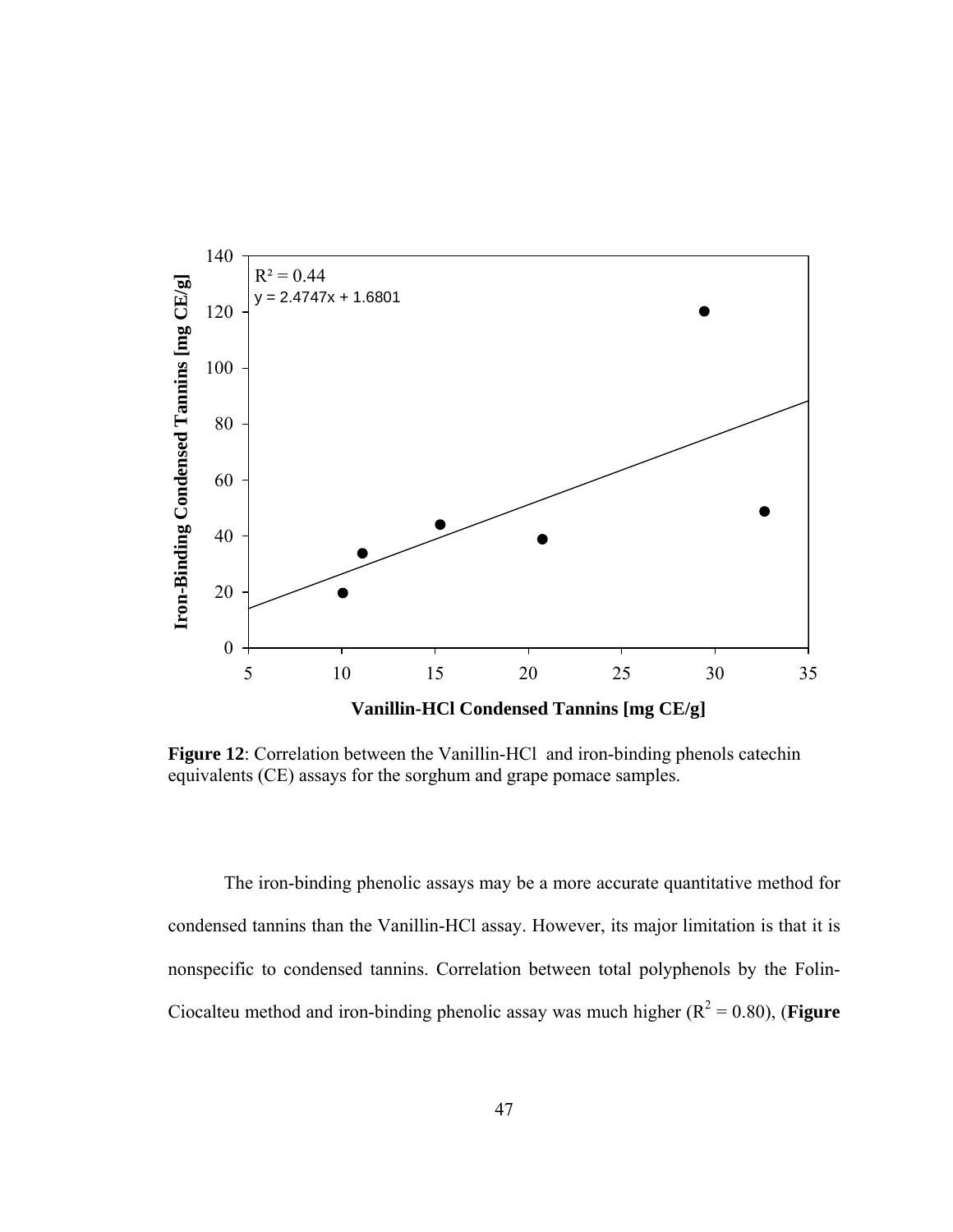**13**), compared to the correlation between Vanillin-HCl and the Folin-Ciocalteu method  $(R<sup>2</sup> = 0.45)$ . This may be due to the nonspecific nature of the both the Folin-Ciocalteu and iron-binding assays.



**Figure 13**: Correlation between the Folin-Ciocalteu and Iron-binding phenolic assays.

 In hemosiderosis, excess iron is deposited in the liver, pancreas, heart, joints, and endocrine glands, resulting in tissue damage that can lead to ISD (Whitlock and others 2006). Currently deferiprone, administered orally, and deferoxamine, administered parenterally, are the only compounds available for treating and preventing ISD. Potential complications include ocular, auditory, and cerebral neurotoxicity, abnormalities in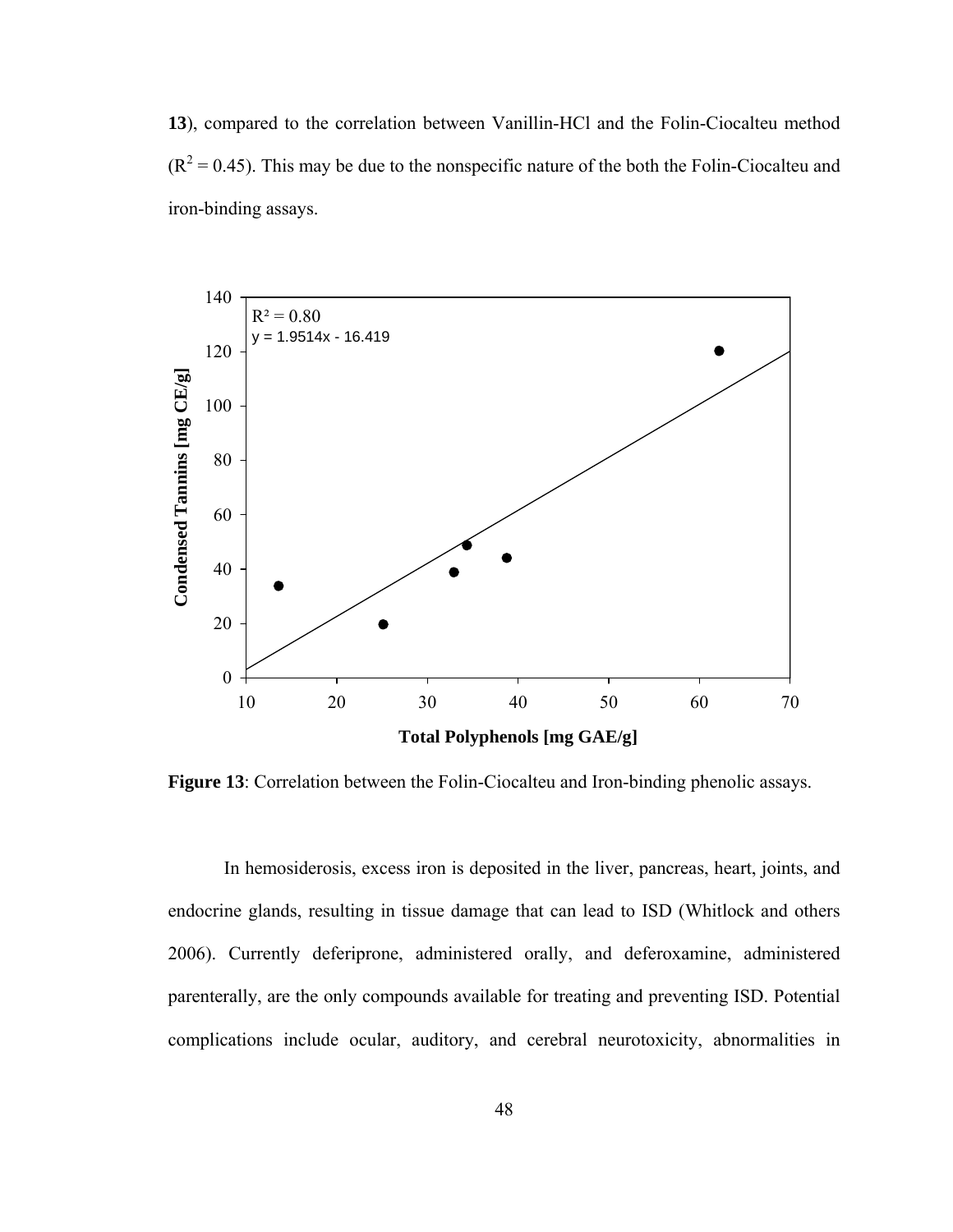cartilage formation, stunted linear growth, acute respiratory hypersensitivity, local skin reactions, and increased bacterial and fungal infections (Whiteside and others 2004). For captive animal species, the stress of frequent handling for daily injections and the lack of oral efficacy would preclude the use of the drugs in susceptible animal species. Dietary sources of natural iron-chelators are a better therapy.

 Tannins can function as antioxidants with many positive health benefits including direct OH<sup>-</sup> scavenging and iron chelation (Lopes and others 1999). The iron-binding assay has confirmed that grape pomace has strong capability to chelate iron *in vitro*; primarily due to the condensed tannins. Adding natural chelators, such as tannins, to diets for ISD susceptible species has been a frequent suggestion (Sheppard and Dierenfeld 2002) and wine pomace, particularly a low-pressed variety, such as the Vincent, would be a logical choice.

#### **4.3 Antioxidant Activity**

### **4.3.1 ORAC Antioxidant Assay**

Oxygen radical absorbance capacity (ORAC) for all samples is shown in **Figure 14.** The Vincent pomace had the strongest antioxidant capacity in its skin,  $(1116.28 \pm$ 186.22  $\mu$ M trolox equivalents (TE) per gram) which was likely due to the high anthocyanin content left in them. The Vincent, being so lightly pressed, retained a deep purple color in the skin which contributed to its antioxidant activity. The Vincent pomace also had a high antioxidant capacity (914.42  $\pm$  75.86  $\mu$ M TE/g), when compared with the other pomace varieties; with the exception of the Grenache (1322.26  $\pm$  378.32  $\mu$ M TE/g).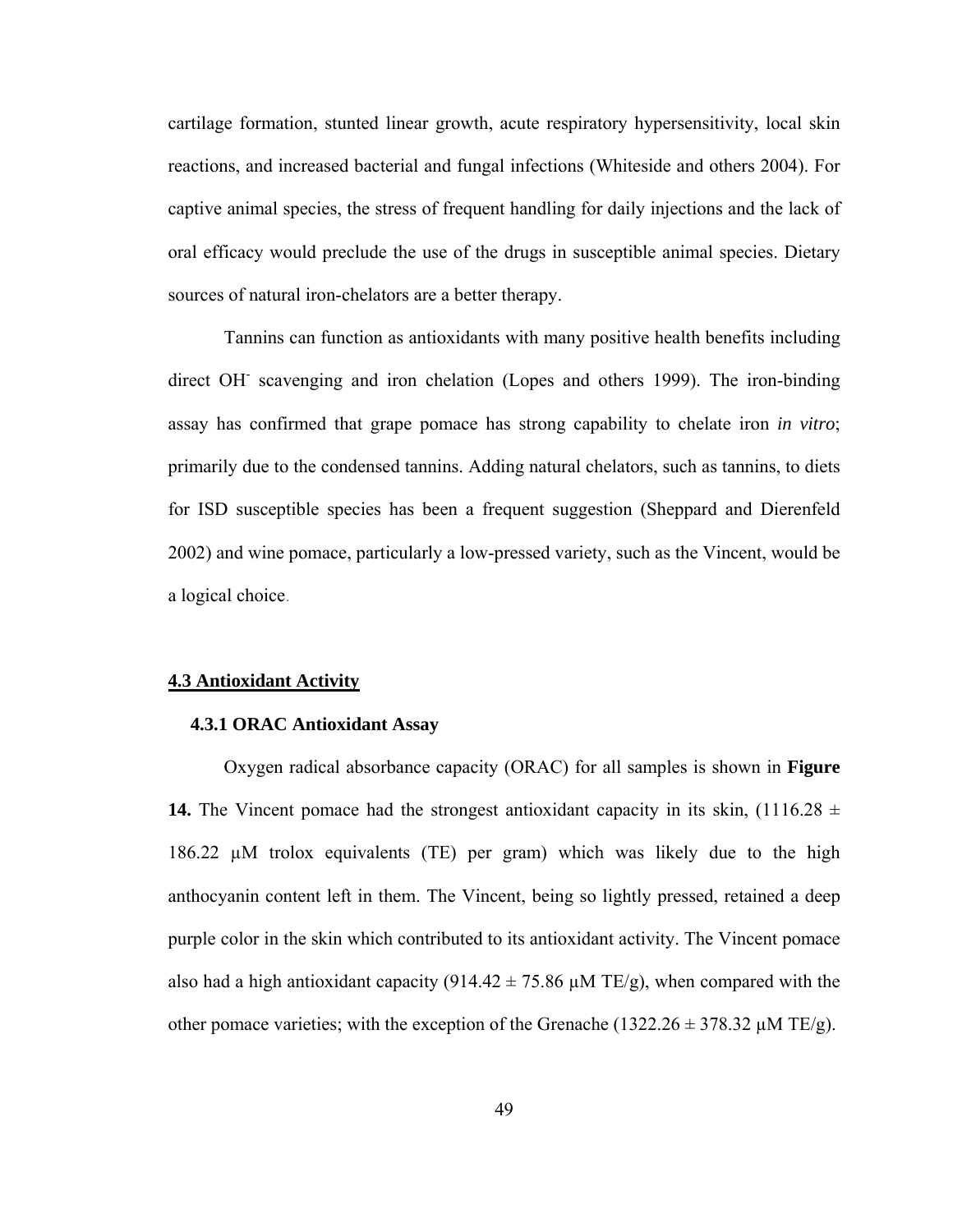The Grenache pomace had the highest antioxidant capacity when compared to all other pomace samples. Often pomace contains stems leftover from the harvest and vinification method. Grape stems contain significant amounts of antioxidative and polyphenolic compounds, especially phenolic acids, and flavonols (Souquet and others 2007). These stems can contribute to antioxidant activity and is the likely cause of the high ORAC values.

The Norton pomace had the lowest overall antioxidant capacity (365.29  $\pm$  72.57  $\mu$ M TE/g), when compared to other pomace samples. The Chambourcin and Michigan generally had similar ORAC values.

Grape skin extracts were reported to have ORAC values of 1567 µM TE/g while grape seed extracts had values of 1188  $\mu$ M TE/g (Ou and others 2001). Their values are comparable to those obtained in this assay. Lowbush blueberries, known for their high antioxidative properties, had ORAC values of 264  $\mu$ M TE/g, dry basis (Prior and others 2001). All grape pomace samples used in this study had values higher than that of the lowbush blueberry indicating that they are a good potential source of antioxidants for animals and humans.

 The major differences seen are primarily an effect of the wine making process. The vinification process can extract high quantities of anthocyanins and tannins in order to give structure to wine and depends greatly on the pressing methods applied (Alvarez and others 2006).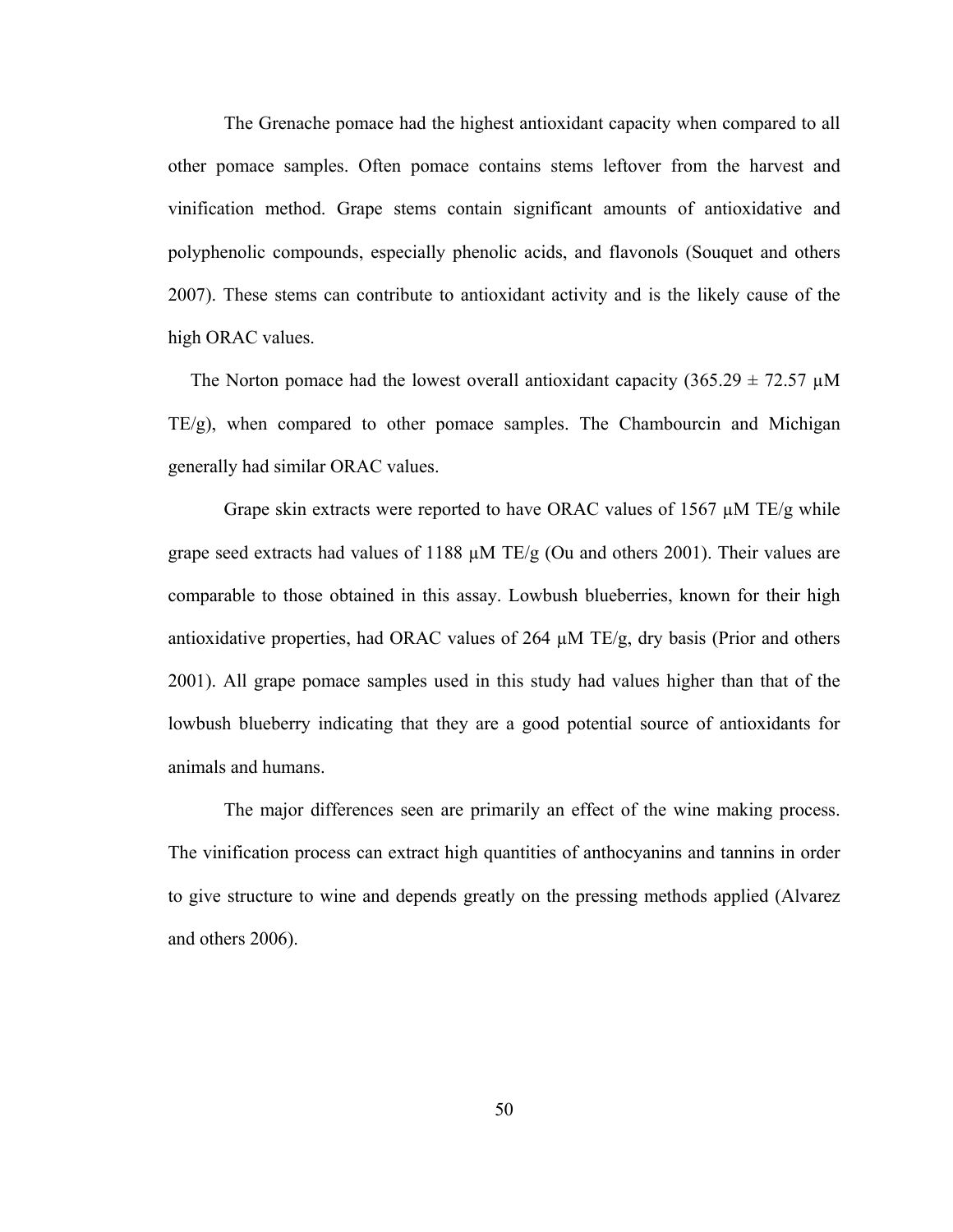

# **Sample**

Figure 14: Antioxidant capacity of wine pomace samples and sorghum (dry basis), determined by the ORAC assay. Error bars represent  $\pm$  standard deviations (n=3). Coefficient of variability =  $19.43\%$ .

# **4.3.2 ABTS Antioxidant Activity Assay**

The ABTS results (**Figure 15**) showed that the sorghum and the Norton variety pomace had the lowest antioxidant activity, similar to the ORAC results. The Chambourcin, Grenache, and Michigan varieties fell in the middle for mean antioxidant activity in the seeds, skins, and pomace. The Vincent variety had the highest antioxidant activity in the skins, seeds, and pomace compared to all other samples.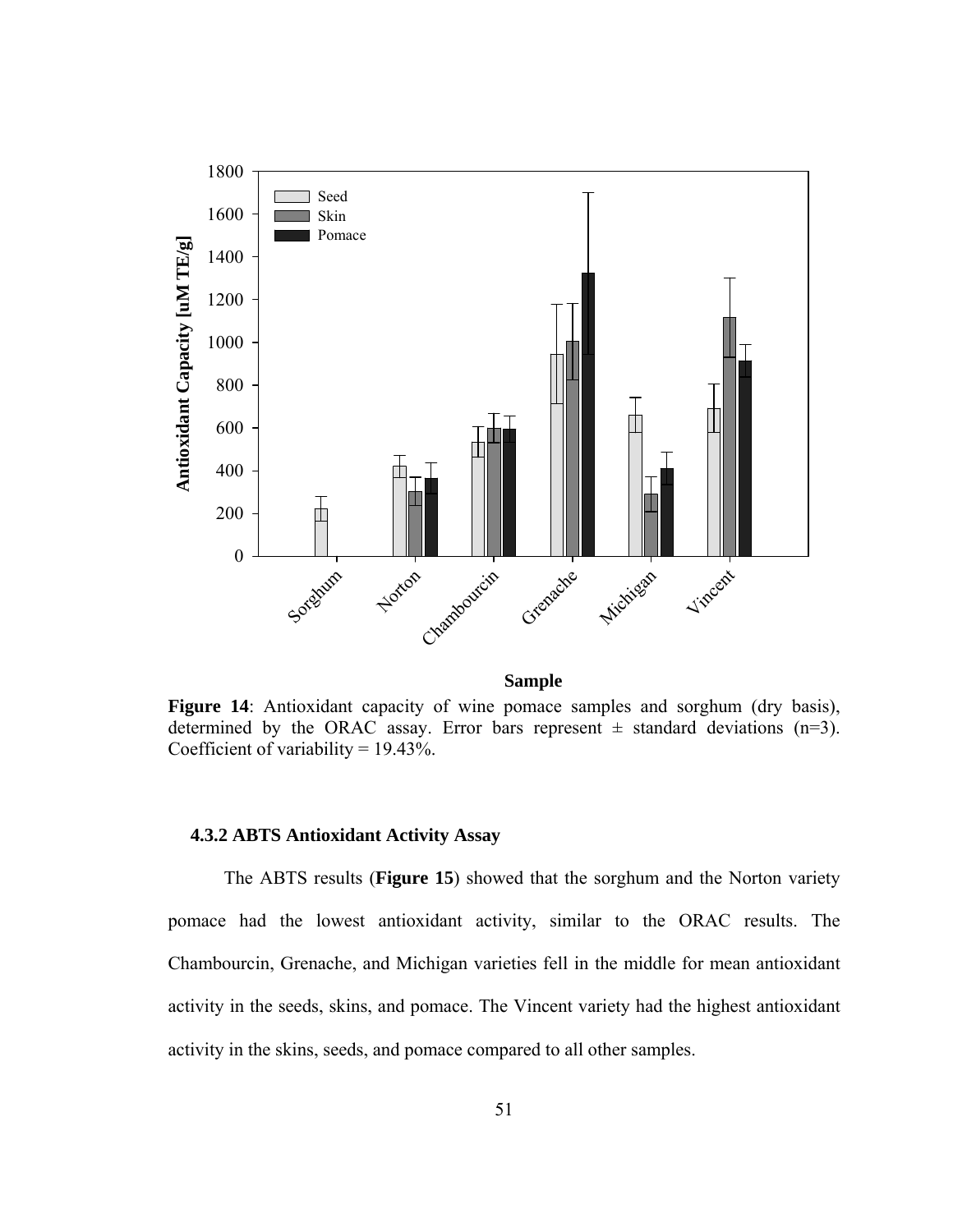

Figure 15: Antioxidant activity for wine pomace samples and sorghum (dry basis), determined by the ABTS assay. Error bars represent  $\pm$  standard deviations (n=3). Coefficient of variability  $= 4.21\%$ .

 Both the ORAC and ABTS method confirmed that the Vincent grape pomace had the highest antioxidant activity in the skins; 1116.20 µM TE/g by the ORAC assay and 1743.20 µM TE/g by the ABTS method. The Norton, again, had the lowest antioxidant activities by both the ORAC and the ABTS assays. The methods showed similar trends and correlate well  $(R^2 = 0.56)$  (**Figure 16**). Although both methods are using the same standard equivalents, it is important to remember that the methods are testing different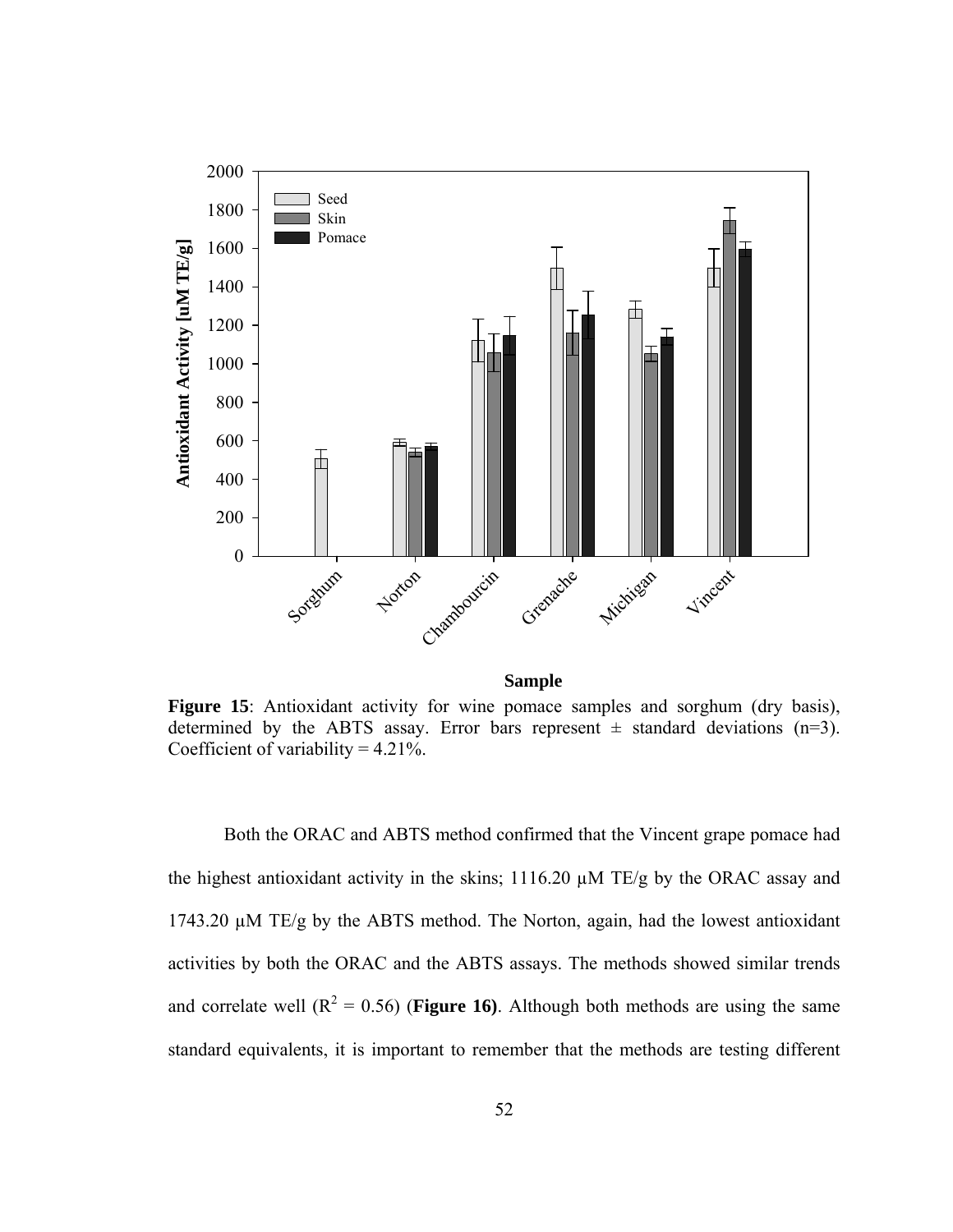reactions. The ORAC assesses the antioxidant capacity using an area-decay curve; whereas the ABTS method is testing antioxidant activity after a specific amount of time. It is difficult to determine when the reaction is complete in the ABTS method; and where that specific end point is relative to the end of the reaction in the ORAC assay.

 Recently, the ability of phenolics to serve as antioxidants has been recognized (Decker 1995), leading to the speculation about the potential benefits of ingesting plant proanthocyanidins. The phenolics present in plants can either prevent free radical formation (i.e. by chelating redox active metal ions) or inhibit free radical chainpropagation reactions (i.e. by reacting with peroxyl radical to form stable free species) (Simic and Jovanovic 1994).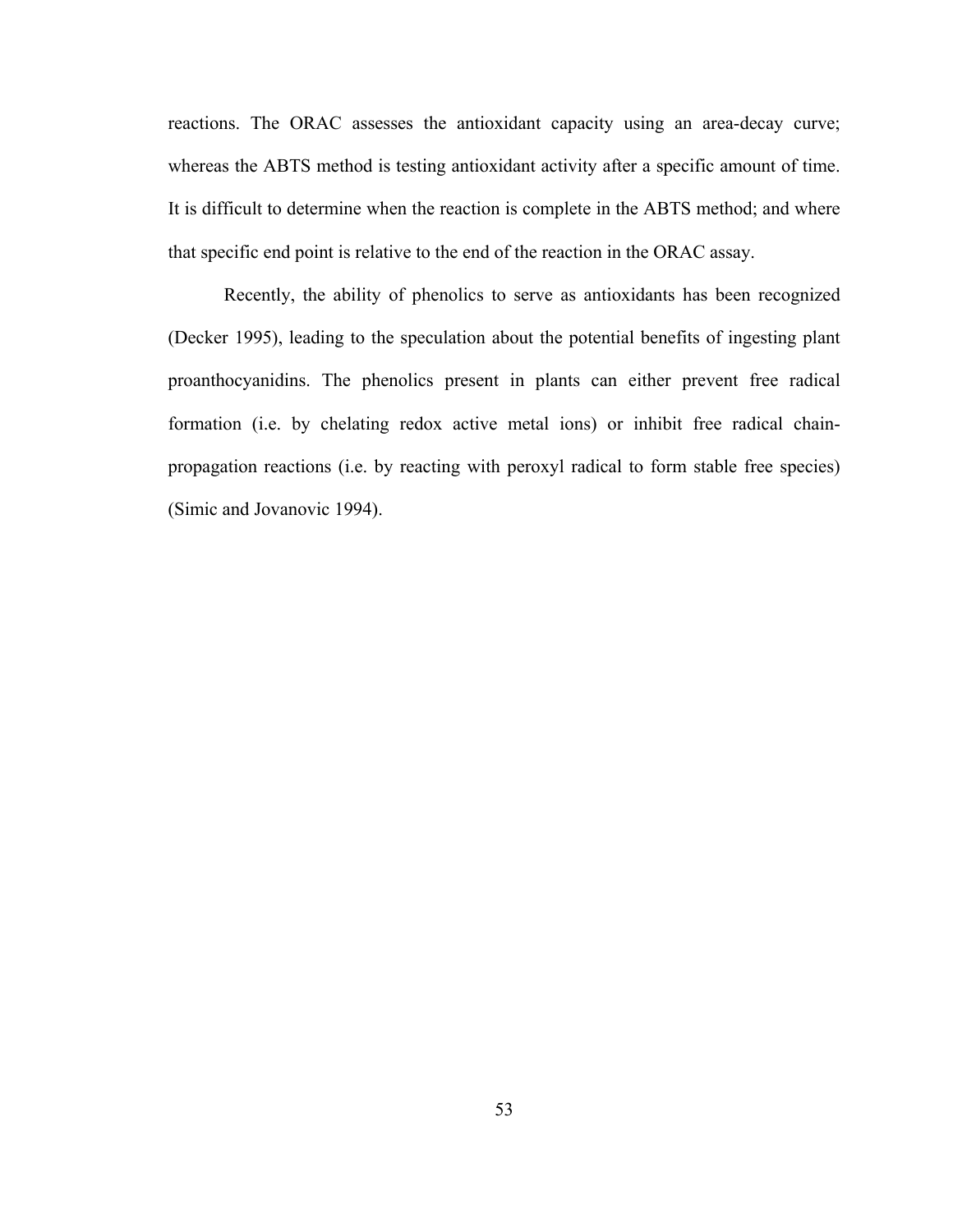

**Figure 16**: Correlation between ABTS and ORAC assays for the wine pomace and sorghum samples.

 The correlation between antioxidant activity and total phenolics was determined (**Figure 17**) to look at the relationship that exists between the two. The correlation was quite high  $(R^2 = 0.78)$ , for the Folin-Ciocalteu and ABTS assays, suggesting that antioxidant activity was strongly contributed by the polyphenols in the grape varieties. The correlation between the Folin-Ciocalteu and ORAC assays was lower ( $R^2 = 0.43$ ); but still significant.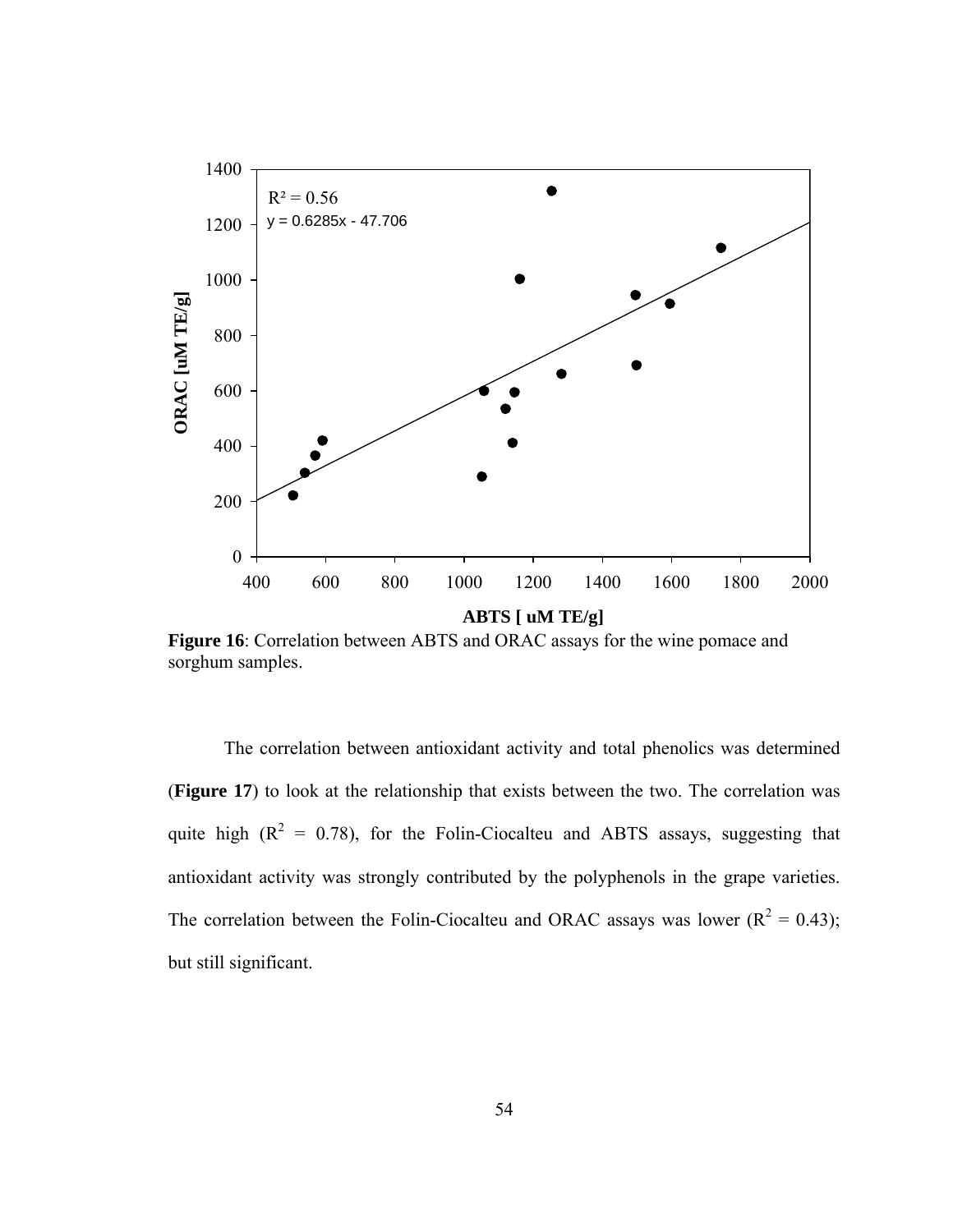

**Figure 17**: Correlation between Folin-Ciocalteu and antioxidant capacity assays for wine pomace and sorghum samples.

 Prior and others (2001) reported that up to 32 and 54% of the antioxidant capacity in blueberries and cranberries can be accounted for by condensed tannins. In this experiment, the data suggest that the tannins, accounted for 65-72% of the antioxidant activity by the ABTS method (**Figure 18**) and 25-82% of the antioxidant activity by the ORAC method (**Figure 19**). The lower correlation between the ORAC and the ironbinding assay was because the ORAC results showed the Grenache pomace to have the highest antioxidant capacity whereas the iron-binding showed the Vincent pomace to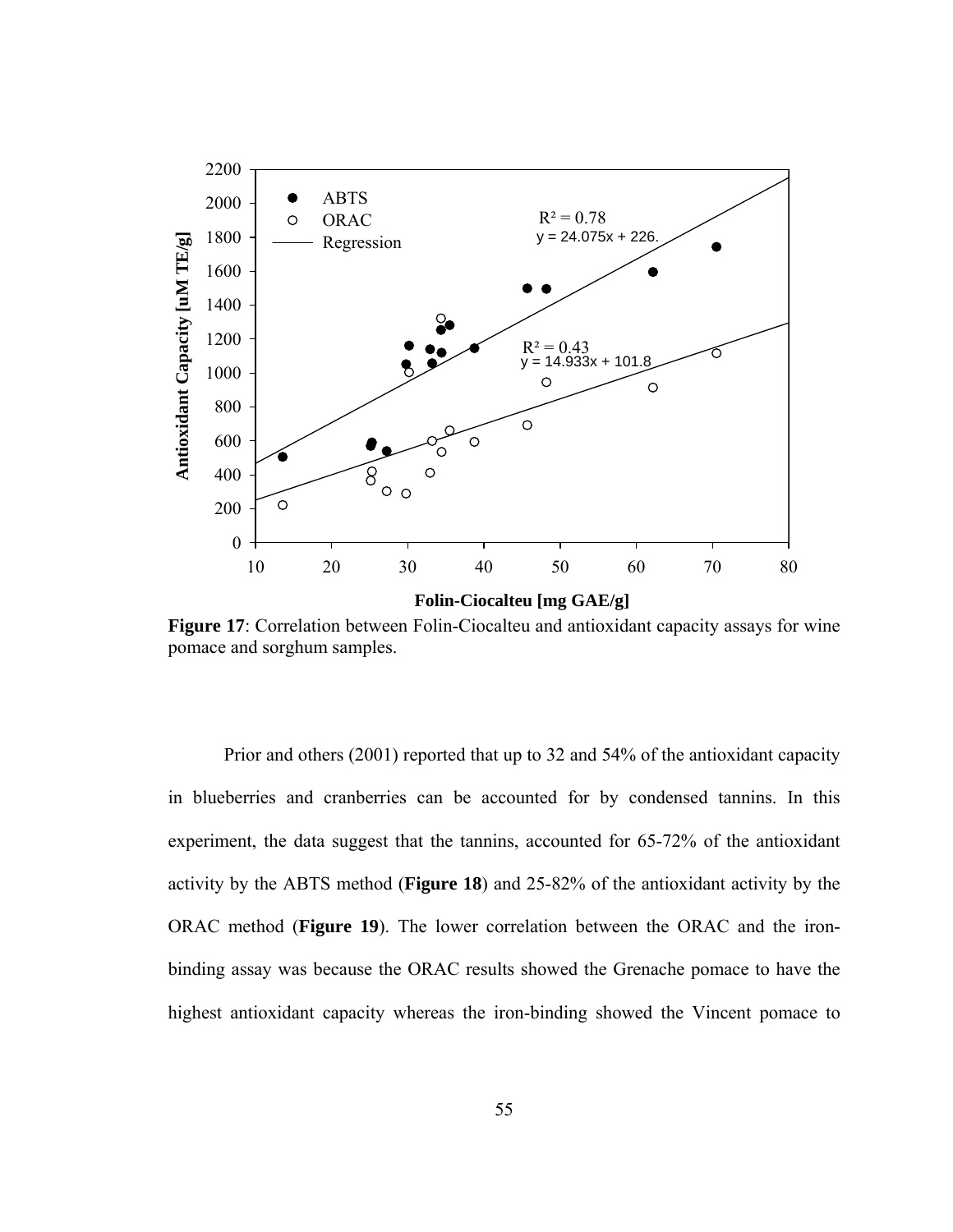have the highest condensed tannin content. These results confirm that the tannins were a major antioxidant in the grape pomace samples tested.



**Figure 18**: Correlation between ABTS, Vanillin-HCl and iron-binding assays, for the wine pomace and sorghum samples.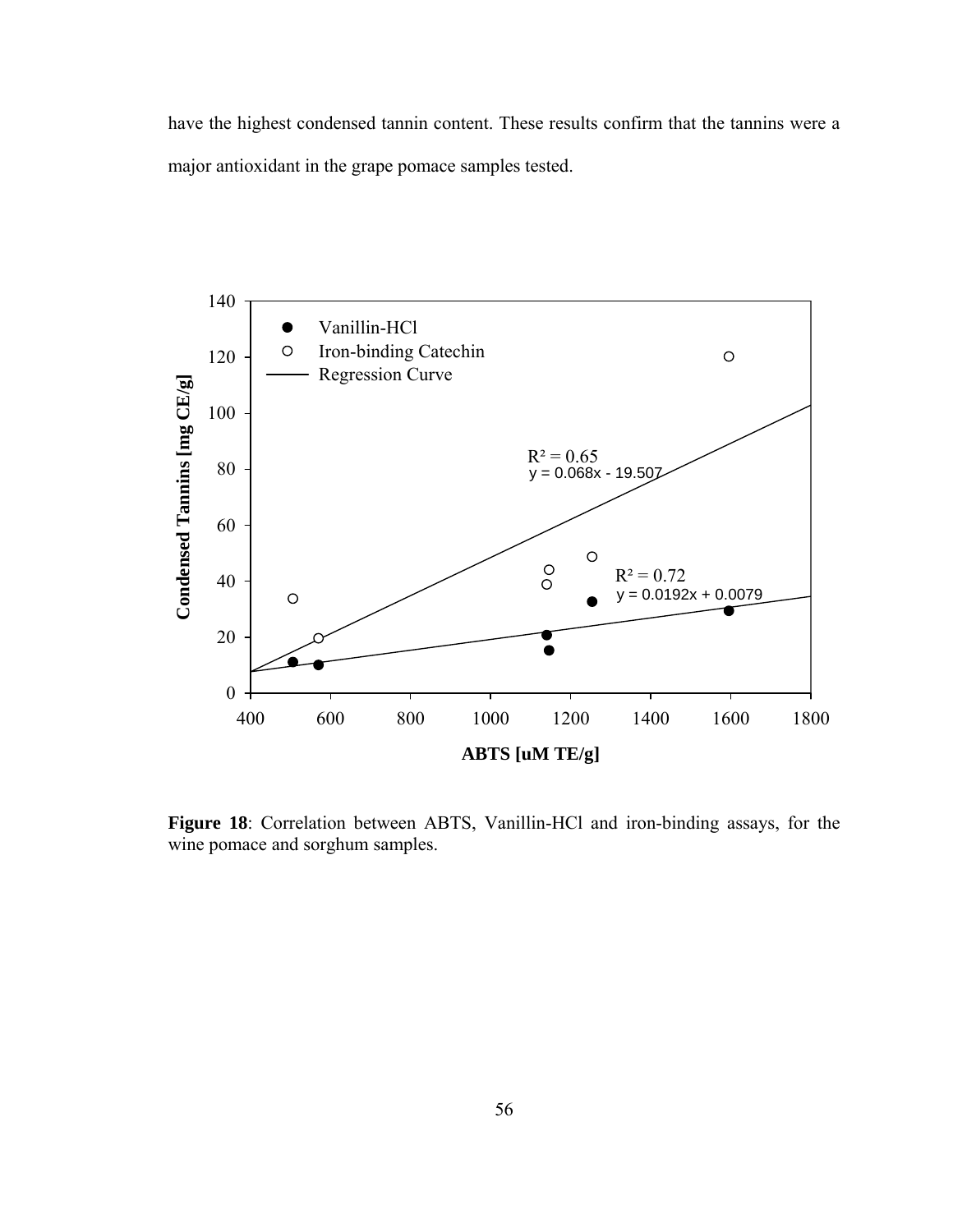

**Figure 19**: Correlation between ORAC, Vanillin-HCl and iron-binding assays, for the wine pomace and sorghum samples.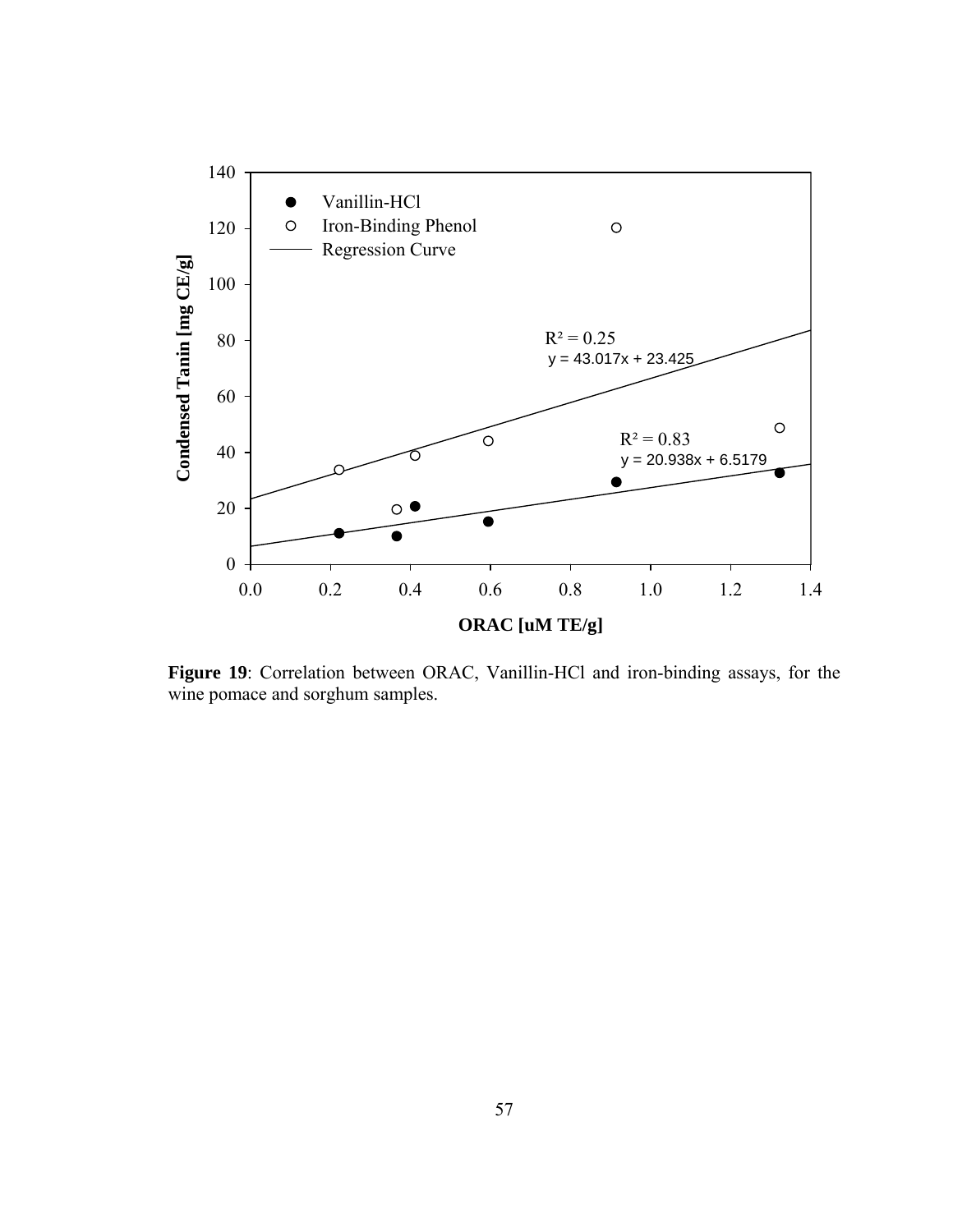### **CHAPTER 5**

# **CONCLUSION**

# **5.1 Summary & Conclusion**

 This research showed that wine pomace varieties contain high quantities of polyphenols, condensed tannins, and antioxidant activities. The major difference within the grape varieties was primarily dependent on the vinification method applied during the wine making process; however some varietal differences were shown. The vinification effects showed that grapes, such as the Norton, which are pressed heavily to make deeply colored, astringent, full-bodied wines, resulted in a pomace low in phenols, tannins, and antioxidants. On the other hand, varieties such as the Vincent, used for sweeter, rosé wines will result in a by-product with higher antioxidant and polyphenolic activity primarily as a result of the light pressing methods used during wine production. Varieties such as the Chambourcin, Grenache, and Michigan are typically pressed into semi-dry, medium-bodied, wines and result in a pomace that falls in the middle of the two extremes.

 The Vincent variety of grape pomace had the highest total phenolic content while the Norton pomace the lowest. Polyphenols exhibit a wide range of biological, pharmacological and chemoprotective properties as free radical scavengers preventing oxidation and cancer initiation. They have chemoprotective and antiviral properties as well. The Vincent pomace could be very beneficial to the food and pharmaceutical industries.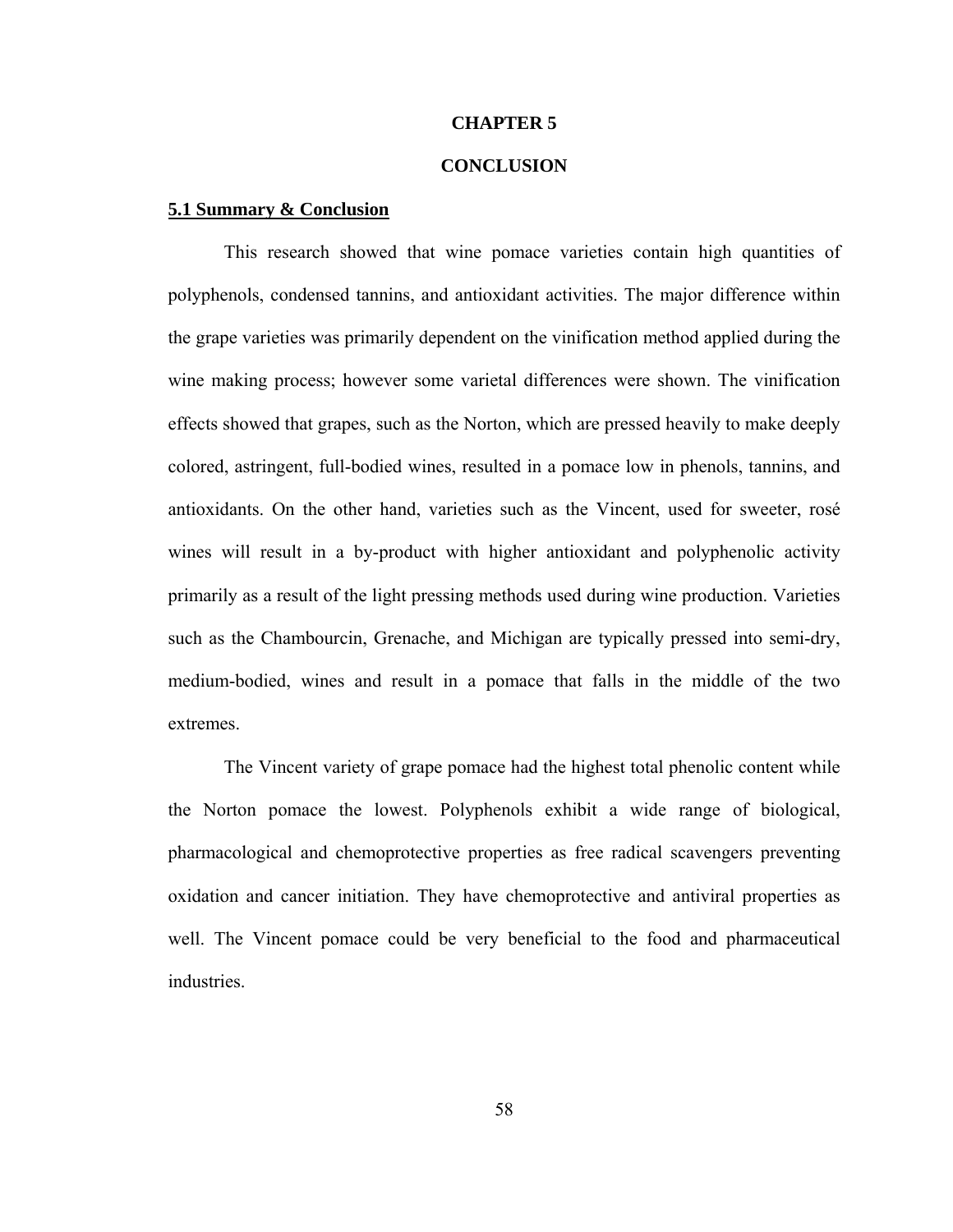High condensed tannin content and the highest, most defined separation of procyanidins by degree of polymerization, was found in the Vincent variety. Condensed tannins are of extreme interest in nutrition and medicine because of their potent antioxidant and iron chelating capacity. Hemosiderosis is a common problem among several captive animal species and can eventually lead to ISD if not treated properly. These animals consume high levels of tannins in their natural diets however; there is a lack of these natural iron-chelators in captive diets. The grape pomace, particularly the Vincent grape variety, may provide an inexpensive dietary additive with high levels of natural tannins to help them excrete excess iron.

 The antioxidant capacities for each grape variety were quite high, particularly for the Vincent variety. The Vincent variety, being lightly pressed, has a great deal of color pigments residing in the pomace and can greatly contribute to the food industries, as well as the cosmetic industries, that are searching for inexpensive natural colorants that have antioxidative properties.

 As a result of the wine making process, the Vincent variety grapes are not heavily crushed and the skins and seeds retain many of the antioxidative compounds; resulting in a pomace with great potential for health benefits. The Norton variety is heavily crushed in the wine making process leaving behind less antioxidative compounds; therefore it was the variety with the least potential. The Chambourcin, Grenache, and Michigan varieties are moderately pressed during wine making and therefore results in a pomace by-product that has potential however; not as much as the Vincent variety. The Vincent, as well as other varieties pressed similarly, produce a by-product that has great potential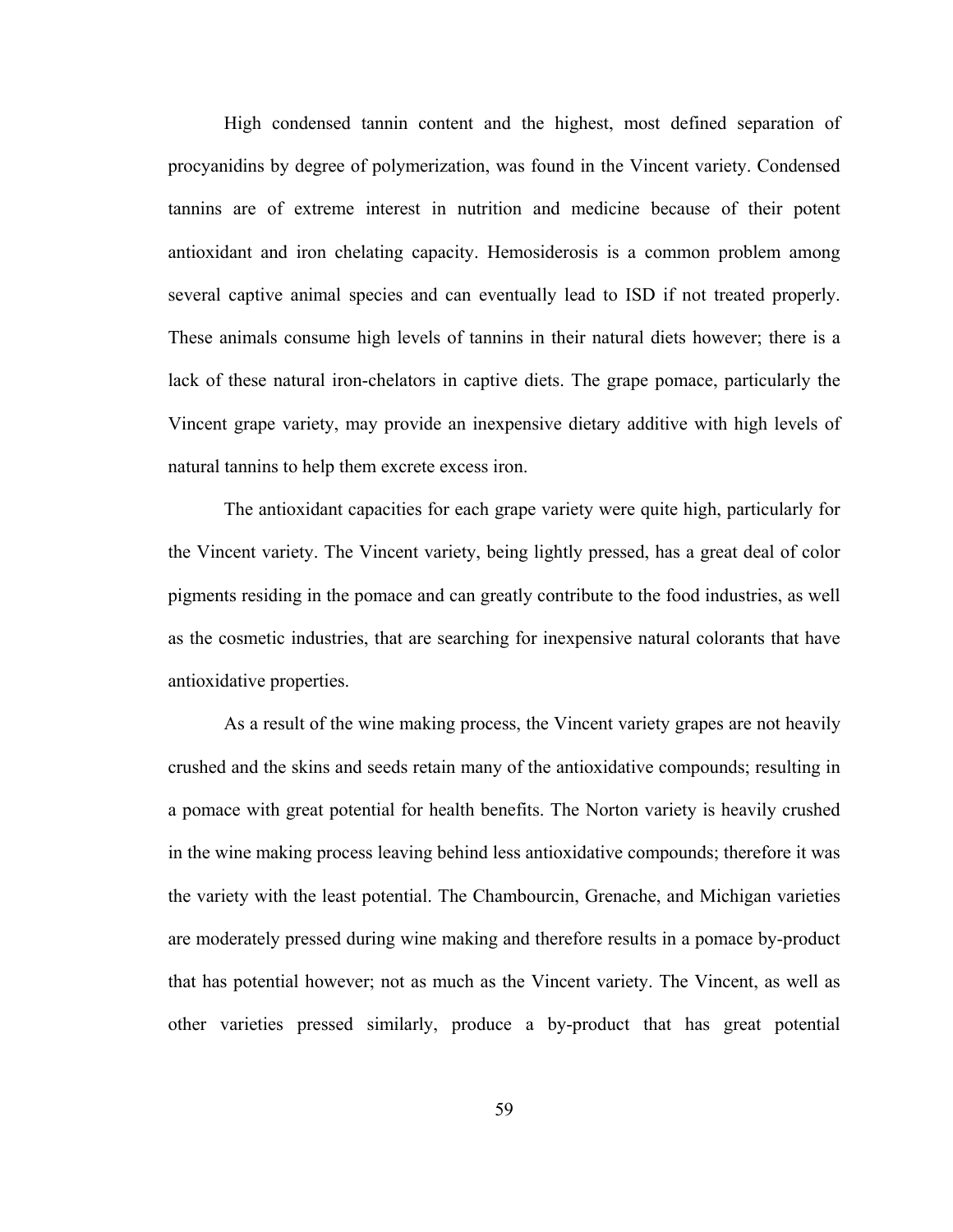applications in animal and human health. With more in-depth research, this underused waste product could become an inexpensive resource of health promoting compounds such as antioxidants and tannins.

### **5.2 Limitations**

 The biggest limitation in this study is the amount of grape pomace samples. It would have been extremely beneficial to have obtained several other varieties that undergo light and heavy pressings during vinification. This would help establish better understanding of how the vinification processes affect the by-product.

 Most of the methods used are fairly simple and rapid methods but do contain some weaknesses. The Vanillin-HCl method does underestimate condensed tannin levels and although the iron-binding method is better for quantification, it too slightly underestimates condensed tannins.

 The normal-phase HPLC method used was not able to detect polymers in the wine pomace samples due to older lab equipment. This also resulted in an underestimation of condensed tannins.

# **5.3 Recommendations**

 The efficacy of the iron-binding capacity of grape pomace phenols must be tested *in vivo* before considering it as a routine dietary additive. Tannins have the ability to bind other trace minerals as well as some macronutrients; therefore it is necessary to understand their full impact before using them on a routine basis. Preventing ISD is an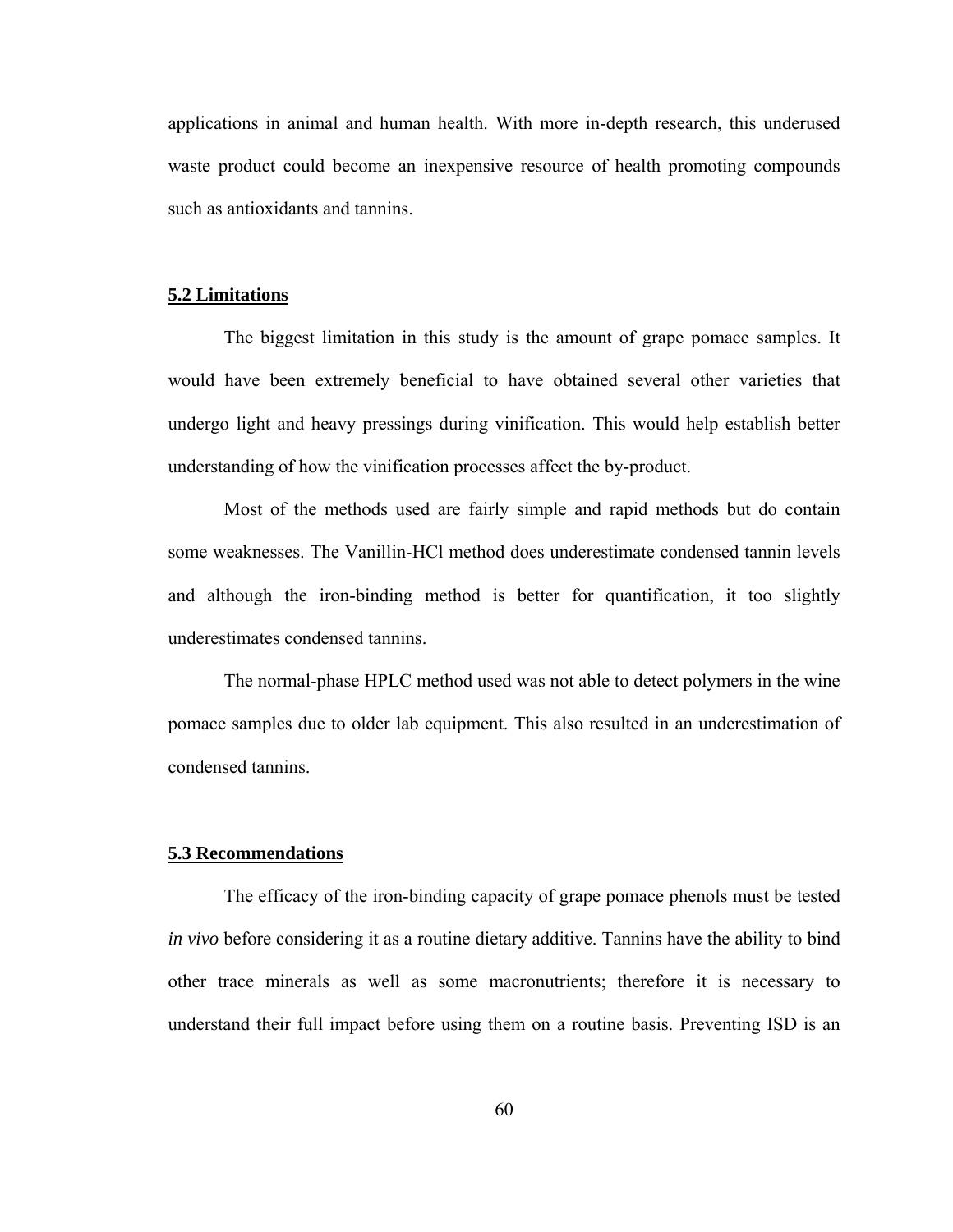important goal, but it is necessary to understand any side effects, if there are any, to preventative treatments.

 It would also be beneficial to run further HPLC analyses on the grape varieties to determine which contain the highest amount of polymers as they are extremely common in plants. Polymeric condensed tannins are quite abundant in grape constituents and are quite underestimated or disregarded without proper analysis.

 Continued research on the antioxidants and color pigments present in the grape pomace would be beneficial to the food industry as well as other industries such as pharmaceuticals or cosmetics. Polyphenols are not the only antioxidative compounds present in grape by-products. The anthocyanins could be a huge source of natural dyes that contain powerful antioxidant activity.

 Before choosing a grape pomace variety to work with, it is necessary to do further research on the vinification process and how it affects the pomace. Taking one specific grape variety and pressing it several different ways would allow for more distinction between vinification methods and varietal differences.

 Though further research is needed, this study provided a basis to understanding which varieties may have the greatest potential for health benefits associated with antioxidants, and preventative therapy for captive animals susceptible to iron storage disease. The findings of this research, more studies can be completed to aid both animal and human.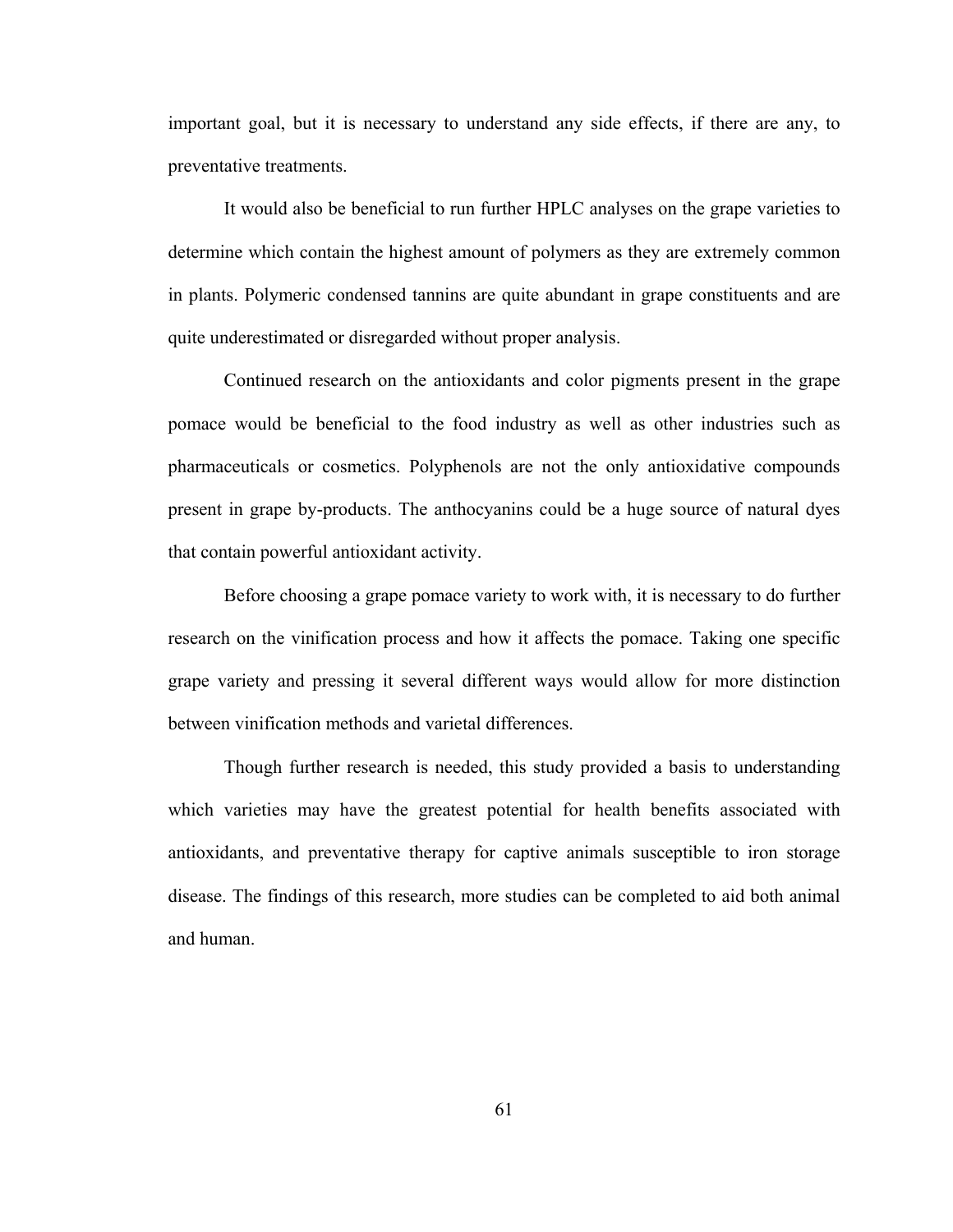

## **1. METHOD STANDARD CURVES**



## **1.1 Folin-Ciocalteu Assay**

## **1.2 Vanillin-HCl Assay**

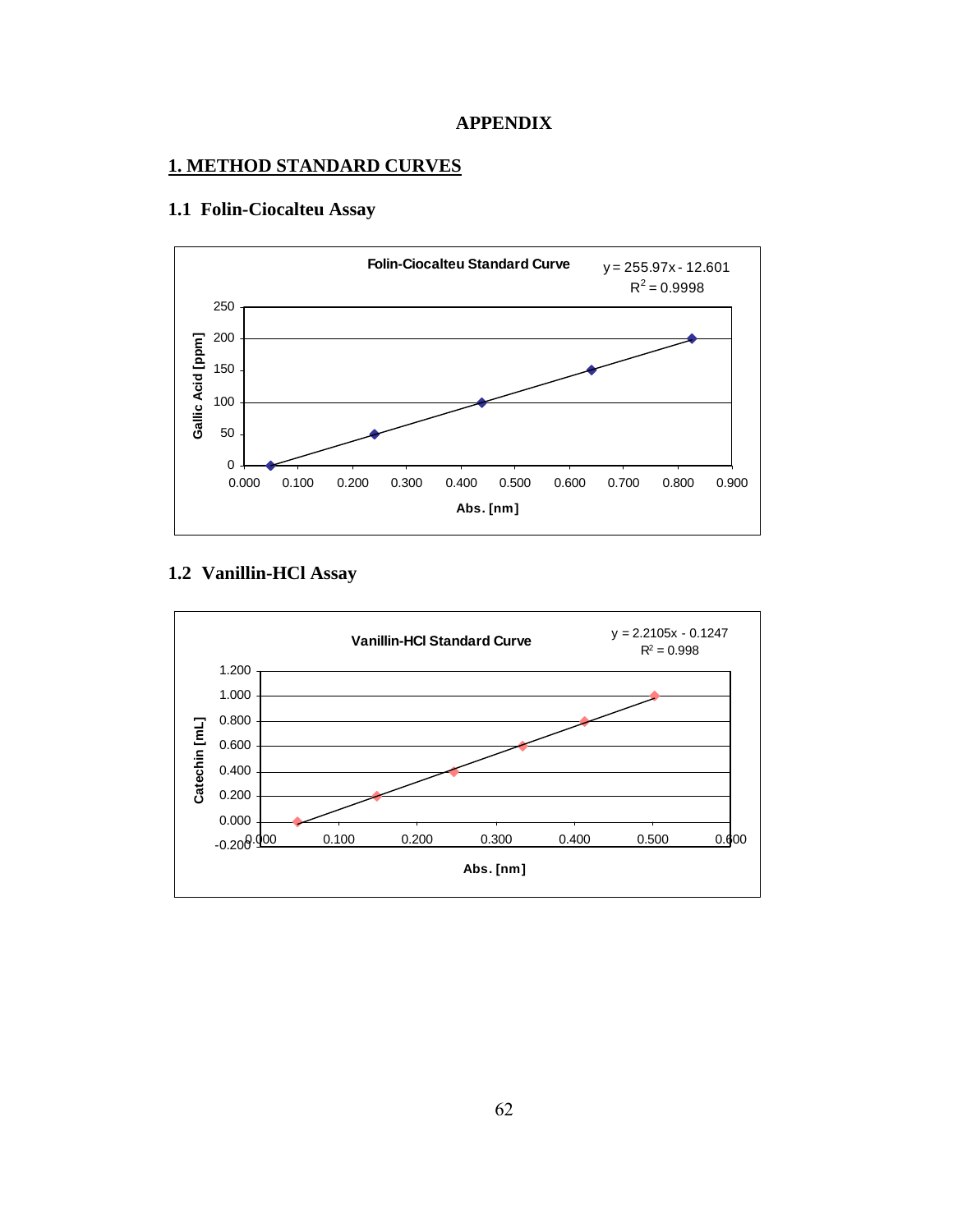## **1.3 Iron-Binding Phenolic Capacity Assay**

## *1.3.1 Tannic Acid Equivalents*



### *1.3.2 Catechin Equivalents*

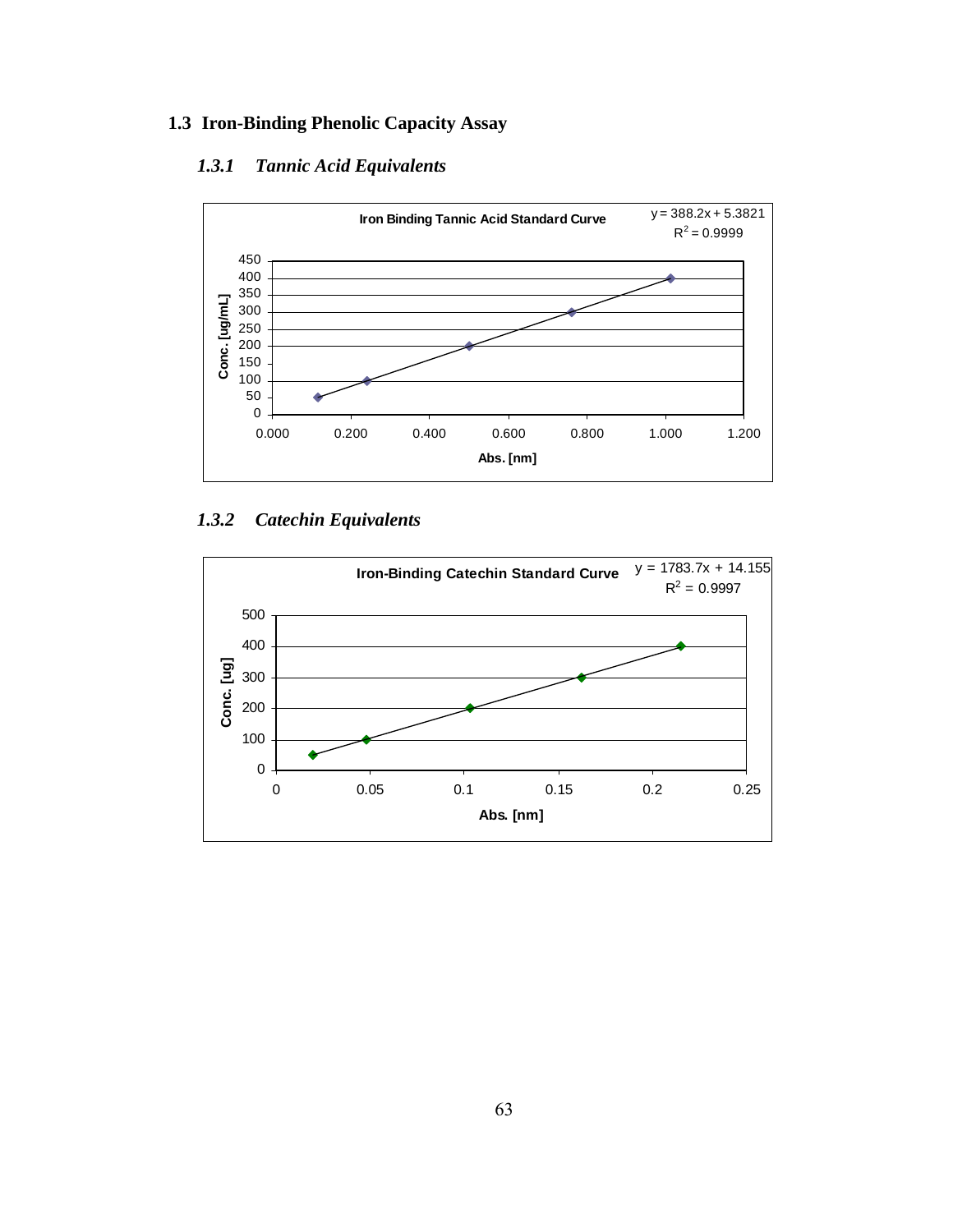## **1.4 ORAC Assay**



## **1.5 ABTS Assay**

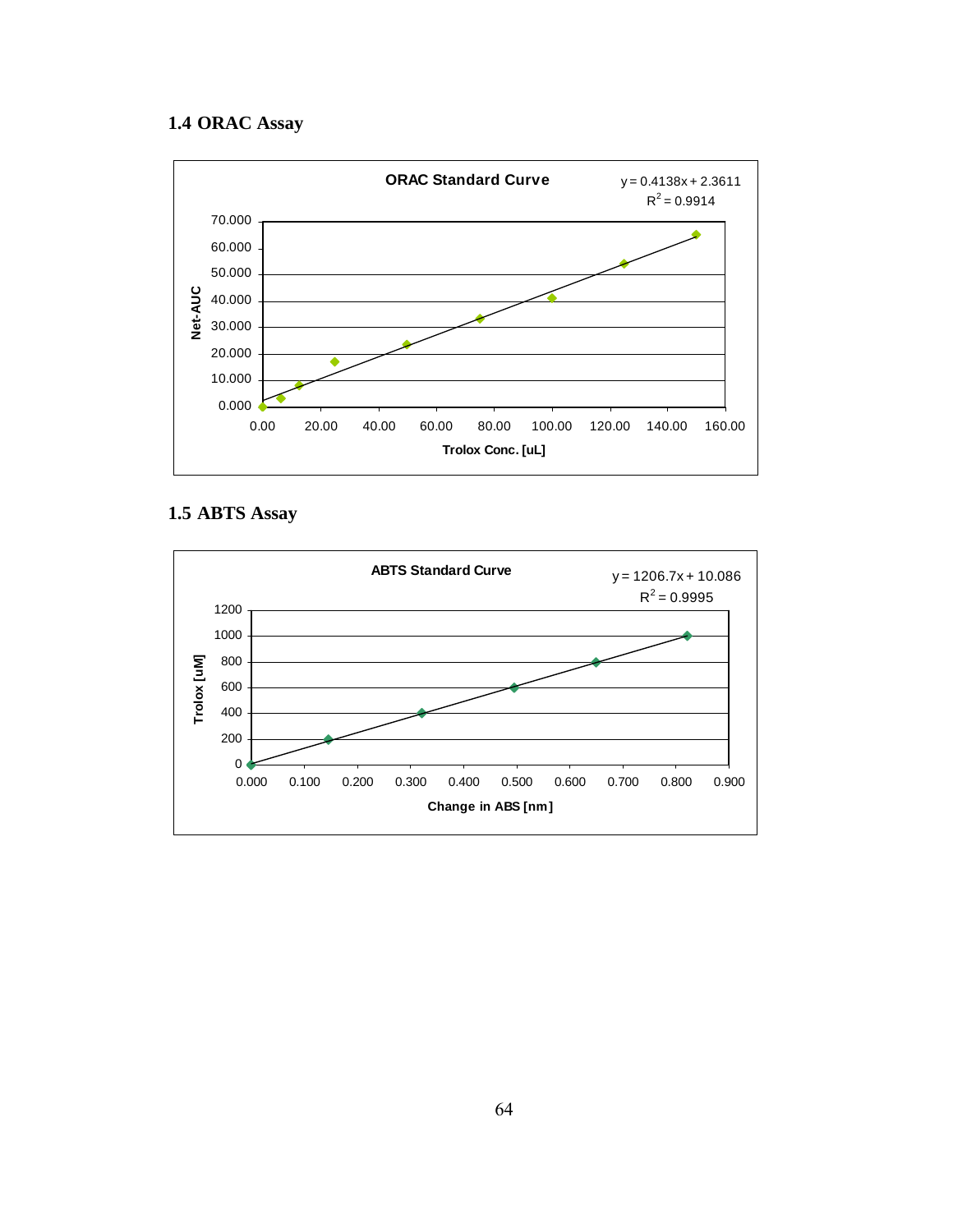#### **2. SAS DATA**

Abbreviations in the following SAS tables are as follows:

- HTS High Tannin Sorghum
- CSD Chambourcin seed
- CSK Chambourcin skin
- CP Chambourcin pomace
- GSD Grenache seed
- GSK Grenache skin
- GP Grenache pomace
- MSD Michigan seed
- MSK Michigan skin
- MP Michigan pomace
- NSD Norton seed
- NSK Norton skin
- NP Norton pomace
- VSD Vincent seed
- VSK Vincent skin
- VP Vincent pomace

#### **2.1 SAS Table for the Folin-Ciocalteu Assay**

Means with the same letter are not significantly different.

|                    | t Grouping                 |                                 |                            | Mean   | $\rm N$ | trt                         |
|--------------------|----------------------------|---------------------------------|----------------------------|--------|---------|-----------------------------|
|                    |                            | Α                               |                            | 70.536 | 12      | <b>VSK</b>                  |
|                    |                            | $\, {\bf B}$                    |                            | 62.181 | $1\,2$  | VP                          |
|                    |                            | $\rm C$                         |                            | 48.202 | 9       | GSD                         |
|                    |                            | $\mathsf C$<br>$\mathsf C$      |                            | 45.675 | 12      | VSD                         |
|                    |                            | $\mathbb D$                     |                            | 38.744 | 9       | $\mathbb{C}\mathbb{P}$      |
| E                  |                            | $\mathbb D$<br>$\mathbb D$      |                            | 35.497 | 9       | MSD                         |
| E<br>$\mathbf E$   |                            | $\mathbb D$<br>$\mathbb D$<br>F |                            | 34.440 | 9       | CSD                         |
| $\mathbf E$<br>E   | G                          | $\mathbb D$<br>$\mathbb D$      | $\mathbb F$<br>$\mathbf F$ | 34.359 | 9       | ${\rm GP}$                  |
| E<br>E             | $\mathbf G$<br>G           |                                 | F<br>$\mathbb F$           | 33.187 | 9       | $\mathop{\rm CSK}\nolimits$ |
| E<br>$\mathbf E$   | $\mathbf G$<br>$\mathbf G$ |                                 | $\mathbf F$<br>$\mathbf F$ | 32.926 | 9       | MP                          |
|                    | G<br>G                     | Η                               | $\mathbf F$<br>F           | 30.167 | 9       | GSK                         |
| I                  | ${\bf G}$<br>${\bf G}$     | Н<br>Н                          |                            | 29.780 | 9       | ${\tt MSK}$                 |
| $\mathbbm{I}$<br>I |                            | Н<br>Η                          | J                          | 27.227 | 9       | $_{\rm NSK}$                |
| I<br>$\mathbbm{I}$ |                            |                                 | J<br>J                     | 25.294 | 9       | NSD                         |
|                    |                            |                                 | J<br>J                     | 25.120 | 9       | ${\tt NP}$                  |
|                    |                            | К                               |                            | 13.581 | 48      | HTS                         |

#### **2.2 SAS Table for the Vanillin-HCl Assay**

Means with the same letter are not significantly different.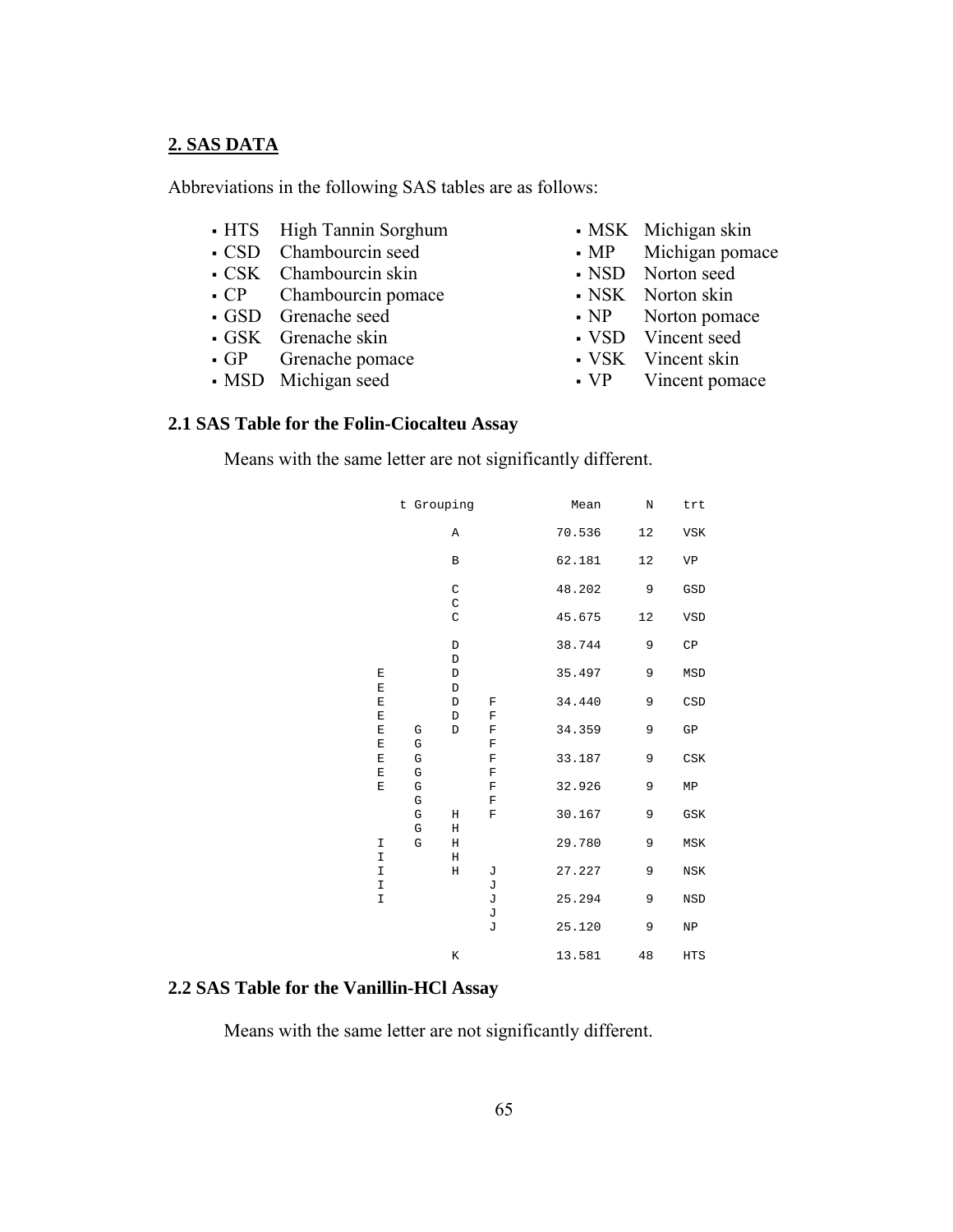| trt                    | $\mathbf N$ | Mean   | t Grouping                          |
|------------------------|-------------|--------|-------------------------------------|
| $_{\tiny\mbox{GSD}}$   | 9           | 62.690 | Α                                   |
| MSD                    | 9           | 40.054 | $\, {\bf B}$                        |
| VSD                    | 9           | 34.755 | $\rm C$                             |
| GP                     | 9           | 32.932 | $\mathsf C$<br>$\mathsf C$          |
| VP                     | 6           | 30.041 | $\mathbb D$                         |
| ${\tt GSK}$            | 9           | 25.775 | E                                   |
| MP                     | 9           | 20.826 | $\mathbf F$                         |
| $_{\rm VSK}$           | 6           | 19.770 | $\mathbf F$<br>G<br>$\mathbf F$     |
| CSD                    | 9           | 18.511 | ${\mathbb G}$<br>$\mathbb{G}% _{n}$ |
| CP                     | 9           | 15.284 | Н                                   |
| ${\tt MSK}$            | 9           | 13.623 | $\rm H$<br>Н                        |
| $_{\rm HTS}$           | 42          | 11.087 | I                                   |
| NSD                    | 6           | 10.926 | $\mathbbm{I}$<br>$\mathbbm{I}$      |
| NP                     | 6           | 10.178 | $\mathbbm{I}$<br>I                  |
| $_{\rm NSK}$           | 6           | 7.074  | J                                   |
| $_{\mbox{\tiny{CSK}}}$ | 9           | 6.454  | J<br>J                              |
|                        |             |        |                                     |

# **2.3 SAS Table for the Iron-Binding Phenolic Assay**

Means with the same letter are not significantly different

| <b>2.3.1 Tannic Acid Equivalents</b> |  |  |
|--------------------------------------|--|--|
|                                      |  |  |

| trt        | N | Mean    | $2.0.1$ Tunnee Hem $Equrrows$<br>t Grouping |
|------------|---|---------|---------------------------------------------|
| VP         | 9 | 30.2716 | Α                                           |
| GP         | 9 | 13.3247 | В                                           |
| CP         | 9 | 11.6484 | C                                           |
| ΜP         | 9 | 10.2577 | D                                           |
| <b>HTS</b> | 9 | 8.3494  | Е                                           |
| NP         | 9 | 5.2272  | F                                           |

# *2.3.2 Catechin Equivalents*

| t Grouping | Mean     | N | trt |
|------------|----------|---|-----|
| Α          | 120.2328 | 9 | VP  |
| В          | 48.7406  | 9 | GP  |
| C          | 44.0618  | 9 | CP  |
| D          | 38.8071  | 9 | ΜP  |
| Е          | 33.7906  | 9 | HTS |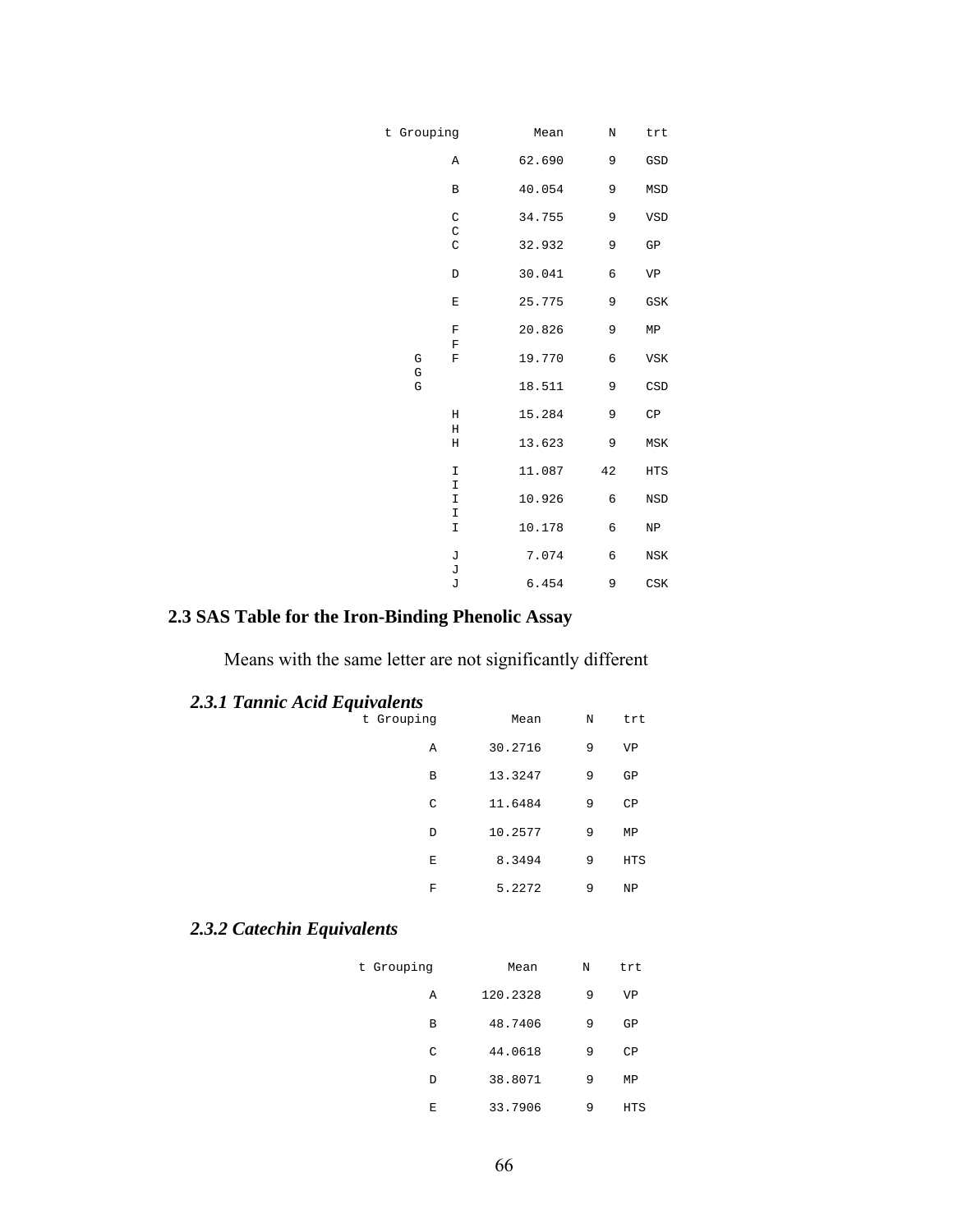## **2.4 SAS Table for the ORAC Assay**

Means with the same letter are not significantly different

|              | t Grouping    |             |             | Mean   | $\rm N$    | trt                    |
|--------------|---------------|-------------|-------------|--------|------------|------------------------|
|              |               | Α           |             | 1322.3 | 12         | ${\rm GP}$             |
|              |               | Α           |             |        |            |                        |
| В            |               | Α           |             | 1116.3 | 6          | <b>VSK</b>             |
| $\, {\bf B}$ |               |             |             |        |            |                        |
| $\, {\bf B}$ |               |             |             | 1003.9 | 11         | GSK                    |
| $\, {\bf B}$ |               |             |             |        |            |                        |
| $\, {\bf B}$ |               |             |             | 945.5  | 12         | GSD                    |
| $\, {\bf B}$ |               |             |             |        |            |                        |
| $\, {\bf B}$ |               | $\rm C$     |             | 914.4  | $\epsilon$ | VP                     |
|              |               | $\rm C$     |             |        |            |                        |
| $\mathbb D$  |               | $\rm C$     |             | 692.1  | $\epsilon$ | VSD                    |
| $\mathbb D$  |               |             |             |        |            |                        |
| $\mathbb D$  |               | E           |             | 660.7  | 12         | MSD                    |
| $\mathbb D$  |               | E           |             |        |            |                        |
| $\mathbb D$  |               | $\mathbf E$ | $\mathbf F$ | 599.5  | 18         | $_{\mbox{\tiny{CSK}}}$ |
| $\mathbb D$  |               | $\mathbf E$ | $\mathbf F$ |        |            |                        |
| $\mathbb D$  |               | E           | $\mathbf F$ | 594.1  | 18         | $\mathsf{CP}$          |
| D            |               | $\mathbf E$ | $\mathbf F$ |        |            |                        |
| $\mathbb D$  | G             | E           | $\mathbf F$ | 534.6  | 18         | CSD                    |
|              | G             | E           | $\mathbf F$ |        |            |                        |
| $\rm H$      | ${\mathbb G}$ | E           | $\mathbf F$ | 419.7  | 18         | <b>NSD</b>             |
| $\rm H$      | ${\mathbb G}$ |             | $\mathbf F$ |        |            |                        |
| $\rm H$      | G             |             | $\mathbf F$ | 411.2  | 12         | ${\tt MP}$             |
| $\rm H$      | G             |             | $\mathbf F$ |        |            |                        |
| $\rm H$      | $\mathbf G$   |             | $\mathbf F$ | 365.3  | 18         | ${\tt NP}$             |
| $\rm H$      | G             |             |             |        |            |                        |
| $\rm H$      | G             |             |             | 303.2  | 18         | $_{\rm NSK}$           |
| $\rm H$      |               |             |             |        |            |                        |
| $\rm H$      |               |             |             | 289.6  | 12         | MSK                    |
| $\rm H$      |               |             |             |        |            |                        |
| $\rm H$      |               |             |             | 221.4  | 60         | HTS                    |
|              |               |             |             |        |            |                        |

## **2.5 SAS Table for the ABTS Assay**

Means with the same letter are not significantly different

| t Grouping       |                               | Mean    | $\rm N$ | trt           |
|------------------|-------------------------------|---------|---------|---------------|
|                  | Α<br>Α                        | 1743.20 | 6       | <b>VSK</b>    |
| B<br>B           | Α                             | 1595.41 | 6       | VP            |
| B<br>B           |                               | 1498.58 | 6       | VSD           |
| $\, {\bf B}$     |                               | 1495.77 | 9       | GSD           |
|                  | $\mathsf C$<br>$\mathsf C$    | 1281.69 | 9       | MSD           |
|                  | $\mathcal{C}$<br>$\mathsf{C}$ | 1253.53 | 9       | GP            |
| D<br>D           | $\mathcal{C}$<br>$\mathsf{C}$ | 1161.15 | 9       | GSK           |
| D<br>D           | $\mathsf C$<br>$\mathsf C$    | 1146.03 | 9       | $\mathsf{CP}$ |
| D<br>D           | $\mathcal{C}$<br>$\mathsf{C}$ | 1140.19 | 9       | ΜP            |
| D<br>$\mathbf D$ | $\mathcal{C}$                 | 1120.07 | 9       | $_{\tt CSD}$  |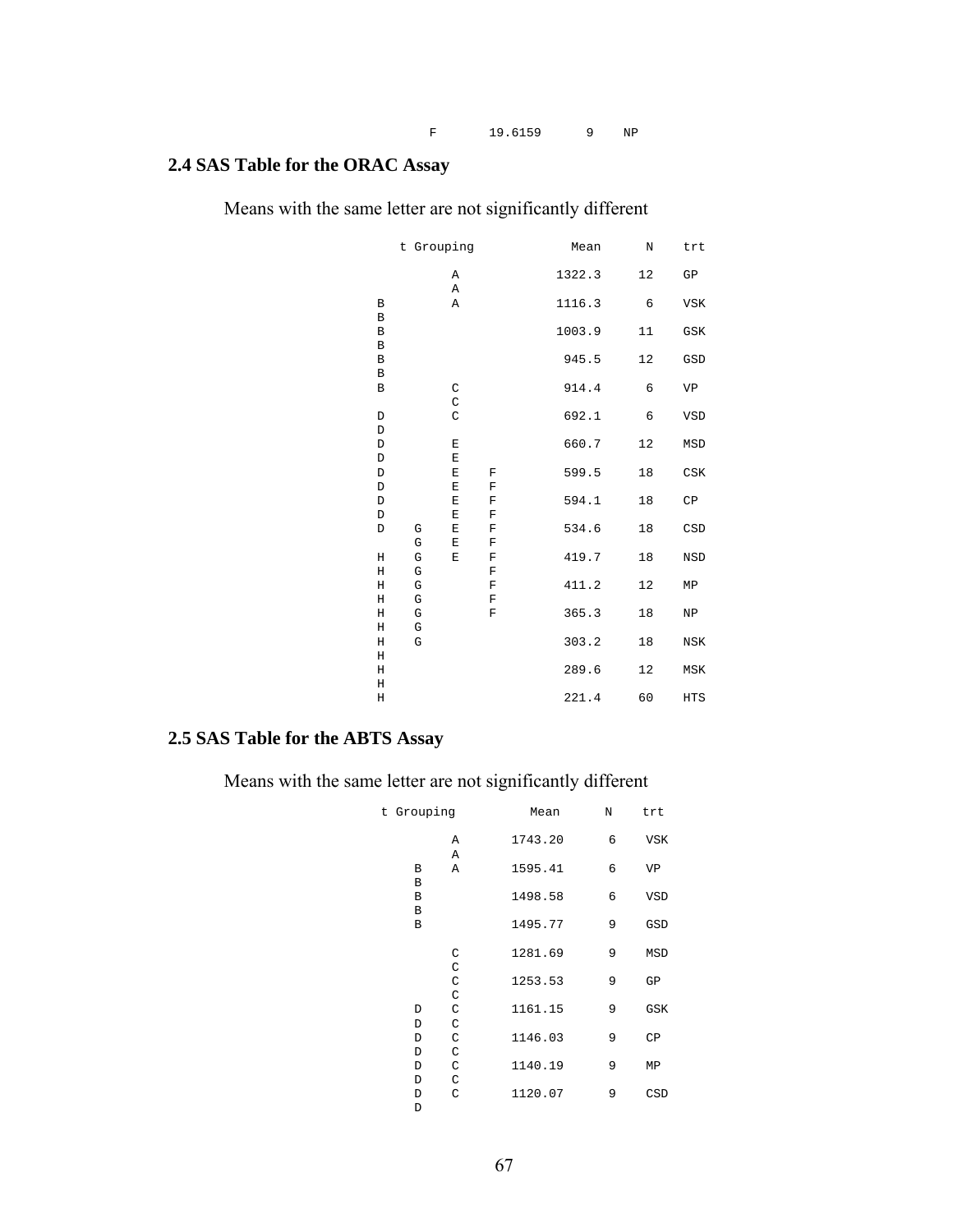| D<br>D |        | 1057.79 | 9  | CSK |
|--------|--------|---------|----|-----|
| D      |        | 1051.69 | 9  | MSK |
|        | Ε<br>Ε | 590.78  | 9  | NSD |
|        | Е<br>Ε | 569.76  | 9  | ΝP  |
|        | Ε<br>Ε | 539.68  | 9  | NSK |
|        | Е      | 505.65  | 42 | HTS |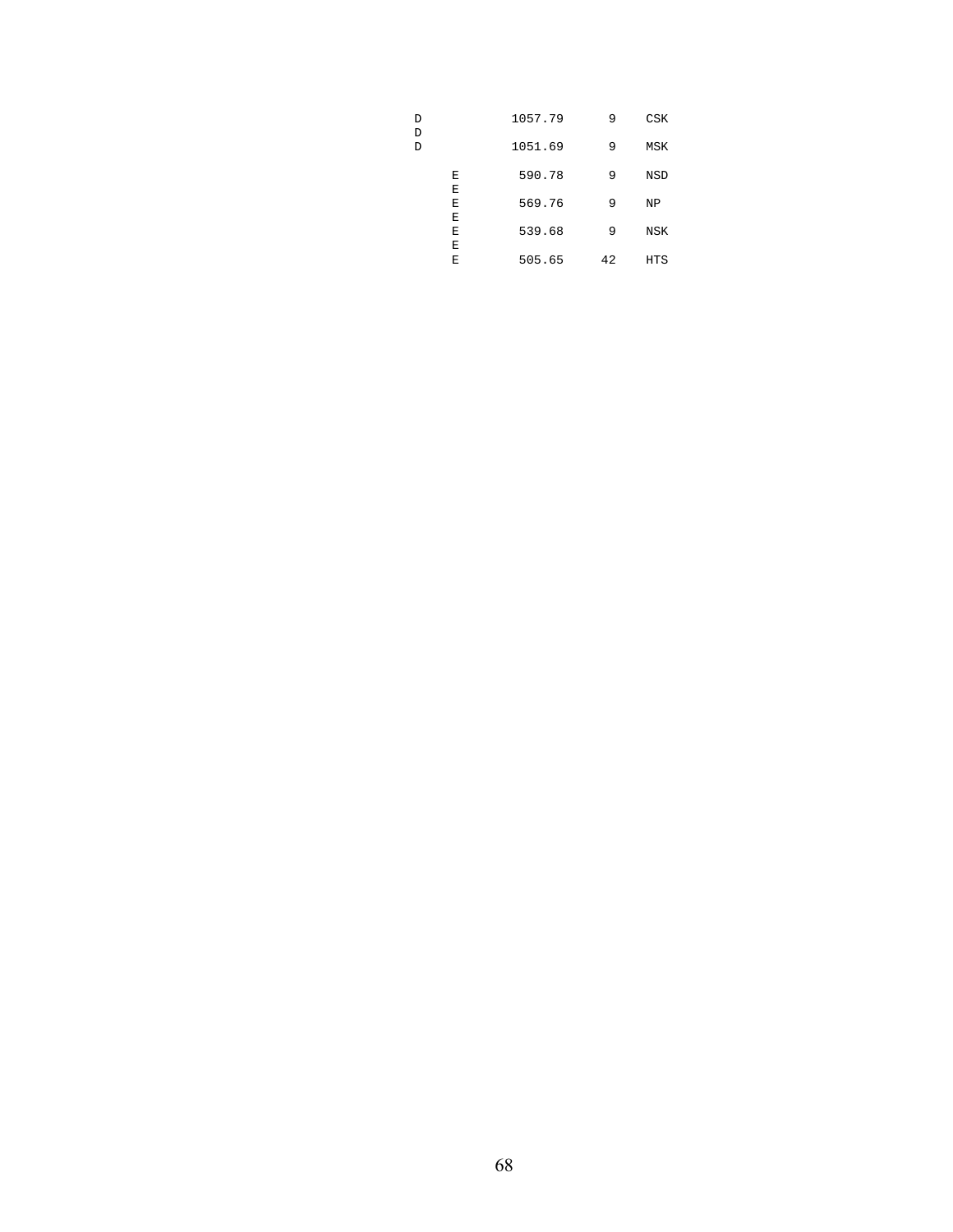#### **REFERENCES**

Al-Mamary M, Al-Habori M, Al-Aghbari A, Al-Obeidi A. 2001. *In vivo* effects of dietary sorghum tannins on rabbit digestive enzymes and mineral absorption. Food Research Intl. 1393-401.

Alvarez I, Aleixandre J, Garcia M, Lizama V. 2006. Impact of prefermemtative maceration on the phenolic and volatile compounds in monastrell red wines. Analytica Chimica Acta. Food Research Intl. 109-15.

Andrews N. 1999. Disorders of Iron Metabolism. The New England J of Med 341(26):1986-95.

Andrews G, Chavey P, Crawford G. 2005. Enzyme-linked immunosorbent assay to quantitate serum ferritin in black and white ruffed lemurs (*Varecia variegata variegata*). J Zoo and Wildlife Med 36(4):648-52.

Awika J, Rooney L. 2004. Sorghum phytochemicals and their potential impact on human health. Food Research Intl 65(9):1199-221.

Ayed N, Yu H, Lacroix M. 1999. Improvement of anthocyanin yield and shelf-life extension of grape pomace by gamma irradiation. Food Research Intl*.* 539-43.

Bacon J, Rhodes M. 2000. Binding affinity of hydrolyzable tannins to parotid saliva and to proline-rich proteins derived from it. J Agri and Food Chem 48:838- 43.

Baumgartel T, Kluth H, Epperlein K, Rodehutscord M. 2005. A note on digestibility and energy value for sheep of different grape pomace. Small Ruminant Research*.* Food Res Intl. 302-6.

Bonar C, Trupkiewicz J, Toddes B, Lewandowski A. 2006. Iron storage disease in tapirs. J Zoo and Wildlife Med 37(1):49-52.

Broadhurst R, Jones W. 1978. Analysis of condensed tannins using acidified vanillin. J Sci Food and Agri 29:188-94.

Brune M, Hallberg L, Skanberg A. 1991. Determination of iron binding phenolic groups in foods. Sensory and Nutritive Qualities of Food 56(1):128-32.

Burns R. 1971. Method for estimation of tannin in grain sorghum. J of Agronomy 63:511-2.

Cao G, Verdon C, Wu A, Wang H, Prior R. 1993. Oxygen radical aborbance capacity assay for antioxidants. Free Radical Biol & Med 14:303-11.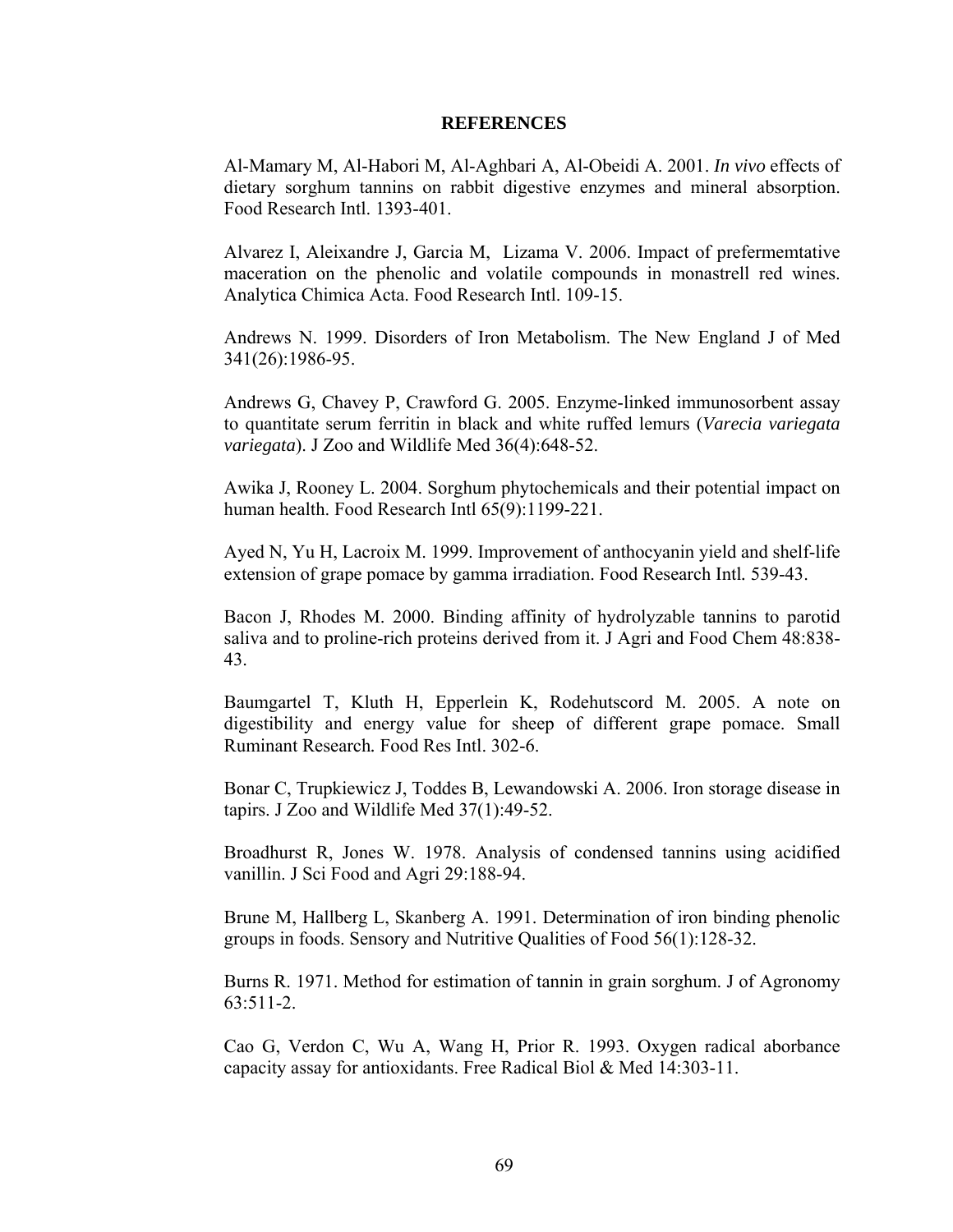Charlton R, Bothwell T. 1983. Iron absorption. Annual Review of Medicine 55- 68. http//www.annualreviews.org/aronline. Accessed 3/2/2007.

Clauss M, Lechner-Doll M, Hanichen T, Hatt J. 2002. Excessive iron storage in captive mammalian herbivores-a hypothesis for its evolutionary etiopathology. The 4th Scientific Meeting of the European Association of Zoo and Wildlife Veterinarians*.* Heidelberg, Germany. 123-31.

Clauss M, Pellegrini N, Castell J, Kienzle E, Dierenfeld E, Hummel J, Flach E, Streich W, Hatt J. 2006. Antioxidant status of faeces of captive black rhinoceros (*Diveros bicornis*) in relation to dietary tannin supplementation J Veterinary Med 53:319-22.

Czochanska Z, Foo L, Newman R, Porter L. 1980. Polymeric proanthocyanidins. Stereochemistry, structure units, and molecular weight. J Chem Society, Perkin Transactions 1:2278-86.

Deaville E, Green R, Mueller-Harvey I, Willoughby I, Frazier R. 2007. Hydrolyzable tannin structures influence relative globular and random coil protein binding strengths. J Agri and Food Chem 55:4554-61.

Decker E. 1995. The role of phenolic, conjugated linoleic acid, carnosine, and pyrroloquinolin quinone as nonessential dietary antioxidants. Nurtitional Review 53:49-58.

Dev Choudhury M, Goswami M. 1983. A rapid method for determination of total polyphenolic matters in tea. Two and a Bud. 59-61.

Fan P, Lou H. 2004. Effects of polyphenols from grape seeds on oxidative damage to cellular DNA. Molecular and Cellular Biochemistry*.* Kluwer Academic Publishers. 67-74.

Farina L, Heard D, LeBlanc D, Hall J, Stevens G, Wellehan J, Detrisac C. 2005. Iron storage disease in captive egyptian fruit bats (*Rousettus aegyptiacus*): relationship of blood iron parameters to hepatic iron concentrations and hepatic histopathology. J Zoo and Wildlife Med 36(2):212-21.

Foo L, Porter L. 1980. The phytochemistry of proanthocyanidin polymers. Phytochemistry. Food Res Intl. 19:1747-54.

Fujita N, Horiike S, Sugimoto R, Tanaka H, Iwasa M, Kobayashi Y, Hasegawa K, Ma N, Kawanishi S, Adachi Y, Kaito M. 2007. Hepatic oxidative DNA damage correlates with iron overload in chronic hepatitis C patients. Free Radical Biology & Medicine*.* Food Res Intl. 353-62.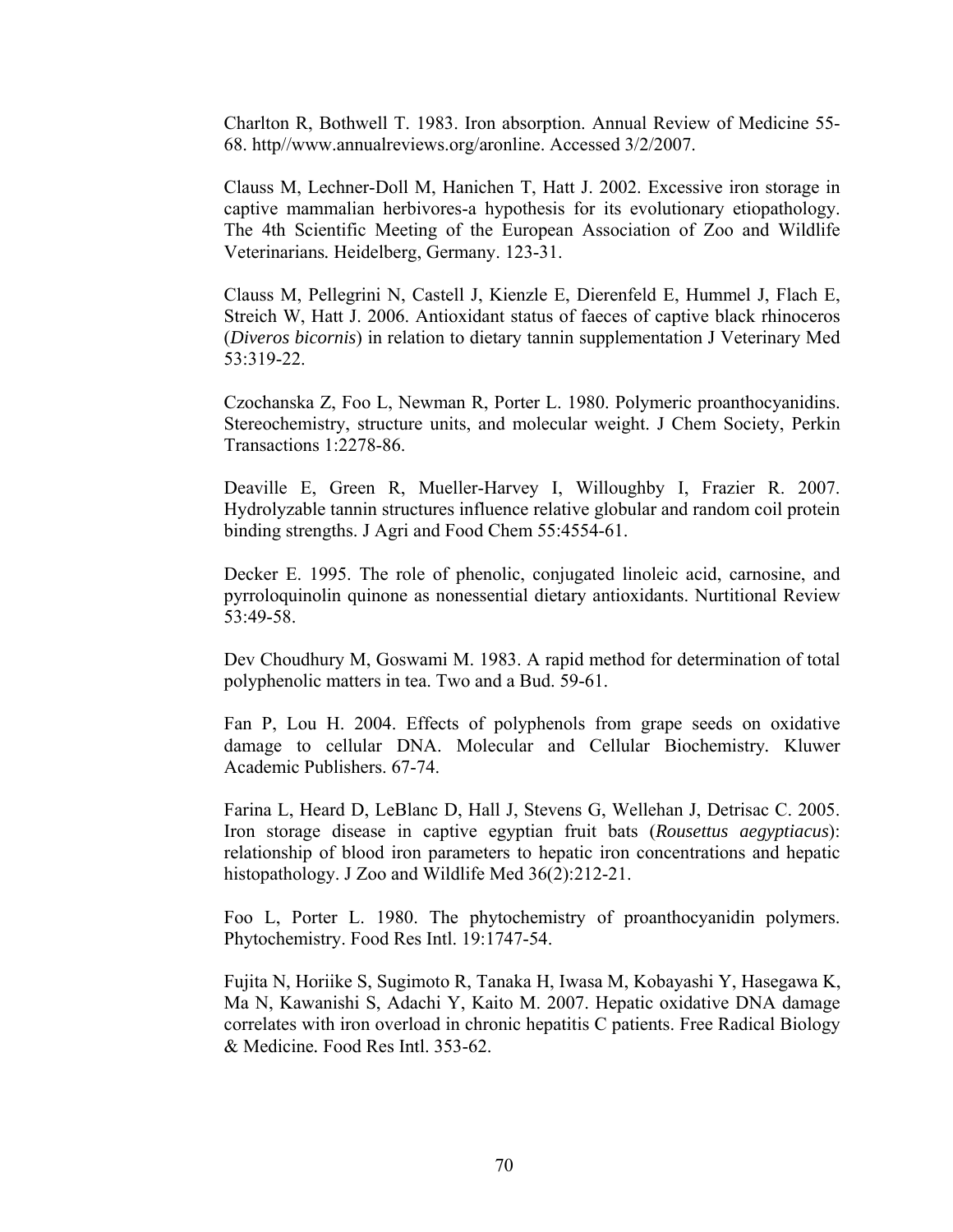Gaffney S, Williams V, Flynn P, Carlino R, Mowry C, Dierenfeld E, Babb C, Fan J, Tramontano W. 2004. Tannin/polyphenol effects on iron solubilization *in vitro*. Riverdale, NY: Beta Beta Beta Biological Society. 43-52.

Gerogiannaki-Christopoulou M, Kyriakidis N, Athanasopoulos P. 2006. The evaluation of grape pomace distillates from selected red grape varieties. International J of Food Sci and Technol 41:854-60.

Glenn K, Campbell J, Rotstein D, Williams C. 2006. Retrospective evaluation of incidence and severity of hemosiderosis in a large captive lemur population. Am J of Primatology 68:369-81.

Gomez-Plaza E, Minano A, Lopez-Roca J. 2006. Comparison of chromatic properties, stability and antioxidant capacity of anthocyanin-based aqueous extracts from grape pomace obtained from different vinification methods. Food Chemistry. Food Res Intl. p. 87-94.

Gonzalez-Paramas A, Esteban-Ruano S, Santos-Buelga C, Pascual-Teresa S, Rivas-Gonzalo J. 2004. Flavanol content and antioxidant activity in winery byproducts. J Agri and Food Chem 52:234-8.

Gu L, Kelm M, Hammerstone J, Beecher G, Holden J, Cunningham D, Vannozzi S, Prior R. 2002. Fractionation of polymeric procyanidins from lowbush blueberry and quantification of procyanidins in selected foods with an optimized normal-phase HPLC-MS fluorescent detection method. J Agri and Food Chem 50:4852-60.

Gu L, Kelm M, Hammerstone J, Beecher G, Holden J, Haytowitz D, Prior R. 2003. Screening of foods containing proanthocyanidins and their structural characterization using LC-MS/MS and thiolytic degradation. J Agri and Food Chem 51:7513-21.

Gu L, Kelm M, Hammerstone J, Beecher G, Holden J, Haytowitz D, Gebhardt S, Prior R. 2004. Concentrations of proanthocyanidins in common foods and estimations of normal consumption. J Nutr. 613-6.

Gupta R, Haslam E. 1980. Vegetable tannins - structure and biosynthesis. In: Hulse, J., editor). Polyphenols in Cereals and Legume*.* Ottawa: IDRC. 15-24.

Guyot S, Doco T, Souquet J, Moutounet M, Drilleau J. 1996. Charachterization of highly polymerized procyanidins in cider apple (*malus sylvestris* var. *kermerrien*) skin and pulp Phytochemistry*.* Food Res Intl. 351-7.

Hagerman A, Robins C. 1993. Specificity of tannin-binding proteins relative to diet selection by mammals. Can J Zoology 71:628-33.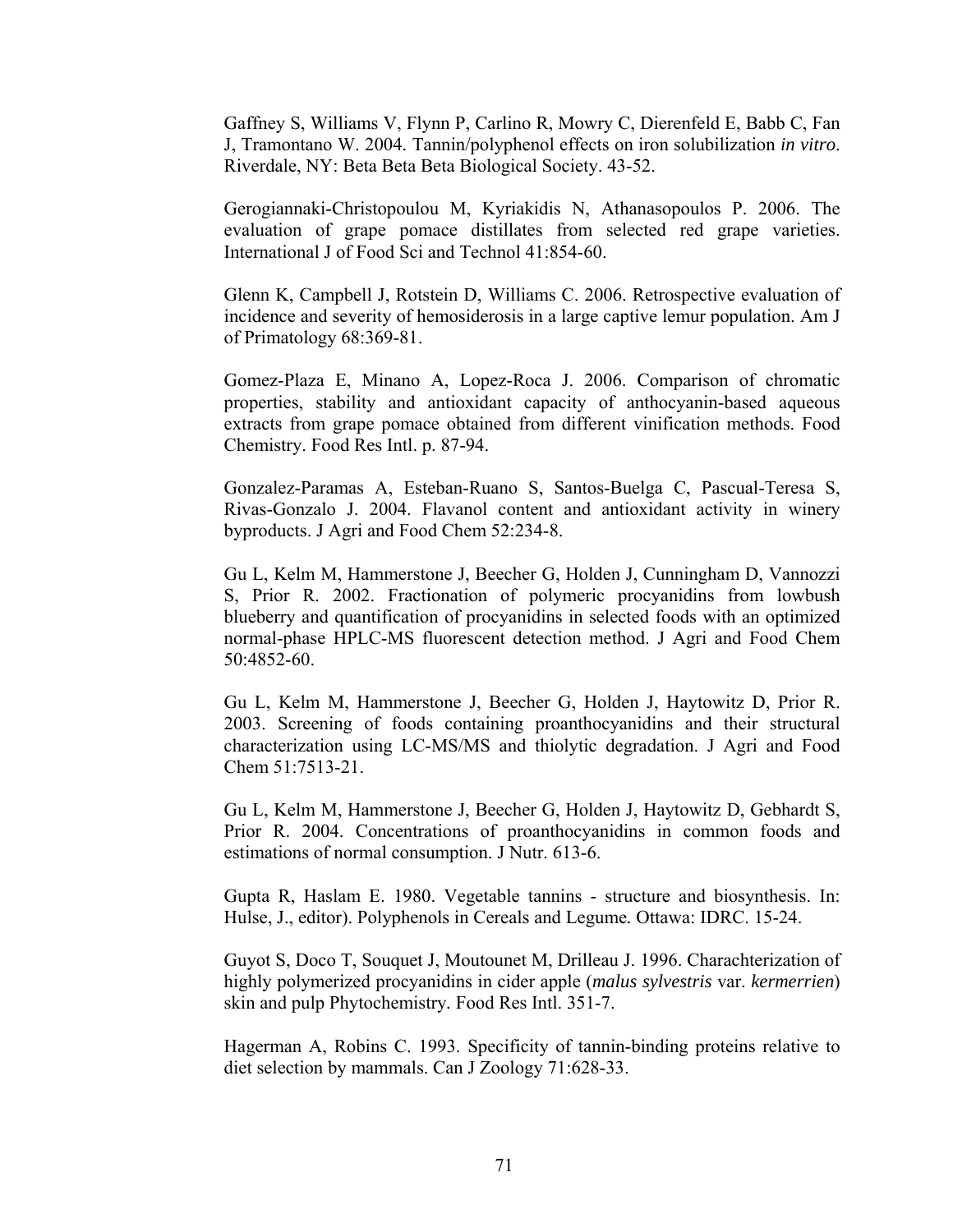Hammerstone J, Lazarus S, Mitchell A, Rucker R, Schmitz H. 1999. Identification of procyanidins in cocoa (*Theobroma cacao*) and chocolate using high-performance liquid chromatography/mass spectrometry. J Agri and Food Chem 47:490-6.

Harborne J, Williams C. 2000. Advances in flavonoids research since 1992. Phytochemistry*.* Food Res Intl. 481-504.

Hartzfeld P, Forkner R, Hunter M, Hagerman A. 2002. Determination of hydrolyzable tannins (gallotannins and elagitannins) after reaction with potassium iodate. J Agri and Food Chem 50:1785-90.

Haslam E. 1980. Oligomeric procyanidins and aging of red wines. Phytochemistry*.* Food Res Intl. 2577-82.

Heim K, Tagliaferro A, Bobilya D. 2002. Flavonoid antioxidants: chemistry, metabolism and structure-activity relationships. J Nutr Biochem. 13:572-84.

Kaneko J. 1989. Smith, J. Iron metabolism and its diseases Clinical Biochemistry of Domestic Animals 4th Edition*.* San Diego, CA: Academic Press. p. 256-73.

Khokhar S, Owusu Apenten R. 2003. Iron binding characteristics of phenolic compounds: some tentative structure-activity relations. Food Chemistry*.* Food Res Intl. 133-40

.

Kock N, Foggin C, Kick M, Kock R. 1992. Hemosiderosis in the black rhinoceros (*Diceros bicornis*): a comparison of free-ranging and recently captured with translocated and captive animals. J f Zoo and Wildlife Med 23:230-334.

Lazarus S, Adamson G, Hammerstone J, Schmitz H. 1999. High-performance liquid chromatogram/mass spectrometry analysis of proanthocyanidins in foods and beverages. J Agri and Food Chem 47:3693-701.

Lestienne I, Caporiccio B, Besancon P, Rochette I, Treche S. 2005a. Relative contribution of phytates, fibers, and tannins to low iron and zinc *in vitro* solubility in pearl millet (*Pennisetum glaucum*) flour and grain fractions. J Agri and Food Chem 53:8342-8.

Littell R, Milliken G, Stroup W, Wolfinger R, Schabenberger O. 2006. SAS® for mixed models. 2<sup>nd</sup> ed. North Carolina. SAS Publication.

Liu X, Kim J, Li Y, Li J, Liu F, Chen X. 2005. Tannic acid stimulates glucose transport and inhibits adipocyte differentiation in 3T3-L1 cells. J Nutr Biochem Molec Actions of Nutrients 165-71.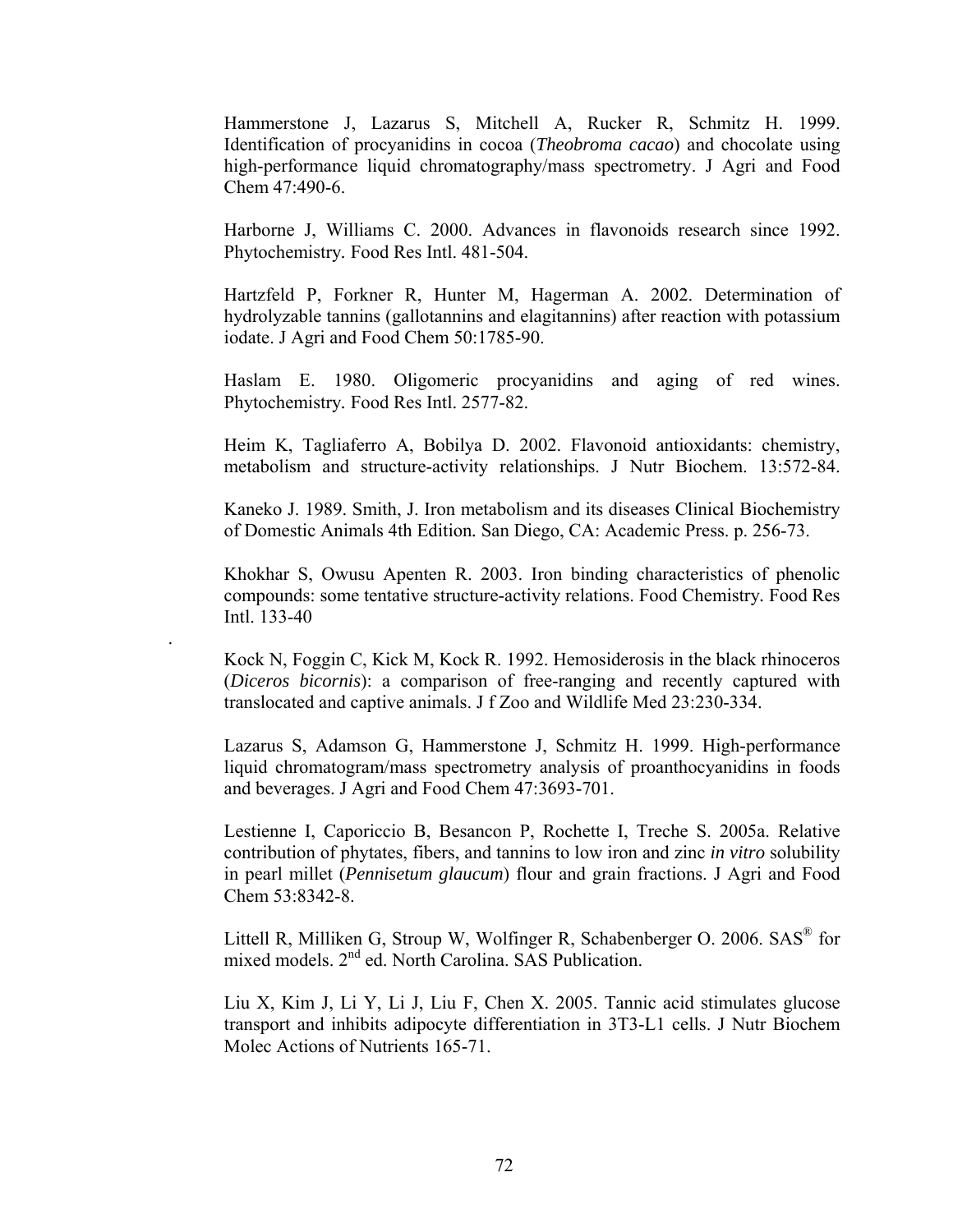Lizardo R, Peiniau J, Aumaitre A. 1995. Effect of sorghum on performance, digestibility of dietary components and activities of pancreatic and intestinal enzymes in the weaned piglet. Animal Feed Science Technology*.* Food Res Intl. 67-82.

Lopes G, Schulman H, Hermes-Lima M. 1999. Polyphenol tannic acid inhibits hydroxyl radical formation from Fenton reaction by complexing ferrous ions. Biochmica et Biophysica Acta 1472:142-52.

Louli V, Ragoussis N, Magoulas K. 2003. Recovery of phenolic antioxidants from wine industy by-products. Bioresource Technology*.* Food Res Intl. 201-8.

Lowenstine L, Munson L. 1998. Iron overload in the animal kingdom. Fowler, M, Millers R. Zoo & Wild Animal Med: Current Therapy Philadelphia, PA: W.B. Saunders Co.

Lu Y, Yeap Foo L. 1998. The polyphenol constituents of grape pomace. Food Chemistry*.* Food Res Intl. 1-8.

Lunte S, Blankenship K, Read S. 1988. Detection and identification of procyanidins in flavanols in wine by dual-electrode liquid chromatographyelectrochemistry. Analyst. Food Res Intl. 113:99-102.

Makkar H. 1989. Protein precipitation methods for quantification of tannins: a review. J Agri and Food Chem 37:1197-202.

Makris D, Boskou G, Andrikopoulos N. 2007. Polyphenolic content and in vitro antioxidant characteristics of wine industry and other agri-food solid waste extracts. J Food Composition and Anal. 20:125-32.

Maxson E, Rooney L. 1972. Two methods of tannin analysis for sorghum bicolor (L.) moench grain. Crop Sci 12:253-4.

Mehansho H, Butler L, Carlson D. 1987. Dietary tannins and salivary rich proteins: interactions, induction, and defense mechanisms. Annual Reviews of Nutrition*.* 423-40.

Miliauskas G, Venskutonis P, Van Beek T. 2004. Screening of radical scavenging activity of some medicinal and aromatic plant extracts. Food Chemsitry. Res Food Intl. 231-7.

Moran J, Klucas R, Grayer R, Abian J, & Becana M. 1997. Complexes of iron with phenolic compounds from soybean nodules and other legume tissues: prooxidant and antioxidant properties. Free Radical Biology and Medicine*.* Food Res Intl. 861-70.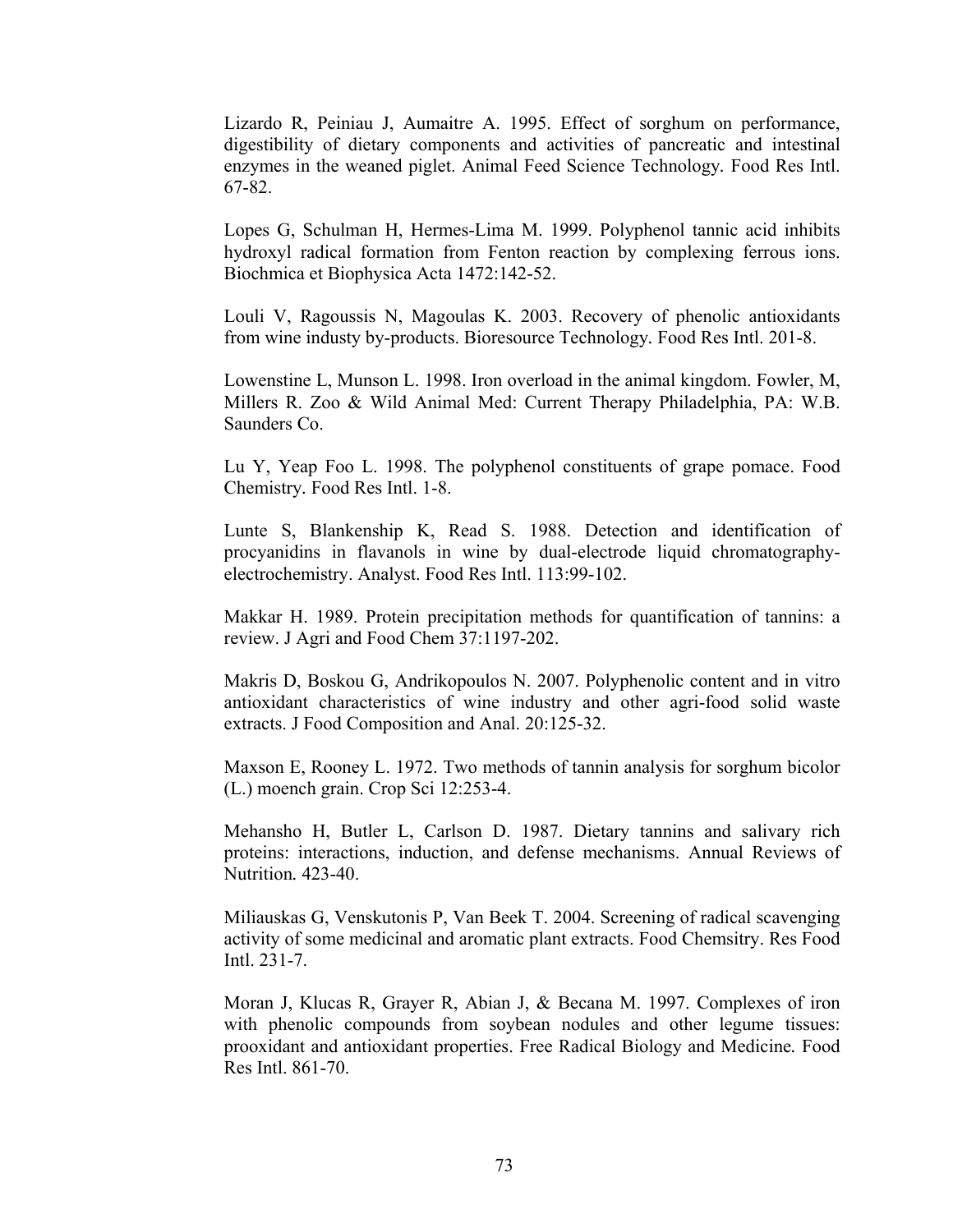Murthy K, Singh R, Jayaprakasha G. 2002. Antioxidant activities of grape (*Vitis vinifera*) pomace extracts. J Agri and Food Chemistry 50:5909-14.

Obdana M, Owuor P. 1997. Flavonol composition and caffeine content of green leag as quality potential indicators of Kenyan black teas. J Sci Food and Agri 74:209-15

OIV. 2002. International Organization of Vine and Wine. Office International de la Vigne et du Vin. Paris. http://www.oiv.int/uk/accueil/index.php. Accessed 10/9/2007

Olsen G, Russell K, Dierenfeld E, Falcon M, Phalen D. 2006. Impact of supplements on iron absorption from diets containing high and low iron concentrations in the European starling (*Sturnus vulgaris*). J Avian Med and Surgery 20(2):67-73.

Ou B, Hampsch-Woodill M, Prior R. 2001. Development and validation of an improved oxygen radical absorbance capacity assay using flourescein as the flourescent probe. J Agri and Food Chem 49:4619-26.

Ozkan G, Sagdic O, Baydar N, Kurumanhamutoglu Z. 2004. Antibacterial activities and total phenolic contents of grape pomace extracts. J Sci Food and Agri 84:1807-11.

Pierpoint W. 1990. Flavonoids in human food and animal feed-stuffs: amounts and consequences. Flavonoids in Biology and Medicin III. Current Issues in Flavonoids Research*.* Singapore: National University of Singapore. Das, N, editor.

Pinelo M, Rubilar M, Jerez M, Sineiro J, Nunez M. 2005. Effect of solvent, temperature, and solvent-to-solid ratio on total phenolic content and antiradical activity of extracts from different components of grape pomace. J Agri and Food Chem 53:2111-7.

Price M, Van Scoyoc S, Butler L. 1978. A critical evaluation of the vanillin reaction as an assay for tannin in sorghum. J of Agri and Food Chem 26(5):1214- 8.

Prior R, Lazarus S, Cao G, Muccitelli H, Hammerstone J. 2001. Identification of procyanidins and anthocyanins in blueberries and cranberries (*Vaccinium spp.*) using high-performance liquid chromatography/mass spectrometry. J Agri and Food Chem 49:1270-6.

Re R, Pellegrini N, Proteggente A, Pannala A, Yang M, Rice-Evans C. 1999. Antioxidant activity applying in improved ABTS radical cation decolorization assay. Free Radical Biology and Medicine*.* Food Res Intl. 1231-7.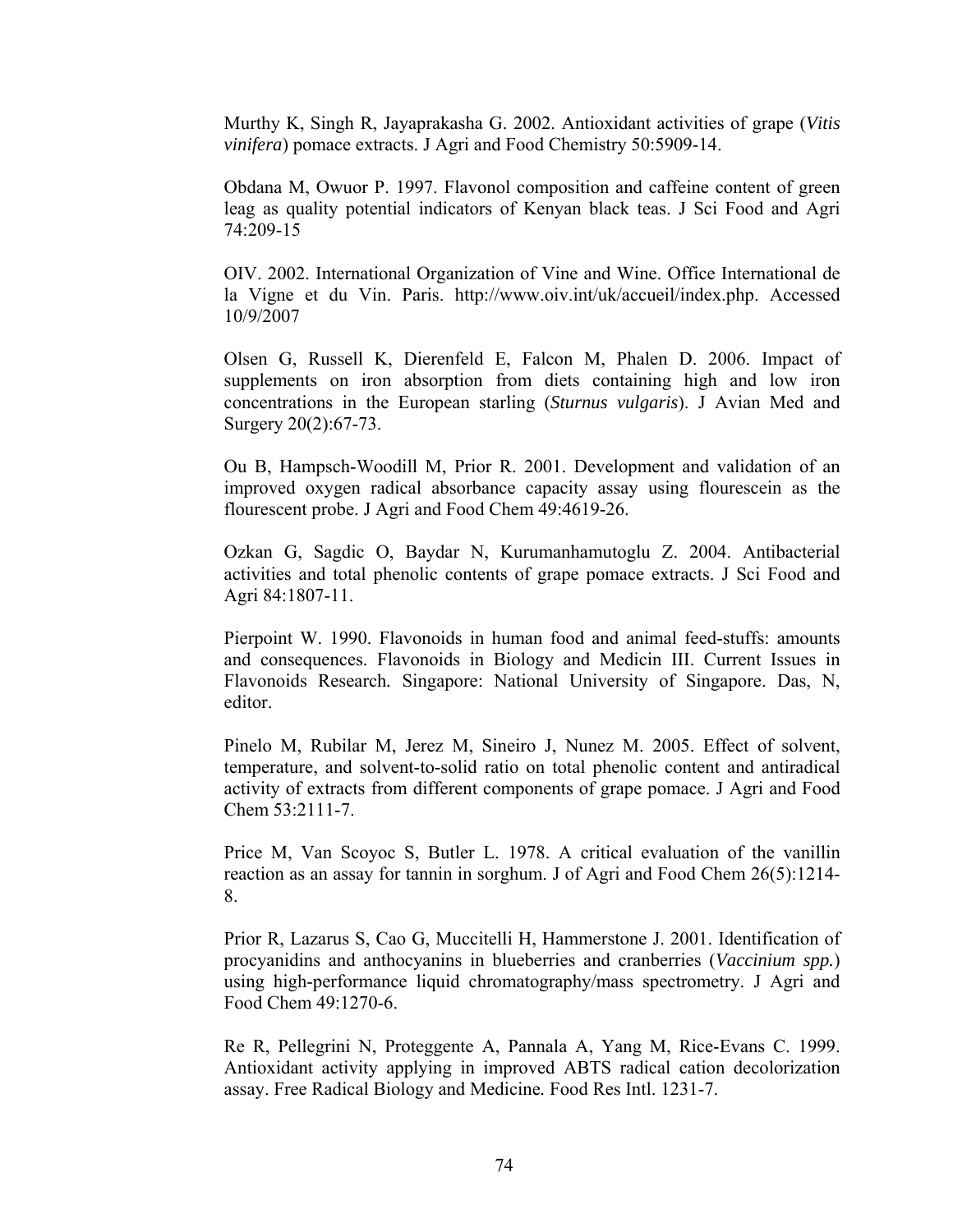Rice A. 1976. Solid waste generation and by-product recovery potential from winery residues. Am J Enology and Viticulture 27(1)21-6

Rice-Evans C, Miller N, Paganga G. 1997. Antioxidant properties of phenolic compounds. Trends in Plant Sci 2(4):152-9.

Rigaud J, M Escribano-Bailon, C Prieur, J Souquet, & V Cheynier. 1993. Normalphase high-performance liquid chromatographic separation of procyanidins from cacao beans and grape seeds. J Chromatography 654:255-60.

Robbins C. 1993. Wildlife Feeding and Nutrition 2nd Edition. Academic Press Inc.

Ruberto G, Renda A, Daquino C, Amico V, Spatafora C, Tringali C, Tommasi N. 2005. Polyphenol cstituents and antioxidant activity of grape pomace extravts from five Sicilian red grape cultivars. Food Chemistry*.* Food Res Intl. 203-10.

Sanchez A, Ysunza F, Beltran-Garcia M, Esqueda M. 2002. Biodegradation of viticulture wastes by *Pleurostus*: a source of microbial and human food and its potential use in animal feeding. J Agri and Food Chem 40:2537-42.

Scalbert A, Monties B, Janin G. 1989. Tannins in wood: comparison of different estimation methods. J Agri and Food Chem 37:1324-9.

Schieber A, Stintzing F, Carle R. 2001. By-products of plant food processing as a source of functional compounds: recent developments. Trends in Food Sci and Technol 12:401-13.

Sheppard C, Dierenfeld E. 2002. Iron storage disease in birds: speculation on etiology and implications for captive husbandry. J Avian Med and Surgery 16(3):193-7.

Shrikhande A. 2000. Wine by-products with health benefits. Food Res Intl. p. 469-474.

Silanikove N, Nitsan Z, Perevolotsky A. 1994. Effect of daily supplementation of polyethylene glycol on intake and digestion of tannin-containing leaves by sheep. J Agri and Food Chem 42:2844-7.

Simic M, Jovanovic S. 1994. Inactivation of oxygen radicals by dietary phenolic compounds in anticarcinogenesis. ACS Symposium Series: Diet and diet-related diseases*.* AGRIS. p 20-32.

Smith J, Chavey P, Miller R. 1995. Iron metabolism in captive black (*Diceros bircornis*) and white (*Ceratotherium simum*) rhinoceros. J Zoo and Wildlife Nutrition 16:525-31.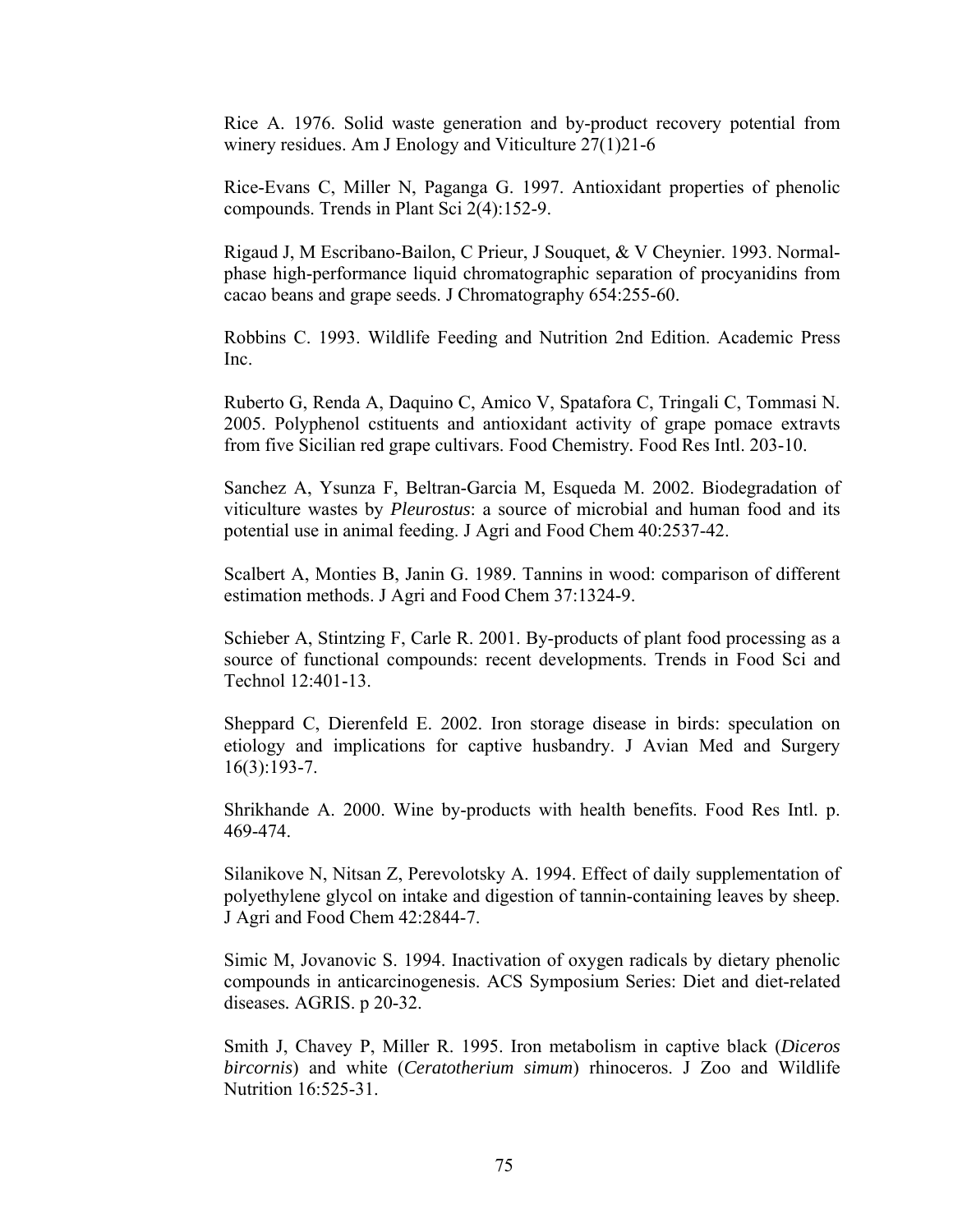Souquet J, Labarbe B, Guerneve C, Cheynier V, Moutounet M. 2000. Phenolic composition of grape stems. J Agri and Food Chem 48:1076-80.

Su M, Silva J. 2006. Antioxidant activity, anthocyanins, and phenolics of rabbiteye blueberry (*Vaccinium ashei*) by-products as affected by fermentation. Food Chemistry*.* Food Res Intl. 447-51.

Sun B, Pinto T, Leandro M, Ricardo-Da-Silva J, Spranger M. 1999. Transfer of catechins and proanthocyanidins from solid parts of the grape cluster into wine. Am J Enology and Viticulture 50(2):179-84.

Torres J, Bobet B. 2001. New flavanol derivatives from grape (*Viti vinifera*) byproducts antioxidant aminoethylthio-flavan-3-ol conjugates from a polymeric waste fraction used as a source of flavanols. J Agri and Food Chem 49:4627-34.

Torres J, Varela B, Garcia M, Carilla J, Matito C, Centelles J, Cascante M, Sort X, Bobet R. 2002. Valorization of grape (*Vitis vinifera*) byproducts. Antioxidant and biological properties of polyphenolic fractions differing in procyanidin composition and flavonol content. J Agri and Food Chem 50:7548-55.

Weinberg E. 1999. Iron loading and disease surveillance. Emerging Infectious Diseases 5(3):346-52.

Whiteside D, Barker I, Mehren K, Jacobs R, Conlon P. 2004. Clinical evaluation of the oral iron chelator deferiprone for the potential treatment of iron overload in bird species. J Zoo and Wildlife Med 35(1):40-49.

Whitlock E, Garlitz B, Harris E, Beil T, Smith P. 2006. Screening for hereditary hemochromatosis: a systematic review for the U.S. preventive services task force. Annals for Internal Med: Clinical Guidelines 145(3):209-23.

Wolfenden B, Wilson R. 1982. Radical-cations as reference chromogensin kinetic studies of one-electron transfer reactions; pulse radiolysis studies of 2,2' azinobis(3-ethylbenzthiazoline-6-sulphonate). J of the Chemical Society, Perkin Transactions 2:805-12.

Wood C, Fang S, Hunt A, Streich W, Clauss M. 2003. Increased iron absorption in lemurs: quantitative screening and assessment of dietary prevention. Am J Primatology 61:101-10.

Yi W, Akoh C, Fischer J, Krewer G. 2006. Effects of phenolic compounds in blueberries and muscadine grapes on HepG2 cell viability and apoptosis. Food Res Intl. p. 628-38.